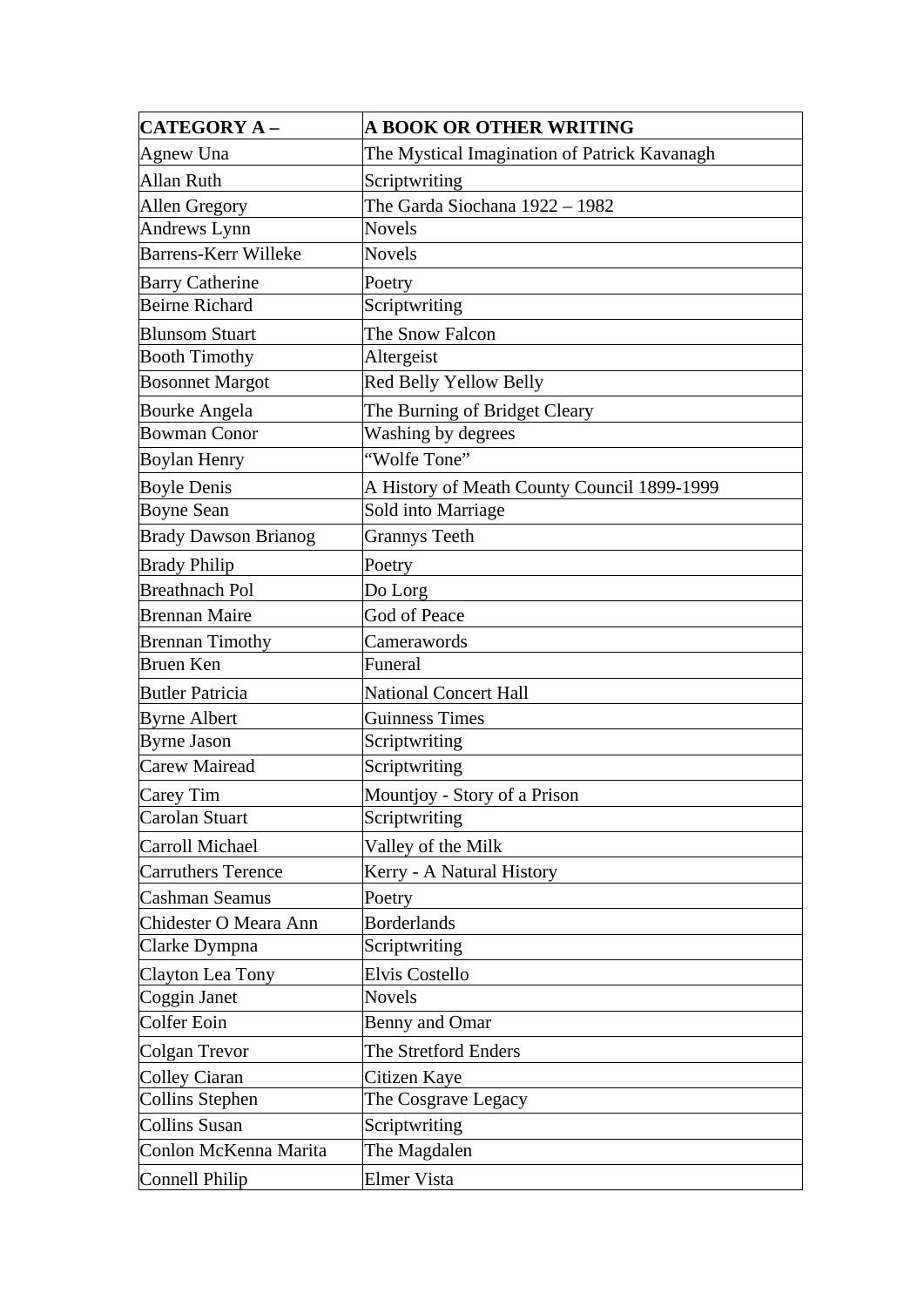| Connolly John             | <b>Every Dead Thing</b>                   |
|---------------------------|-------------------------------------------|
| <b>Connolly Kieron</b>    | Water Sign                                |
| <b>Connolly Maeve</b>     | The Glass Eye                             |
| <b>Connolly Margaret</b>  | It Isnt Easy                              |
| Conway Joan               | <b>Cereal Lover</b>                       |
| Costello Peter            | In Search of Lake Monsters                |
| Costello William          | A Connacht Man's Ramble                   |
| Cregan Conor              | <b>Novels</b>                             |
| Crotty June               | The Light In the Window                   |
| Crowe Niamh               | Poetry                                    |
| Crowley Elva              | Scriptwriting                             |
| <b>Cullen Colette</b>     | Scriptwriting                             |
| Cunningham Dympna         | A Very Private Affair                     |
| Cunningham George         | <b>Burren Journey</b>                     |
| Curtin Michael            | The Cove Shivering Club                   |
| De Faoite Diarmuid        | Scriptwriting                             |
| De Freine Celia           | Scriptwriting                             |
| De Kitwara-Kenize Hussain | <b>Novels</b>                             |
| De Paor Louis             | Poetry                                    |
| <b>Delaney Eamon</b>      | The Casting of Mr. O'Shaughnessy          |
| Derham Roger              | The Simurgh and the Nightingale           |
|                           |                                           |
| Derry Oisin               | Story of Birr                             |
| Devitt Michael            | Poetry                                    |
| Devlin Martina            | Be Careful What You Wish For              |
| Dodd Stephen              | <b>Short Stories</b>                      |
| Doherty Mark              | Scriptwriting                             |
| Donahue Kalichi           | Dance Words & Soul                        |
| Dooley Terence            | The decline of the Big House in Ireland   |
| Dowling Daniel            | <b>Waterford Streets Past and Present</b> |
| Downes Bernie             | Scriptwriting                             |
| Drake Robert              | The man: A hero of our time               |
| Duffy Katherine           | Splanctha                                 |
| Dunford Stephen           | The Irish Highwaymen                      |
| Dunne Miriam              | <b>Blessed Art Thou A Monk Swimming</b>   |
| Dunne Patrick             | Days of Wrath                             |
| Durkan Aidan              | Scriptwriting                             |
| <b>Eagleton Terry</b>     | Saints & Scholars                         |
| <b>Fahy Helen</b>         | Scriptwriting                             |
| <b>Fanning Arnold</b>     | <b>Short Stories</b>                      |
| Fay Liam                  | <b>Beyond Belief</b>                      |
| <b>Feiritear Peter</b>    | How Cuchulainn Got His Name               |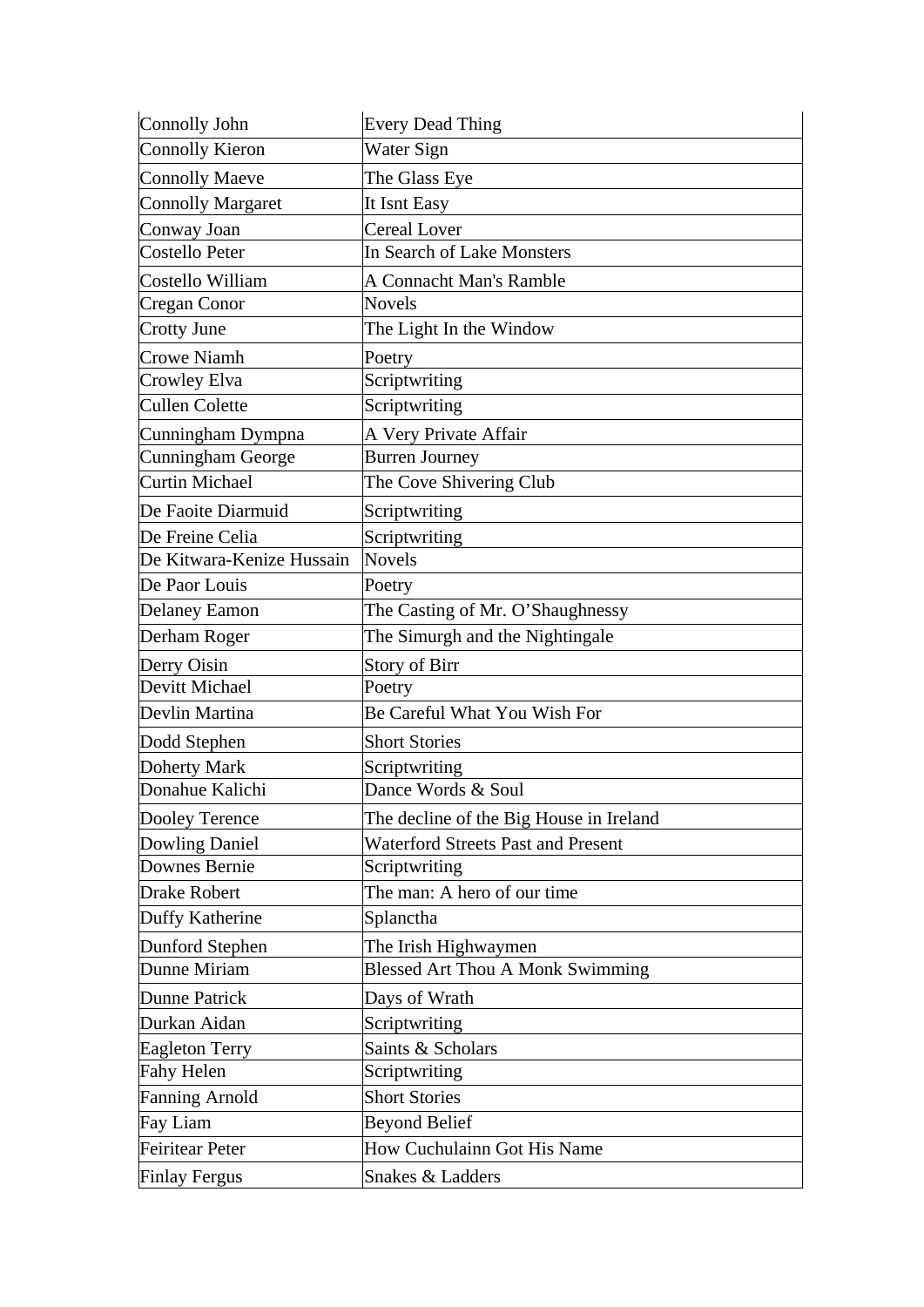| <b>Fitzpatrick David</b>  | Ireland & The First World War                         |
|---------------------------|-------------------------------------------------------|
| <b>Fitzpatrick James</b>  | The Pawnbroker                                        |
| <b>Flegg Aubrey</b>       | <b>Katies War</b>                                     |
| Flynn Gerard Mannix       | Nothing To Say                                        |
| <b>Forrest Anne Marie</b> | Who will love Polly Odlum                             |
| Fouere Olwen              | <b>Delusional Architecture</b>                        |
| <b>Gaffney Phyllis</b>    | Healing Amid the Ruins                                |
| <b>Gageby Douglas</b>     | Sean Lester & the League of Nations                   |
| Gallagher Brian           | The Feng-Shui Junkie                                  |
| Galvin John               | Novel                                                 |
| <b>Garvey Ronald</b>      | Poetry                                                |
| Geissel Herman            | The Shady Road to Clane - Archaeological              |
| Geoghegan Patrick         | The Irish Act of Union                                |
| <b>Geraghty Anne</b>      | Scriptwriting                                         |
| Gibson Maggie             | The Flight of Lucy Spoon                              |
| Gildea Anne               | Scriptwriting                                         |
| Glynn Alan                | The Dark Fields                                       |
| Gough Julian              | Juno & Juliet                                         |
| Graham Brendan            | "Famine"                                              |
| <b>Grantham Mark</b>      | The Brewery                                           |
| Greacon Lavina            | J.G. Farrell - The Making of a Writer                 |
| Groarke Vona              | Poetry                                                |
| Halligan Jim              | Fowl Play                                             |
| <b>Hand Brian</b>         | Commentaries & Interpretations on Art & Artists       |
| Hardie Kerry              | Hannie Bennet's Winter Marriage                       |
| Hawes Annie               | Extra Virgin                                          |
| Hayes William             | Newport Co. Tipperary - The Town its Courts and Goals |
| Hearn Mona                | <b>Dublin's Victorian Houses</b>                      |
| Henderson John            | Scriptwriting                                         |
| <b>Hendon Robert</b>      | Poetry                                                |
| <b>Hendy Anita</b>        | The Hendy Trilogy                                     |
| <b>Henrich Charles</b>    | Scriptwriting                                         |
| <b>Heyland Rob</b>        | Scriptwriting                                         |
| Horgan John               | Irish Media - A Critical History since 1922           |
| Houellebecq Michel        | <b>Novels</b>                                         |
| <b>Jacobs Moze</b>        | <b>Fictional Stories</b>                              |
| Jolliffee Grace           | <b>Short Stories</b>                                  |
| <b>Keating Emma</b>       | Art in State Buildings 1922 - 1970                    |
| <b>Keating Reg</b>        | <b>Short Stories</b>                                  |
| Keegan Claire             | Antarctica                                            |
| Kelly Catherine           | Farmleigh                                             |
| Kelly Cathy               | She's the One                                         |
|                           |                                                       |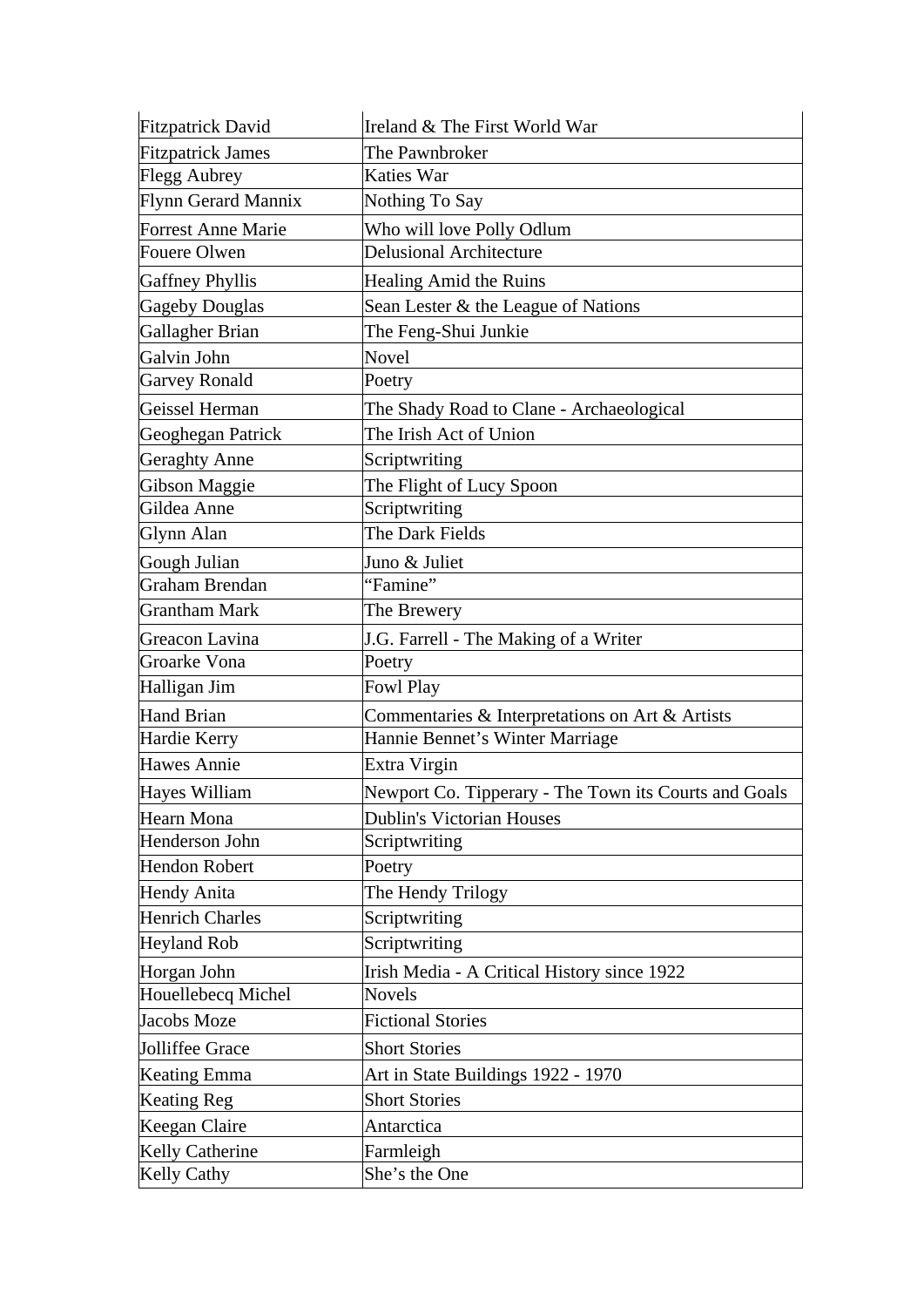| <b>Kelly Eamon</b>        | The Apprentice                         |
|---------------------------|----------------------------------------|
| <b>Kelly James</b>        | The Thimble Riggers                    |
| Kelly John                | The Little Hammer                      |
| <b>Kennedy Bernard</b>    | Poetry                                 |
| <b>Kennedy Joseph</b>     | The Cudahys                            |
| <b>Kennedy Michael</b>    | Division and Consensus                 |
| Keogh Dermot              | Jews in Twentieth Century Ireland      |
| Keogh Eve                 | Men in Dirty T Shirts                  |
| Kerr Simon                | The Rainbow Singer                     |
| Kerrigan Gene             | <b>Another Country</b>                 |
| Kiberd Declan             | <b>Irish Classics</b>                  |
| Kilduff Paul              | Square Mile                            |
| Kinmonth Claudia          | Irish Country Furniture - 1700-1950    |
| <b>Kruger Chuck</b>       | Man Who Talks to Himself               |
| Lappert Rolf              | <b>Novels</b>                          |
| Larkin Paul               | Scriptwriting                          |
| <b>Lasalle Thierry</b>    | <b>Novels</b>                          |
| Lavery Lloyd              | <b>Blood Relative</b>                  |
| Lawlor Ruth Ann           | <b>William Smith O Brien Petitions</b> |
| Le Meur Dominique         | Qu vas-tu Ireland?                     |
| <b>Leahy Micheal</b>      | Freddie the Ballynahinch Fox           |
| Leyden Anthony            | At Swim Two Boys                       |
| Logue Antonia             | <b>Shadow Box</b>                      |
| Loughrey Eithne           | <b>Annie Moore</b>                     |
| Lydon James               | The Making of Ireland                  |
| <b>Lynch Mary Rose</b>    | Home to Roost                          |
| Mac Dhonnaigh Tadhg       | Scriptwriting                          |
| Magee Sean                | Records of the National Archives       |
| <b>Maginn Carmel</b>      | <b>Short Stories</b>                   |
| <b>Maguire Martin</b>     | Servants to the Public                 |
| <b>Maher Catherine</b>    | Scriptwriting                          |
| <b>Maher Patrick</b>      | Scriptwriting                          |
| Maile Ben                 | The Land of Tomorrow                   |
| Malone Caroline Jane Rama | Turtle Woman & The Sea King            |
| <b>Malone Martin</b>      | <b>US</b>                              |
| <b>Manning Maurice</b>    | Betrayal                               |
| Martella Maureen          | Maddy Goes to Hollywood                |
| <b>Martin Donald</b>      | Killybegs Then and Now                 |
| <b>Masterson Graham</b>   | Spirit                                 |
| Matson B.L.               | Meini - The Blasket Nurse              |
| Mc Afee Patrick           | <b>Irish Stone Walls</b>               |
| Mc Auley James J          | Poetry & short stories                 |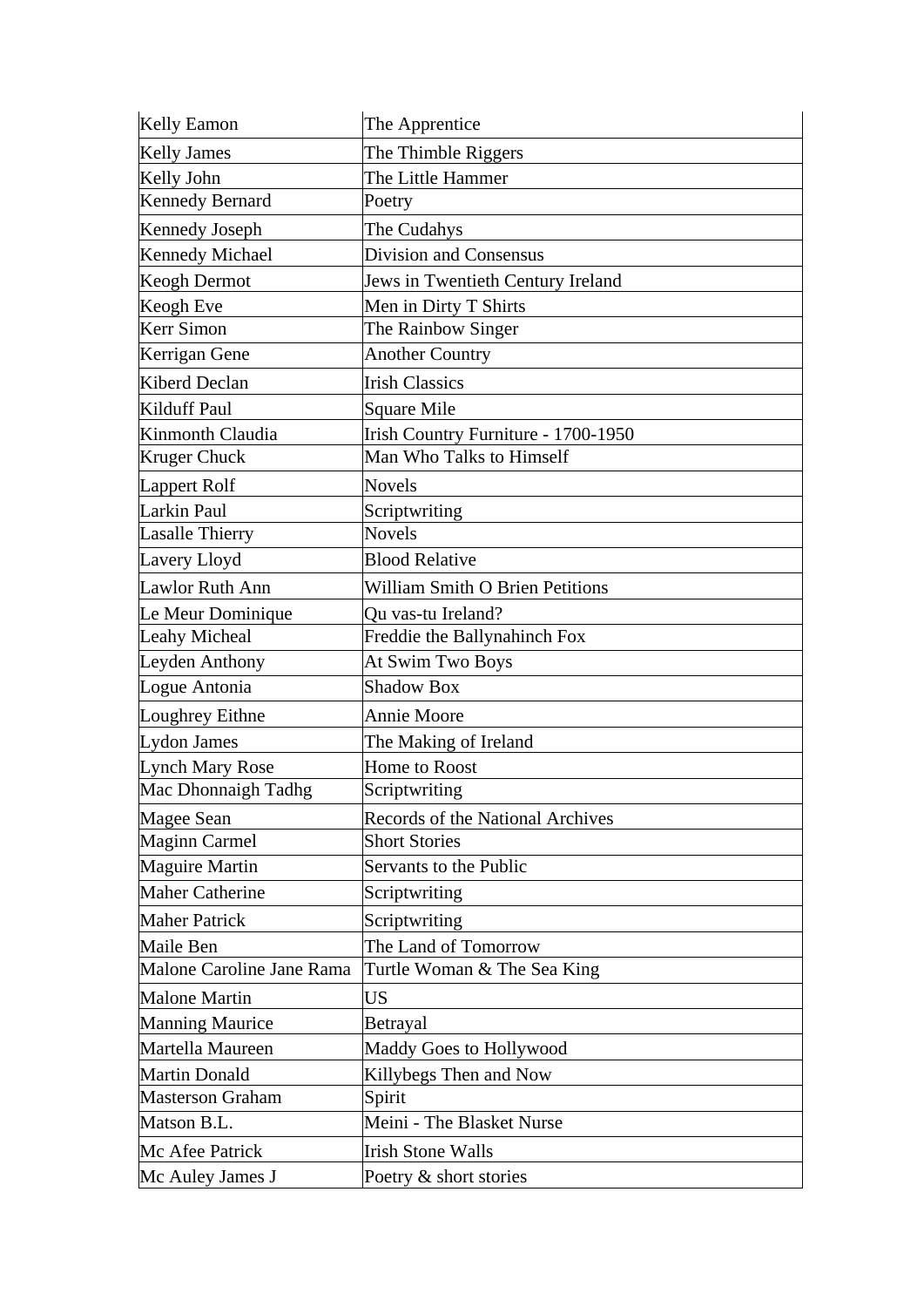| Mc Breen Sinead          | Scriptwriting                                        |
|--------------------------|------------------------------------------------------|
| Mc Caffrey Kevin         | Revenge                                              |
| Mc Cann Catherine        | Time-Out in Shekina                                  |
| Mc Carthy Cormac         | Track & Field                                        |
| Mc Carthy Patricia       | Farmleigh                                            |
| Mc Closkey O Flynn Peter | The Irish Virus                                      |
| Mc Closkey Philomena     | Poetry                                               |
| Mc Cullagh David         | A Makeshift Majority                                 |
| Mc Devitt Jacinta        | <b>Short Stories</b>                                 |
| Mc Elwee Eamon           | <b>From Clare to Here</b>                            |
| Mc Gurk John             | The Elizabethan Conquest of Ireland                  |
| Mc Kimm Peter            | <b>Short Stories</b>                                 |
| Mc Lennan Oscar          | <b>Short Stories</b>                                 |
| Mc Lynn Pauline          | <b>Novels</b>                                        |
| Mc Mahon Terry           | Scriptwriting                                        |
| Mc Niff Peter            | <b>Short Stories</b>                                 |
| <b>Milholland Dennis</b> | Degrees of Retribution                               |
| <b>Moloney Colette</b>   | The Irish Music Manuscripts of Edward Bunting (1773- |
|                          | 1843)                                                |
| <b>Moncrieff Sean</b>    | Dublin                                               |
| Moore Jacqueline         | Art in State Buildings 1922 - 1970                   |
| <b>Moriarty Rachel</b>   | Scriptwriting                                        |
| <b>Morrison Ciaran</b>   | Scriptwriting                                        |
| Morrison George          | The Irish Civil War                                  |
| Morrison Joe             | Scriptwriting                                        |
| Morrison John            | Scriptwriting                                        |
| <b>Mulhall Daniel</b>    | Ireland at the turn of the Century                   |
| <b>Mullan Patrick</b>    | Poetry                                               |
| <b>Muller Melissa</b>    | <b>Anne Frank</b>                                    |
| Murphy Barry             | Scriptwriting                                        |
| Murphy Bill              | Tin Kickers                                          |
| Murphy Frank             | The Big Fight                                        |
| Murphy Judy May          | That Girl from Happy                                 |
| Murphy Kevin             | It's a Dad's Life                                    |
| Murphy Marian            | Take 2                                               |
| Murphy Martina           | Fast Car                                             |
| Murphy Orla              | Travel                                               |
| <b>Murphy Peter</b>      | Scriptwriting                                        |
| Murray Melissa           | Changelings                                          |
| Murray Paula             | Matt The Mitcher                                     |
| <b>Murray Thomas</b>     | The Young Haymakers                                  |
| Napier William           | Nemesis                                              |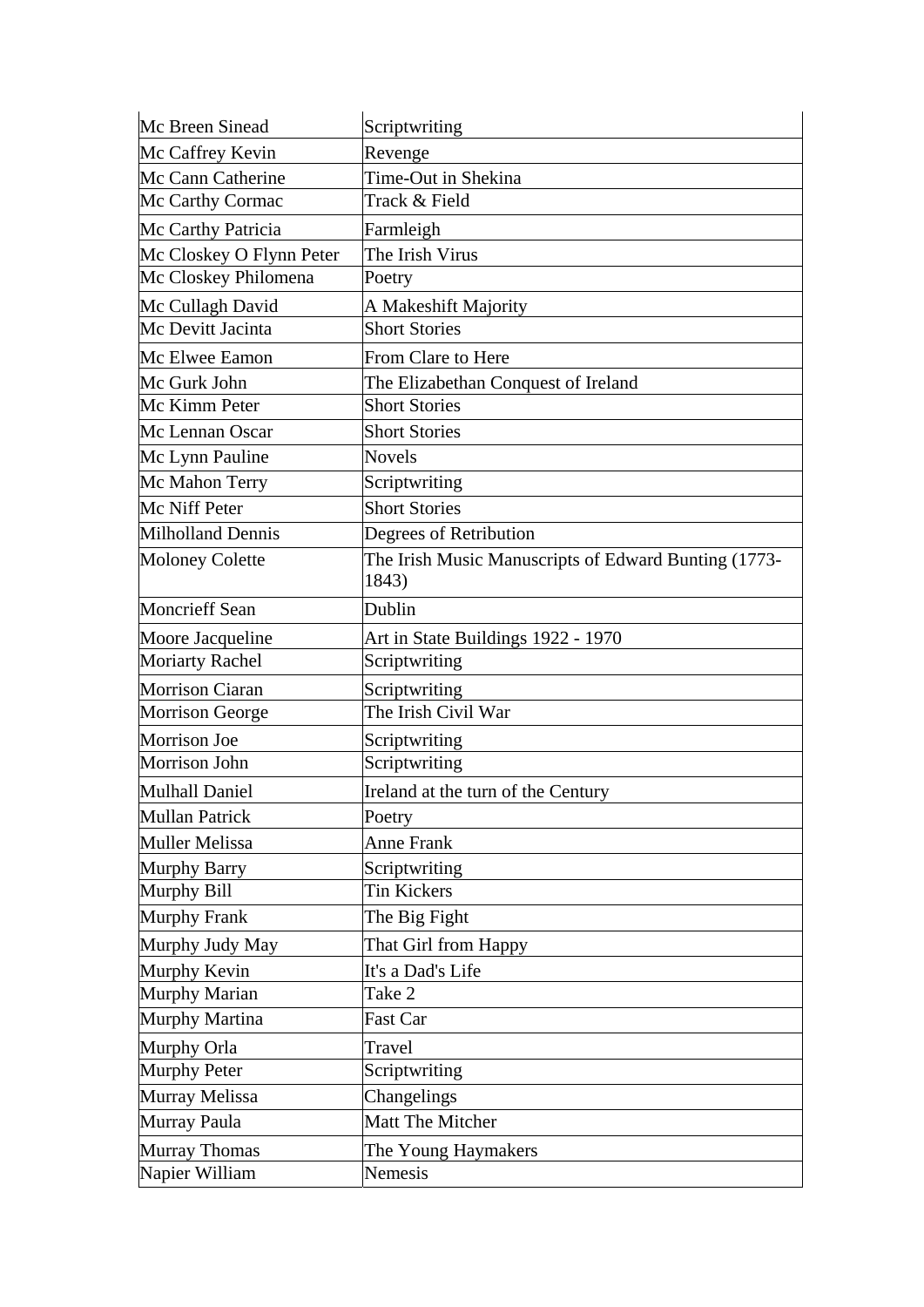| Ni Bhaoill Niamh                | Scriptwriting                                       |
|---------------------------------|-----------------------------------------------------|
| Ni Dhomhnaill Nuala             | Scriptwriting                                       |
| Ni Dhuibhir Fiona               | Scriptwriting                                       |
| Ni Fhiannachta Louise           | Scriptwriting                                       |
| Ni Ghlinn Aine                  | <b>Unshed Tears</b>                                 |
| Nic Dhiarmada Briona            | Scriptwriting                                       |
| Nielsen-Westlin Caroline        | Heap Big Ape                                        |
| O Baoill Brian                  | <b>Novels</b>                                       |
| O Byrne Robert                  | Hugh Lane Legacy at the National Gallery of Ireland |
| O Callaghan Conor               | Poetry                                              |
| O Callaghan Eugene              | Scriptwriting                                       |
| O Canainn Aodh                  | An bhfaca tu Dracula                                |
| O Ciobhain Padraig              | Ar Gach Maoilinn Ta Siochain                        |
| O Connor Rory                   | <b>Gander At The Gate</b>                           |
| O Connor Smith Patricia         | Scriptwriting                                       |
| <b>O Daly Dowling Katherine</b> | <b>How Far Home</b>                                 |
| O Donovan Siofra                | Malinski                                            |
| O Driscoll Ciaran               | The Old Women of Magione                            |
| O Flanagan Sheila               | Dreaming of a Stranger                              |
| O Gaora Colm                    | <b>Giving Ground</b>                                |
| O Grada Cormac                  | Black 47                                            |
| O Hainle Cathal                 | Short stories                                       |
| O Hara Michael                  | Scriptwriting                                       |
| O Keeffe Anthony                | Scriptwriting                                       |
| O Keeffe Tadgh                  | Medieval Ireland                                    |
| O Laimhin Padhraic              | Poetry                                              |
| <b>O Leary Susanne</b>          | <b>Diplomatic Incidents</b>                         |
| O Mahony Alan                   | Scriptwriting                                       |
| O Malley Mary                   | Poetry                                              |
| O Muirthe Diarmaid              | "The Oldie"                                         |
| O Murchu Liam                   | <b>Black Cat in Window</b>                          |
| <b>O</b> Neill Charles          | Yeats is Dead                                       |
| O Neill Marian                  | <b>Miss Harrie Elliott</b>                          |
| O Neill Patricia                | A Star Far Away                                     |
| O Reilly Audrey                 | Scriptwriting                                       |
| O Reilly Josephine              | Scriptwriting                                       |
| <b>O</b> Reilly Patricia        | Once Upon a Summer                                  |
| O Rourke Hanne                  | Wives of the Fishermen                              |
| <b>O</b> Shaughnessy Darren     | Ayuamarca                                           |
| O Sullivan Paddy                | The Lusitania                                       |
| Ogden Perry                     | 7 Reece Mews Francis Beacon's Studio                |
| <b>Owens Damien</b>             | Dead Cat Bounce                                     |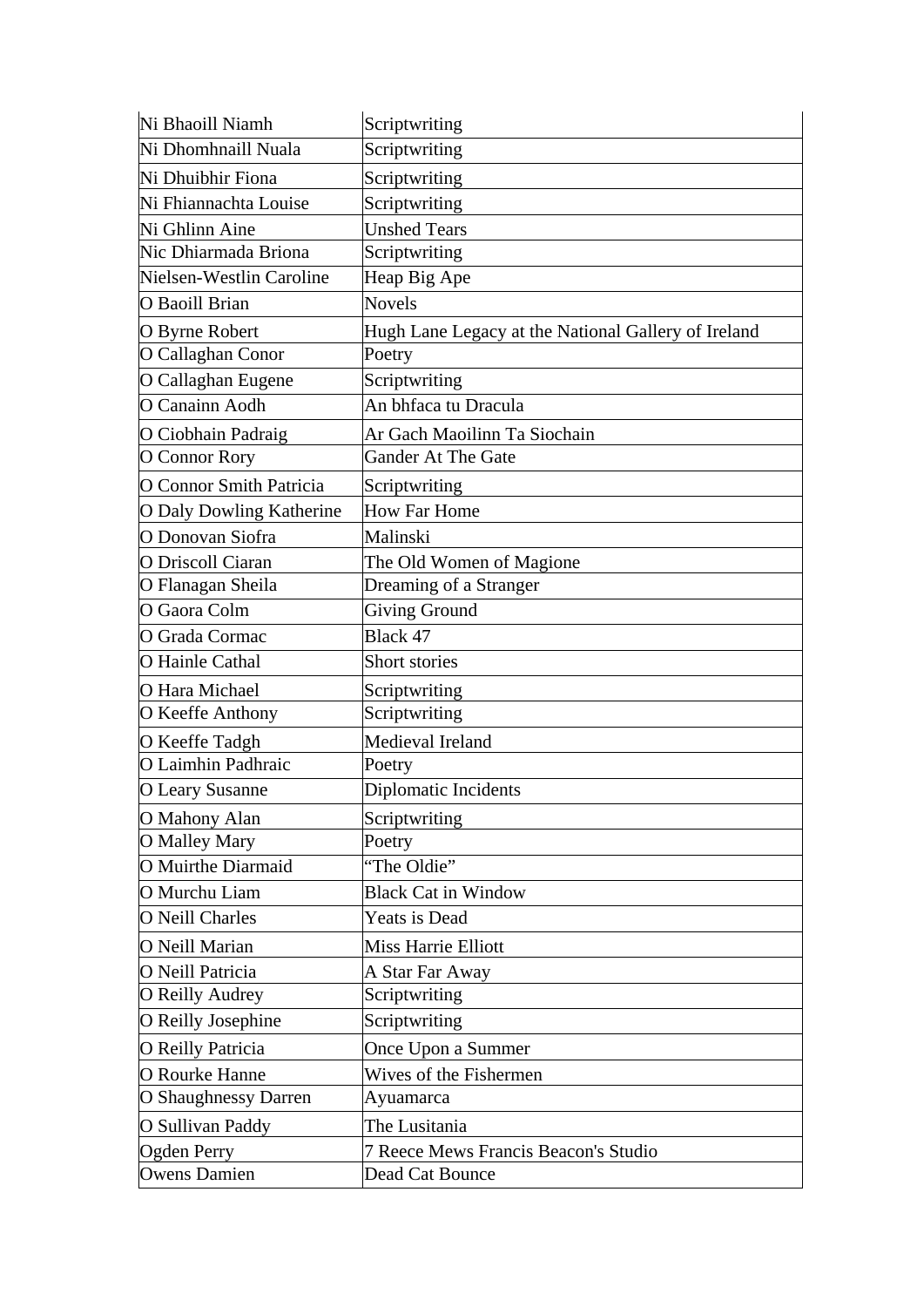| <b>Pakenham Thomas</b>    | Meeting with Remarkable Trees             |
|---------------------------|-------------------------------------------|
| Parle James               | The Mummers of Wexford                    |
| Parsons Julie             | Mary Mary                                 |
| Pearson David             | Between the Mountains and the Sea         |
| Pegum Caroline            | Leinster House 1744 - 2000                |
| Perdue Gillian            | <b>Adams Starling</b>                     |
| <b>Philpott Anthony</b>   | The Files of Flynn De Courcy              |
| <b>Philpott Ger</b>       | Deep End                                  |
| Pine Richard              | Oscar Wilde                               |
| Pipe Jim                  | The Haunted House                         |
| Pisco Christina           | Only A Paper Moon                         |
| Pollock Alan              | Scriptwriting                             |
| Power Con                 | <b>Under the Hammer</b>                   |
| Power Patrick J           | <b>Short Stories</b>                      |
| Poyntz Sarah H J          | A Burren Journal                          |
| Prediger Armin            | Scriptwriting                             |
| <b>Prunty Morag</b>       | <b>Novels</b>                             |
| Rackard Anna              | The Holy Wells of Ireland                 |
| Raftery John M            | <b>Erin Spection</b>                      |
| Reynolds Hilary           | Scriptwriting                             |
| <b>Rice David</b>         | Song of Tianamen Square                   |
| <b>Robertson David</b>    | Deeds Not Words                           |
| <b>Rottshalk Gregor</b>   | Tabaluga                                  |
| <b>Rowley Edward</b>      | Ronan Keating Life is a Rollercoaster     |
| <b>Ryan Phyllis</b>       | The Company I Kept                        |
| Ryan Richard              | Funnelweb                                 |
| Ryan Sean                 | The Wild Red Deer of Killarney            |
| Sammon Patrick J.         | The Land Commission - A Memoire 1933-1978 |
| Santoro Liberato          | Talking of Joyce                          |
| Scaife William            | <b>From Galaxies to Turbines</b>          |
| <b>Schrott Raoul</b>      | Poetry                                    |
| Sheahan John William      | Poetry                                    |
| <b>Sheedy Kieran</b>      | 'The Tellicherry Five"                    |
| Sherlock John             | <b>State of Emergency</b>                 |
| <b>Shoosmith Teresa</b>   | Blowing in the Wind                       |
| Simpson John              | <b>Strange Places Questionable People</b> |
| <b>Smyth Seamus</b>       | Quinn                                     |
| Smyth Sheila              | A Touching of Spirits                     |
| <b>Sparrow Anne-Marie</b> | Said & Done                               |
| Spath Gerold              | <b>Novels</b>                             |
| St John Williams Guy      | A Year In Connemara                       |
| <b>Stairs Susan</b>       | <b>Markey Robinson</b>                    |
|                           |                                           |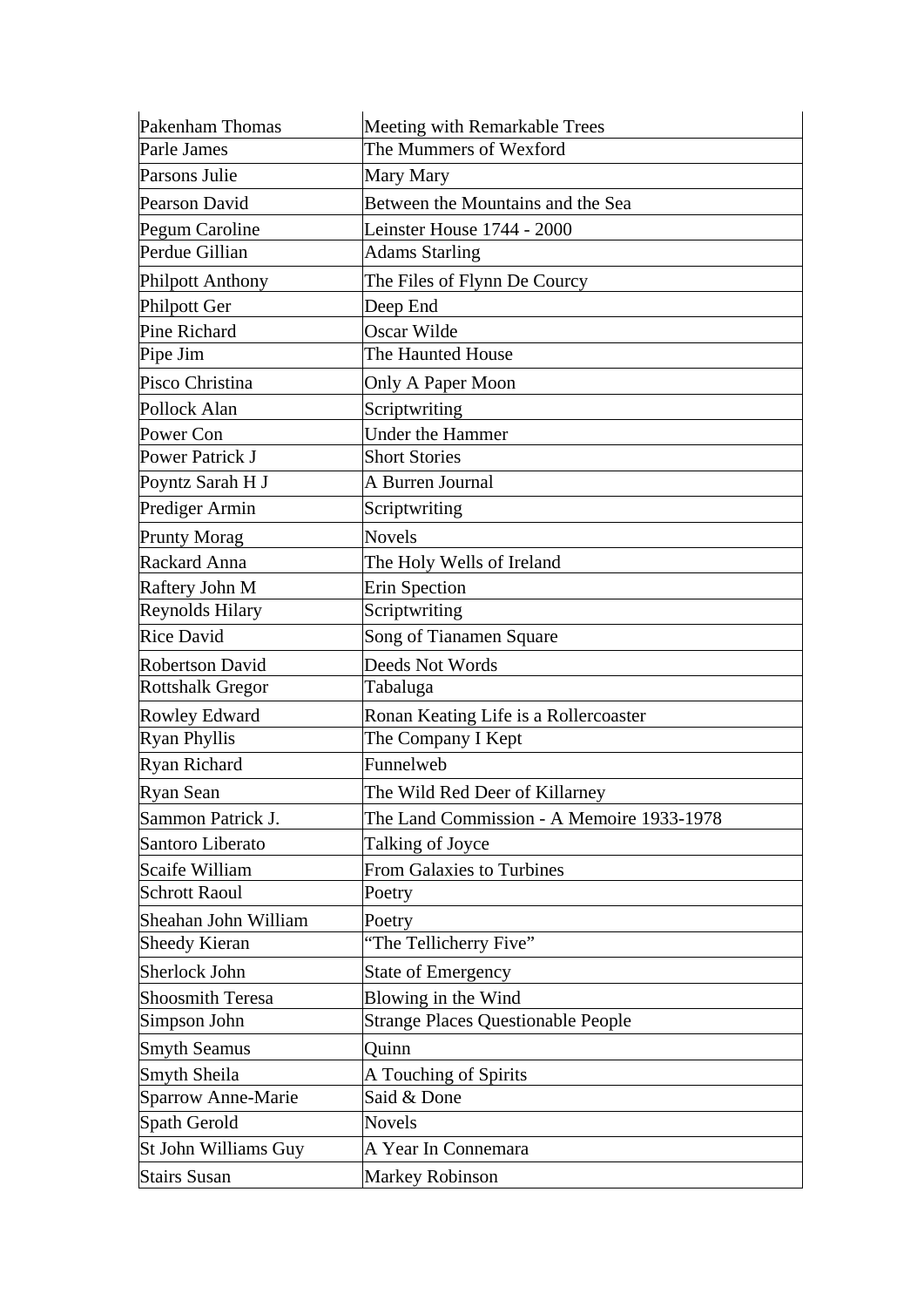| <b>Stanley Mary</b>          | Retreat                         |
|------------------------------|---------------------------------|
| Sweetman David               | The Medieval Castles of Ireland |
| <b>Swords Liam</b>           | In Their Own Words              |
| <b>Taylor Jeremy</b>         | <b>Fictional Stories</b>        |
| Thiessen Gesa E              | Theology and Modern Irish Art   |
| <b>Thompson Kate</b>         | It Means Mischief               |
| <b>Thorisson Marteinn</b>    | Scriptwriting                   |
| Trench Charles               | Grace's Card                    |
| <b>Troy Barthalomew</b>      | Dirty Money                     |
| <b>Twomey Frank</b>          | Scriptwriting                   |
| <b>Tylak Paul</b>            | Scriptwriting                   |
| Wall William                 | Novels, Short Stories, Poetry   |
| Warner Alan                  | Morvern Callar                  |
| Webb Sarah                   | Three Times A Lady              |
| Wild Ian                     | Short stories                   |
| Wildsmith Rebecca            | Children's storybooks           |
| Wynn Gwyneth                 | Mici Ar An bPortach             |
| <b>Yeates Padraig</b>        | Lockout - Dublin 13             |
|                              |                                 |
| <b>CATEGORY B-</b>           | A PLAY                          |
| <b>Archbold Alan</b>         | Scriptwriting                   |
| <b>Barry Alice</b>           | Scriptwriting                   |
| <b>Bartlett Rebecca</b>      | Scriptwriting                   |
| Benedetti Sergio             | Scriptwriting                   |
| <b>Boroson Martin</b>        | Scriptwriting                   |
| <b>Breathnach Cait</b>       | Scriptwriting                   |
| <b>Breathnach Paddy</b>      | Scriptwriting                   |
| <b>Breen John</b>            | Scriptwriting                   |
| <b>Bresnihan Rory</b>        | Scriptwriting                   |
| <b>Buck Stephen</b>          | Scriptwriting                   |
| <b>Burdis Ray</b>            | Scriptwriting                   |
| <b>Burke Brogan Patricia</b> | Scriptwriting                   |
| Callan Margaret              | Scriptwriting                   |
| Casey Anne-Marie             | Scriptwriting                   |
| <b>Collins Michael</b>       | Scriptwriting                   |
| Conroy Adam                  | Scriptwriting                   |
| Creagh Ciaran                | Scriptwriting                   |
| Cunningham Clare             | Scriptwriting                   |
| Daly Lance                   | Scriptwriting                   |
| Deegan Alison                | Scriptwriting                   |
| Donnellan Michael            | Scriptwriting                   |
| Donnelly Ciaran              | Scriptwriting                   |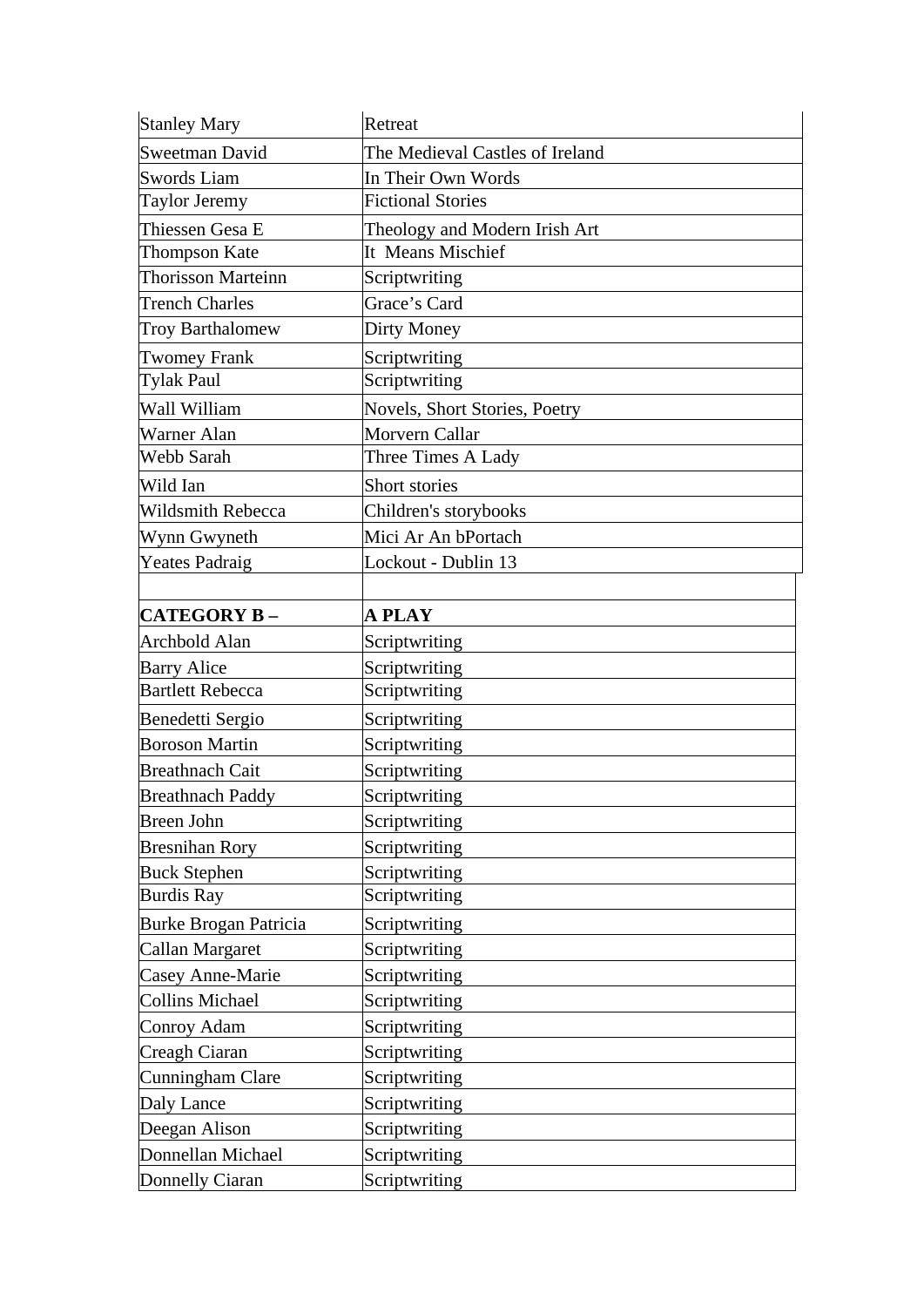| Duggan Marie Therese     | Scriptwriting |
|--------------------------|---------------|
| <b>Eagleton Terry</b>    | Scriptwriting |
| <b>Eifler Thomas</b>     | Scriptwriting |
| Fannin Hilary            | Scriptwriting |
| <b>Fanning Arnold</b>    | Scriptwriting |
| <b>Farrelly Dan</b>      | Scriptwriting |
| <b>Fenwick Jean Noel</b> | Scriptwriting |
| Finn Michael             | Scriptwriting |
| <b>Fleming Marcus</b>    | Scriptwriting |
| <b>Fogarty Molly</b>     | Scriptwriting |
| Fouere Olwen             | Scriptwriting |
| <b>Foutz Anthony</b>     | Scriptwriting |
| <b>Gleeson David</b>     | Scriptwriting |
| <b>Goulding Anthony</b>  | Scriptwriting |
| Grothuis Irma            | Scriptwriting |
| <b>Hamilton Malcolm</b>  | Scriptwriting |
| Harmon Ken               | Scriptwriting |
| Hebden Karen             | Scriptwriting |
| Heffernan David          | Scriptwriting |
| Heron Nye                | Scriptwriting |
| <b>Higgs George</b>      | Scriptwriting |
| <b>Hines Deirdre</b>     | Scriptwriting |
| <b>Hodkinson Mark</b>    | Scriptwriting |
| Jolliffee Grace          | Scriptwriting |
| <b>Jones Declan</b>      | Scriptwriting |
| Kane Stephen             | Scriptwriting |
| Kinevane Pat             | Scriptwriting |
| Kuti Elizabeth           | Scriptwriting |
| <b>Lasalle Thierry</b>   | Scriptwriting |
| Lehane Pearse            | Scriptwriting |
| Mac Fhionnghaile Sean    | Scriptwriting |
| Mac Kenzie Peter         | Scriptwriting |
| <b>Maguire Martin</b>    | Scriptwriting |
| <b>Massey Jeremy</b>     | Scriptwriting |
| <b>Mathers James</b>     | Scriptwriting |
| Mazzuchelli Peter        | Scriptwriting |
| Mc Cabe Anne             | Scriptwriting |
| Mc Cannon Billy          | Scriptwriting |
| Mc Carthy Charles        | Scriptwriting |
| Mc Carthy Niall          | Scriptwriting |
| Mc Gowan Catriona        | Scriptwriting |
| Mc Guinness Eithne       | Scriptwriting |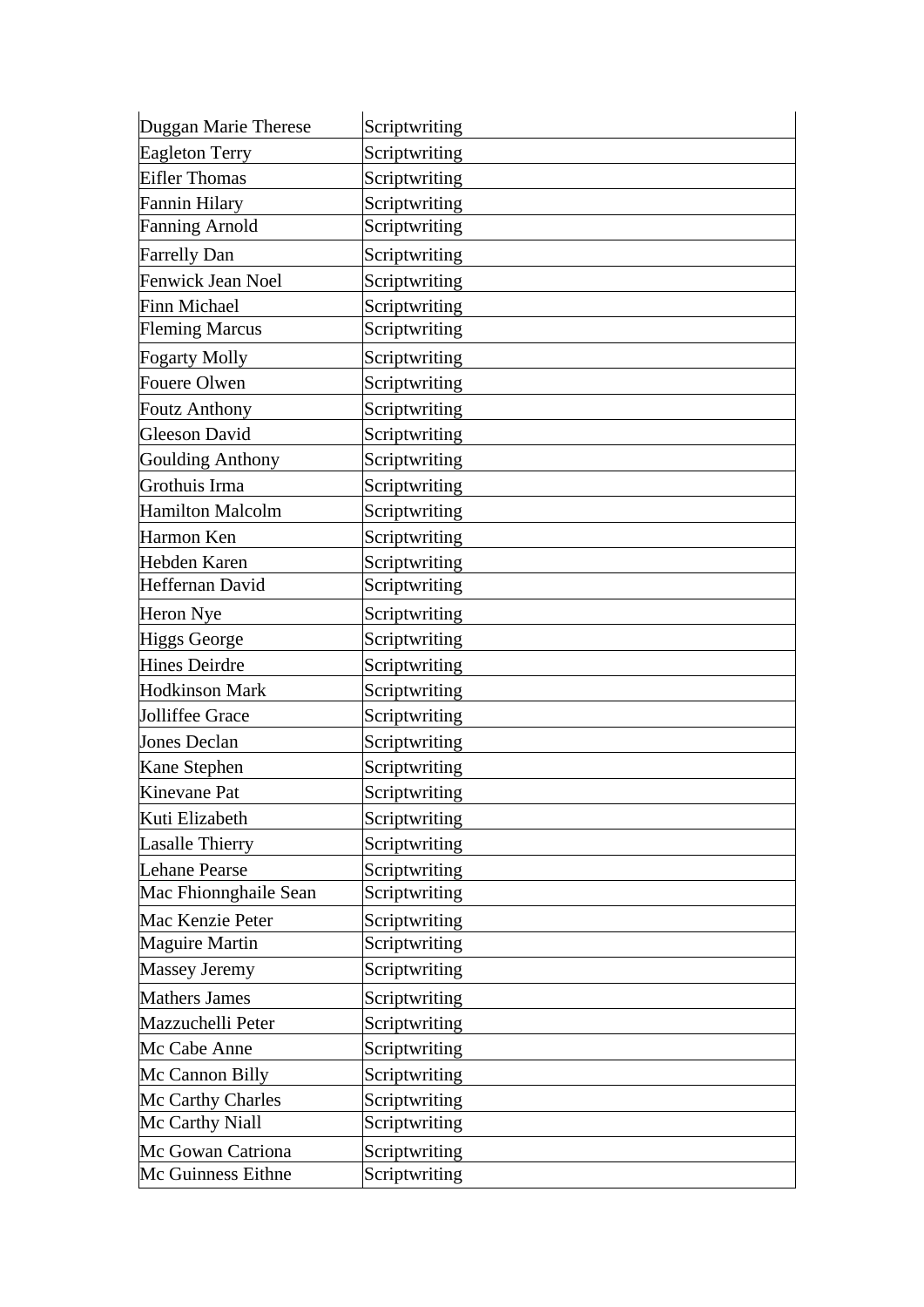| Mc Hallem Chris         | Scriptwriting |
|-------------------------|---------------|
| Mc Kenna Malachy        | Scriptwriting |
| Mc Laughlin Lise-Ann    | Scriptwriting |
| Mc Pherson Conor        | Scriptwriting |
| Meagher Liam            | Scriptwriting |
| <b>Meegan Patrick</b>   | Scriptwriting |
| Meehan Ruth             | Scriptwriting |
| Mills Jackie            | Scriptwriting |
| Morrison Ciaran         | Scriptwriting |
| <b>Muldoon Mick</b>     | Scriptwriting |
| Murphy Gerald           | Scriptwriting |
| <b>Murphy Niall</b>     | Scriptwriting |
| Murphy Vincent          | Scriptwriting |
| Murray Melissa          | Scriptwriting |
| <b>Mythen Susan</b>     | Scriptwriting |
| Ni Dhubhbain Maire      | Scriptwriting |
| Ni Mhurchu Maria        | Scriptwriting |
| O Baoill Brian          | Scriptwriting |
| O Braonain Greg         | Scriptwriting |
| O Donnell Damien        | Scriptwriting |
| O Hara Michael          | Scriptwriting |
| O Keeffe Anthony        | Scriptwriting |
| O Mochain Liam          | Scriptwriting |
| O Neill Charles         | Scriptwriting |
| O Reilly Christian      | Scriptwriting |
| <b>O</b> Rowe Mark      | Scriptwriting |
| Park Iris               | Scriptwriting |
| Penrose John            | Scriptwriting |
| <b>Philpott Anthony</b> | Scriptwriting |
| Philpott Ger            | Scriptwriting |
| Plamondon Luc           | Scriptwriting |
| Power Ian               | Scriptwriting |
| Power Patrick J         | Scriptwriting |
| Quinn Marian            | Scriptwriting |
| Rani Sarma Ursula       | Scriptwriting |
| <b>Redmond Ivor</b>     | Scriptwriting |
| Regan Morna             | Scriptwriting |
| Ryan Eoin               | Scriptwriting |
| <b>Ryan Phyllis</b>     | Scriptwriting |
| Sedgwick Lindsay        | Scriptwriting |
| Sheridan Kirsten        | Scriptwriting |
| <b>Shouldice Frank</b>  | Scriptwriting |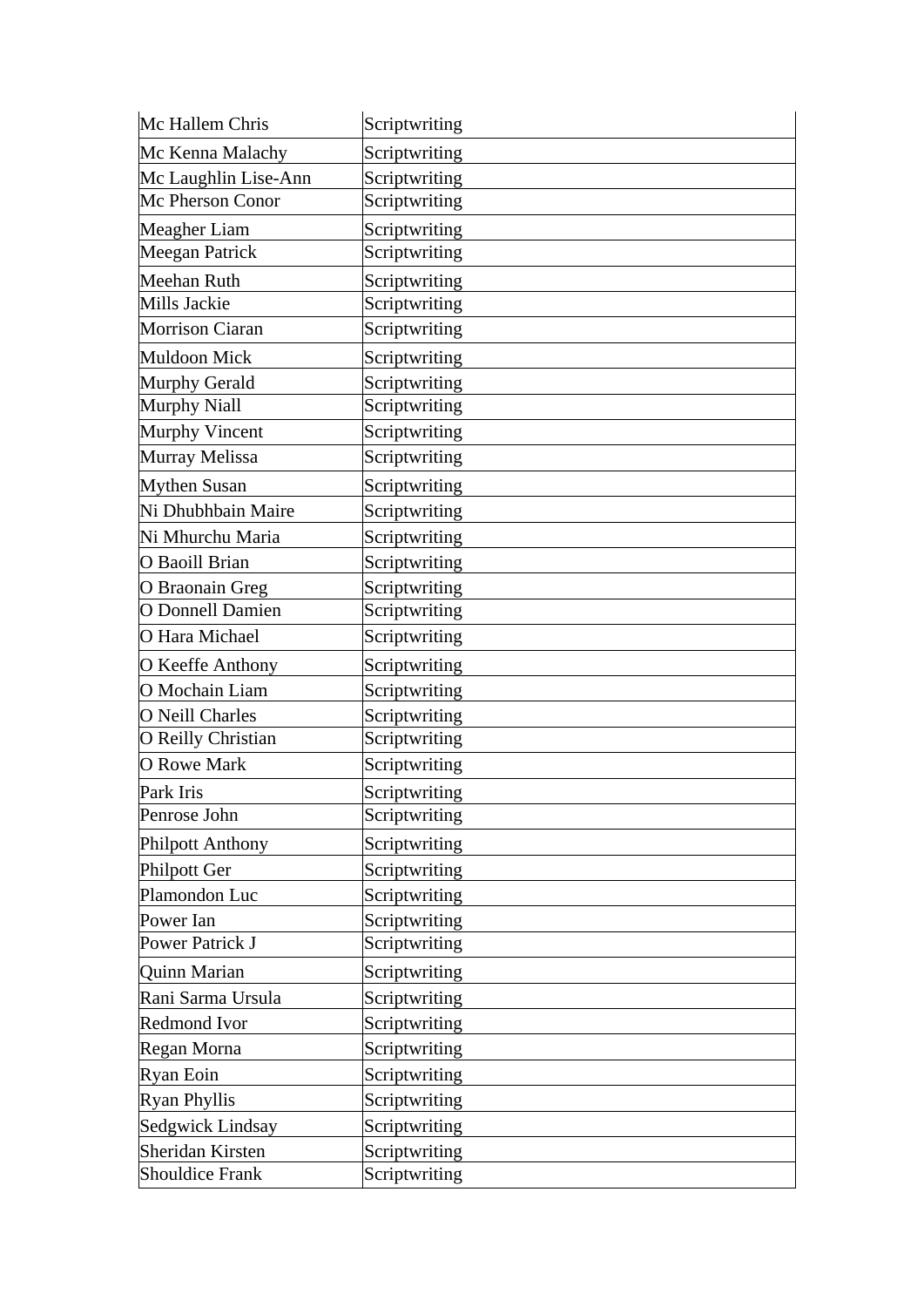| <b>Stanford Alan</b>     | Scriptwriting                |
|--------------------------|------------------------------|
| <b>Stewart Mark</b>      | Scriptwriting                |
| <b>Sweeney Kate</b>      | Scriptwriting                |
| <b>Taylor Iain</b>       | Scriptwriting                |
| <b>Walpole Robert</b>    | Scriptwriting                |
| Walsh Orla               | Scriptwriting                |
| White Ali                | Scriptwriting                |
| Wilson Juanita           | Scriptwriting                |
| <b>Winters Carmel</b>    | Scriptwriting                |
|                          |                              |
| <b>CATEGORY C -</b>      | <b>A MUSICAL COMPOSITION</b> |
| Aandersan Alexander      | <b>Musical Compositions</b>  |
| Armaou Lindsay           | <b>Musical Compositions</b>  |
| <b>Armstrong Mark</b>    | <b>Musical Compositions</b>  |
| Arran Len                | <b>Musical Compositions</b>  |
| Babikian Sheila B        | <b>Musical Compositions</b>  |
| <b>Bell Paul</b>         | <b>Musical Compositions</b>  |
| <b>Bergin Mary</b>       | <b>Musical Compositions</b>  |
| <b>Bickley David</b>     | <b>Musical Compositions</b>  |
| <b>Breathnach Cormac</b> | <b>Musical Compositions</b>  |
| <b>Breathnach Maire</b>  | <b>Musical Compositions</b>  |
| <b>Breslav Mark</b>      | <b>Musical Compositions</b>  |
| <b>Buckley Paul</b>      | <b>Musical Compositions</b>  |
| <b>Buckley Richard</b>   | <b>Musical Compositions</b>  |
| <b>Burchill Charles</b>  | <b>Musical Compositions</b>  |
| <b>Burke Maurice</b>     | <b>Musical Compositions</b>  |
| <b>Byrne Brian</b>       | Musical Compositions         |
| <b>Byrne Conor</b>       | <b>Musical Compositions</b>  |
| Campbell William         | <b>Musical Compositions</b>  |
| Carey Denis              | <b>Musical Compositions</b>  |
| Carroll Fergal           | <b>Musical Compositions</b>  |
| Casey Nollaig            | <b>Musical Compositions</b>  |
| Cavello Jean Michel      | <b>Musical Compositions</b>  |
| Charmant Edd             | <b>Musical Compositions</b>  |
| <b>Chester Joe</b>       | <b>Musical Compositions</b>  |
| Cleary Siobhan           | <b>Musical Compositions</b>  |
| <b>Clohessy Denis</b>    | <b>Musical Compositions</b>  |
| Cole Oliver              | <b>Musical Compositions</b>  |
| <b>Collins Susan</b>     | <b>Musical Compositions</b>  |
| Costello Donnacha        | <b>Musical Compositions</b>  |
| Crawford-Collins Dominic | <b>Musical Compositions</b>  |
| Cunningham Deirdre       | <b>Musical Compositions</b>  |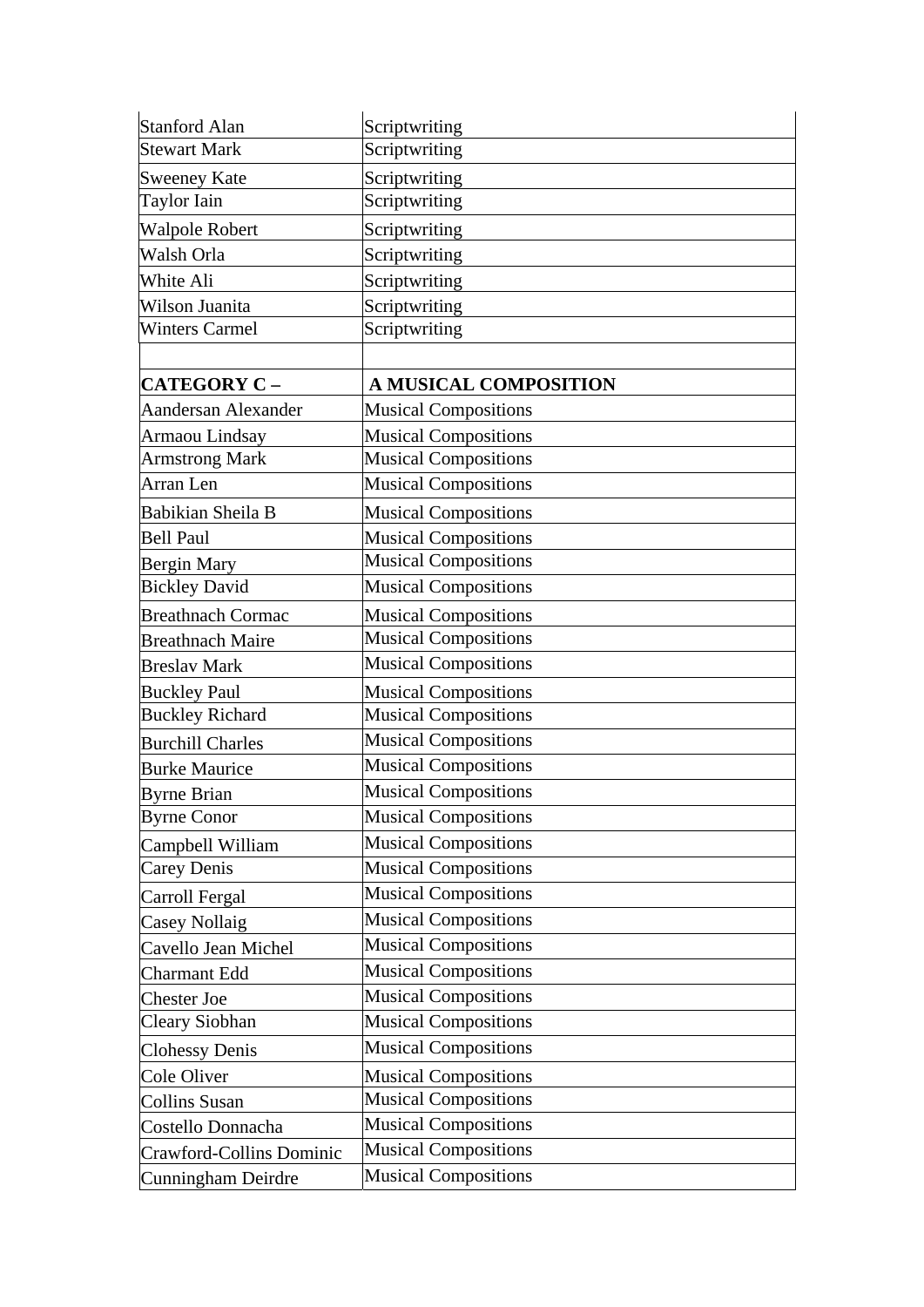| Daly Lance              | <b>Musical Compositions</b> |
|-------------------------|-----------------------------|
| Daly Terence            | <b>Musical Compositions</b> |
| Davis Tony              | <b>Musical Compositions</b> |
| Dennehy Donnacha        | <b>Musical Compositions</b> |
| Dignam Christopher      | <b>Musical Compositions</b> |
| Diver Angela            | <b>Musical Compositions</b> |
| Diver Grainne           | <b>Musical Compositions</b> |
| Diver Joan              | <b>Musical Compositions</b> |
| Diver Marie Therese     | <b>Musical Compositions</b> |
| Doherty Mark            | <b>Musical Compositions</b> |
| Doherty Vincent         | <b>Musical Compositions</b> |
| Donald Keith            | <b>Musical Compositions</b> |
| Donegan David           | <b>Musical Compositions</b> |
| Donnelly John           | <b>Musical Compositions</b> |
| Doran Paul              | <b>Musical Compositions</b> |
| Downey Alan             | <b>Musical Compositions</b> |
| Duignan Eoin            | <b>Musical Compositions</b> |
| Dunlea Martin           | <b>Musical Compositions</b> |
| Dunne Barbara           | <b>Musical Compositions</b> |
| Dunning Brian           | <b>Musical Compositions</b> |
| <b>Durack Austin</b>    | <b>Musical Compositions</b> |
| Dwyer Benjamin          | <b>Musical Compositions</b> |
| <b>Edwards Stephen</b>  | <b>Musical Compositions</b> |
| Egan Langley Tara       | <b>Musical Compositions</b> |
| Faulkner John           | <b>Musical Compositions</b> |
| <b>Fischer Gunther</b>  | <b>Musical Compositions</b> |
| <b>Fitzgerald Pat</b>   | <b>Musical Compositions</b> |
| <b>Fitzsimon Adrian</b> | <b>Musical Compositions</b> |
| Fox Gavin               | <b>Musical Compositions</b> |
| Gallagher Julian        | <b>Musical Compositions</b> |
| Garcia Francisco        | <b>Musical Compositions</b> |
| <b>Gardner Stephen</b>  | <b>Musical Compositions</b> |
| Gildea Anne             | <b>Musical Compositions</b> |
| Gorman Kieran           | <b>Musical Compositions</b> |
| <b>Goss Kieran</b>      | <b>Musical Compositions</b> |
| <b>Goss Michael</b>     | <b>Musical Compositions</b> |
| Gough Julian            | <b>Musical Compositions</b> |
| <b>Greaney Mark</b>     | <b>Musical Compositions</b> |
| Haas Georg Friedrich    | <b>Musical Compositions</b> |
| <b>Hand Paul</b>        | <b>Musical Compositions</b> |
| Harrington Martin       | <b>Musical Compositions</b> |
| Hayes Gemma             | <b>Musical Compositions</b> |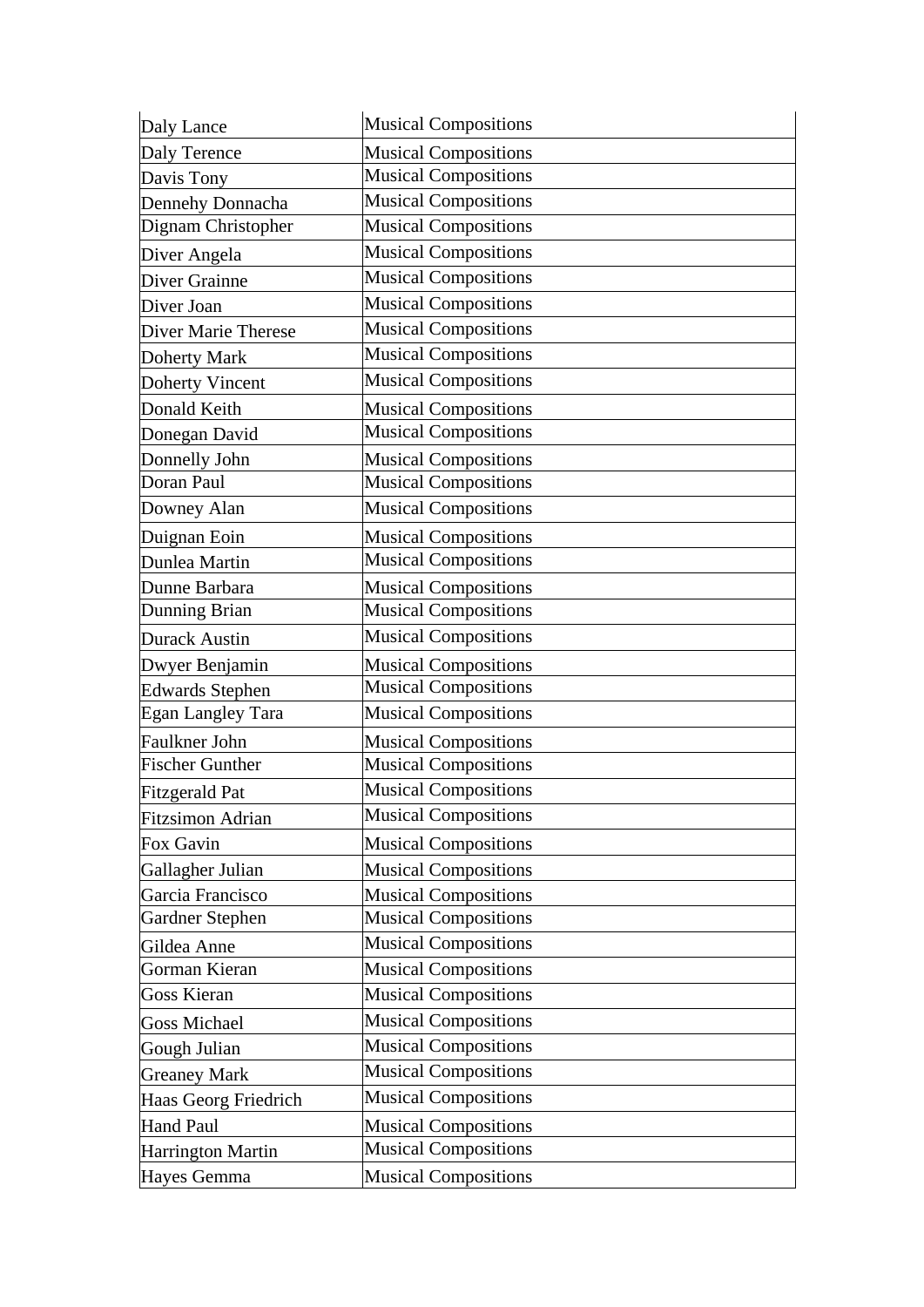| Heffernan Raymond      | <b>Musical Compositions</b> |
|------------------------|-----------------------------|
| <b>Hendley Darren</b>  | <b>Musical Compositions</b> |
| <b>Hennessy Donogh</b> | <b>Musical Compositions</b> |
| <b>Hernon Marcus</b>   | <b>Musical Compositions</b> |
| <b>Herron Charles</b>  | <b>Musical Compositions</b> |
| Heslip Eoghan          | <b>Musical Compositions</b> |
| <b>Hession Carl</b>    | <b>Musical Compositions</b> |
| <b>Higgs George</b>    | <b>Musical Compositions</b> |
| Hogan Larry            | <b>Musical Compositions</b> |
| Housden Stephen        | <b>Musical Compositions</b> |
| Jewell Joseph          | <b>Musical Compositions</b> |
| <b>Johnston Mary</b>   | <b>Musical Compositions</b> |
| Joyce Belinda          | <b>Musical Compositions</b> |
| Kavanagh Richard       | <b>Musical Compositions</b> |
| <b>Kearns Frank</b>    | <b>Musical Compositions</b> |
| <b>Keating Reg</b>     | <b>Musical Compositions</b> |
| Kelly Alan             | <b>Musical Compositions</b> |
| <b>Kelly Martin</b>    | <b>Musical Compositions</b> |
| <b>Kennedy Brian</b>   | <b>Musical Compositions</b> |
| <b>King David</b>      | <b>Musical Compositions</b> |
| Kitt David             | <b>Musical Compositions</b> |
| Knight Trevor          | <b>Musical Compositions</b> |
| Kollars Sabine         | <b>Musical Compositions</b> |
| Loughman Sean          | <b>Musical Compositions</b> |
| Loughnane Kathleen     | <b>Musical Compositions</b> |
| Lynch Edele            | <b>Musical Compositions</b> |
| Lynch Keavy            | <b>Musical Compositions</b> |
| Mac Dhonnaigh Tadhg    | <b>Musical Compositions</b> |
| Mac Gowan Siobhan      | <b>Musical Compositions</b> |
| Mac Mahon Fiona        | <b>Musical Compositions</b> |
| Mac Manus Declan       | <b>Musical Compositions</b> |
| Madden Elizabeth       | <b>Musical Compositions</b> |
| <b>Magee Gregory</b>   | <b>Musical Compositions</b> |
| <b>Maher Patrick</b>   | <b>Musical Compositions</b> |
| Mc Calmont Dennis      | <b>Musical Compositions</b> |
| Mc Carthy Danny        | <b>Musical Compositions</b> |
| Mc Corry Mark          | <b>Musical Compositions</b> |
| Mc Cune David          | <b>Musical Compositions</b> |
| Mc Donnell Paul        | <b>Musical Compositions</b> |
| Mc Gilton David        | <b>Musical Compositions</b> |
| Mc Grath Vincent       | <b>Musical Compositions</b> |
| Mc Guinness Tony       | <b>Musical Compositions</b> |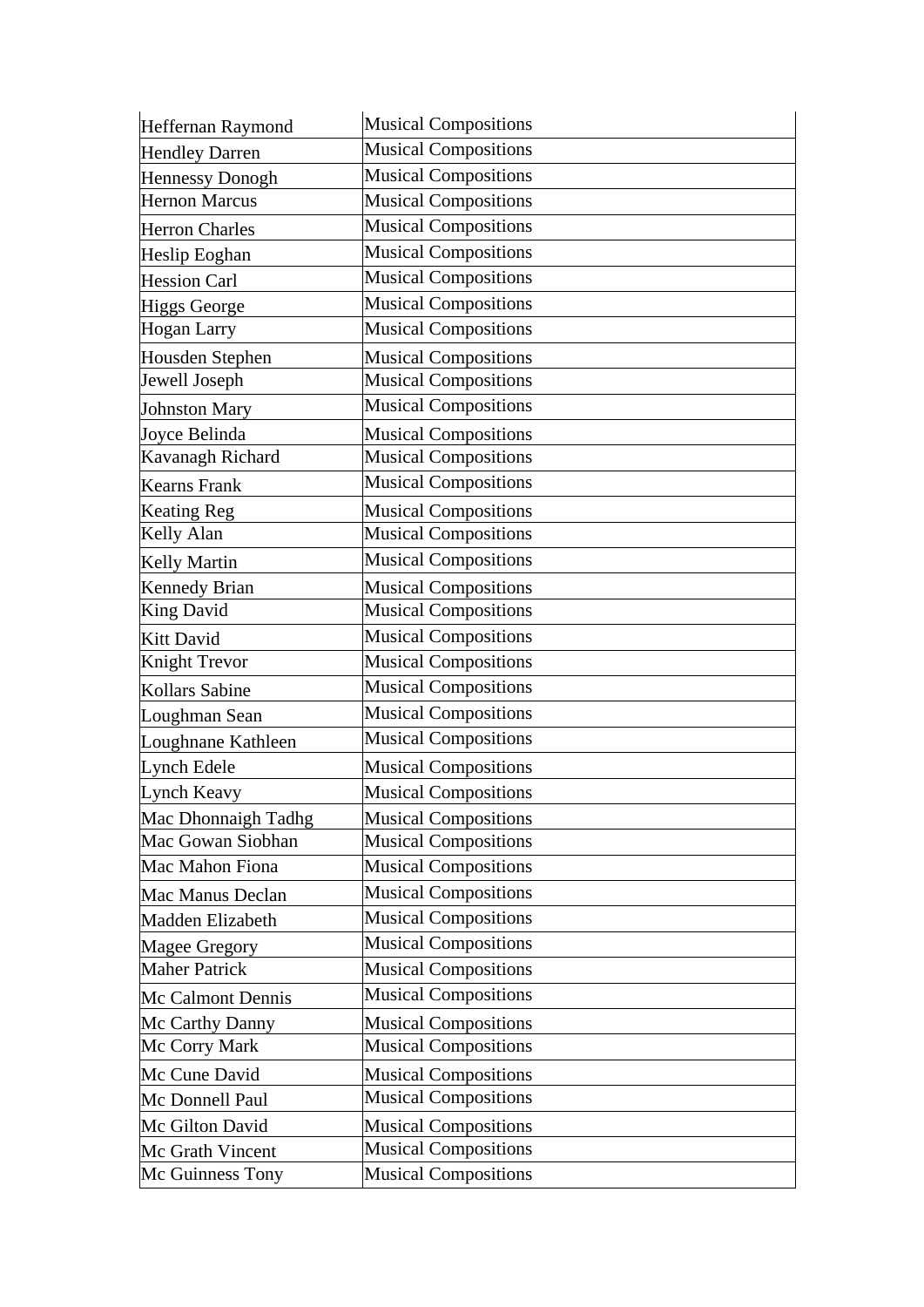| Mc Guinness William     | <b>Musical Compositions</b> |
|-------------------------|-----------------------------|
| Mc Intyre Eunan         | <b>Musical Compositions</b> |
| Mc Quaide Sarah         | <b>Musical Compositions</b> |
| <b>Melady Fiona</b>     | <b>Musical Compositions</b> |
| Melady Ian              | <b>Musical Compositions</b> |
| Moloney John            | <b>Musical Compositions</b> |
| Montagne Christian      | <b>Musical Compositions</b> |
| Moran John              | <b>Musical Compositions</b> |
| Morgan David            | <b>Musical Compositions</b> |
| <b>Morgan Patrick</b>   | <b>Musical Compositions</b> |
| Morris Michael          | <b>Musical Compositions</b> |
| Morrissey Brian         | <b>Musical Compositions</b> |
| Morrissey David         | <b>Musical Compositions</b> |
| Mulhall Gloria          | <b>Musical Compositions</b> |
| <b>Mulvey Grainne</b>   | <b>Musical Compositions</b> |
| Mumba Samantha          | <b>Musical Compositions</b> |
| Murphy Graham           | <b>Musical Compositions</b> |
| Murphy Roisin           | <b>Musical Compositions</b> |
| <b>Murphy Sharon</b>    | <b>Musical Compositions</b> |
| <b>Nelson Carole</b>    | <b>Musical Compositions</b> |
| Ni Domhnaill Catriona   | <b>Musical Compositions</b> |
| O Baoill Brian          | <b>Musical Compositions</b> |
| <b>O</b> Carroll Sinead | <b>Musical Compositions</b> |
| O Connell Kevin         | <b>Musical Compositions</b> |
| O Connor Cormac         | <b>Musical Compositions</b> |
| <b>O</b> Connor Sinead  | <b>Musical Compositions</b> |
| O Domhnaill Michael     | <b>Musical Compositions</b> |
| O Donoghue Daniel       | <b>Musical Compositions</b> |
| O Dwyer Adele           | <b>Musical Compositions</b> |
| O Flynn Liam            | <b>Musical Compositions</b> |
| O Kelly Leo             | <b>Musical Compositions</b> |
| O Lionaird Iarla        | <b>Musical Compositions</b> |
| O Neill Charles         | <b>Musical Compositions</b> |
| O Neill David           | <b>Musical Compositions</b> |
| O Reilly Melanie        | <b>Musical Compositions</b> |
| O Riordan Cait          | <b>Musical Compositions</b> |
| O Shea Ciaran           | <b>Musical Compositions</b> |
| O Shea Declan           | <b>Musical Compositions</b> |
| O Toole Darragh         | <b>Musical Compositions</b> |
| Pierce Rory             | <b>Musical Compositions</b> |
| Plamondon Luc           | <b>Musical Compositions</b> |
| Presta Francesco        | <b>Musical Compositions</b> |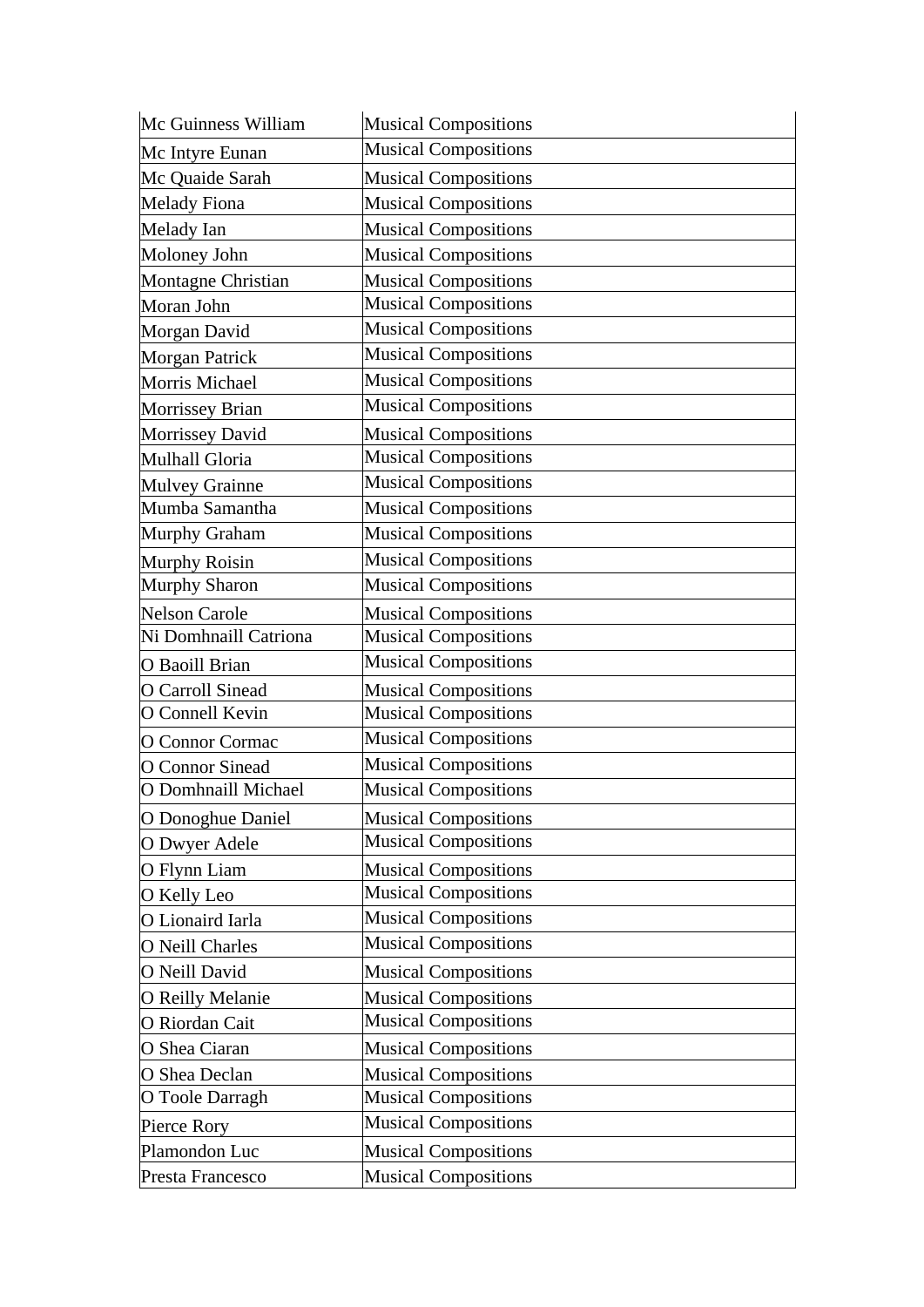| Quearney Colm              | <b>Musical Compositions</b>      |
|----------------------------|----------------------------------|
| Quigley Simon              | <b>Musical Compositions</b>      |
| <b>Quinn Eimear</b>        | <b>Musical Compositions</b>      |
| <b>Quinn Niall</b>         | <b>Musical Compositions</b>      |
| Quinn Peter                | <b>Musical Compositions</b>      |
| Rawlins Ben                | <b>Musical Compositions</b>      |
| <b>Redmond Ivor</b>        | <b>Musical Compositions</b>      |
| <b>Reilly Bernard</b>      | <b>Musical Compositions</b>      |
| Rennicks Stephen           | <b>Musical Compositions</b>      |
| Reynolds Edward            | <b>Musical Compositions</b>      |
| <b>Roche Denis</b>         | <b>Musical Compositions</b>      |
| Roe Alan                   | <b>Musical Compositions</b>      |
| <b>Roehr Mattias</b>       | <b>Musical Compositions</b>      |
| <b>Rottshalk Gregor</b>    | <b>Musical Compositions</b>      |
| Rowen Jonathan             | <b>Musical Compositions</b>      |
| Rowen Trevor               | <b>Musical Compositions</b>      |
| Ruotolo Peter              | <b>Musical Compositions</b>      |
| <b>Russell Kevin</b>       | <b>Musical Compositions</b>      |
| Ryan John                  | <b>Musical Compositions</b>      |
| <b>Schorowsky Peter</b>    | <b>Musical Compositions</b>      |
| Sheehan Mark               | <b>Musical Compositions</b>      |
| <b>Stannard Richard</b>    | <b>Musical Compositions</b>      |
| <b>Tabak Mark</b>          | Musical Compositions             |
| <b>Townsend Declan</b>     | <b>Musical Compositions</b>      |
| <b>Truupold Rory</b>       | <b>Musical Compositions</b>      |
| Turner Juliet              | <b>Musical Compositions</b>      |
| Von Kleist Karel           | <b>Musical Compositions</b>      |
| Wade Brendan               | <b>Musical Compositions</b>      |
| <b>Wall Garrett</b>        | <b>Musical Compositions</b>      |
| Walsh Maria                | <b>Musical Compositions</b>      |
| <b>Whittaker Roger</b>     | <b>Musical Compositions</b>      |
| Wiedner Stephen            | <b>Musical Compositions</b>      |
| Willigerodt Ulrich         | <b>Musical Compositions</b>      |
| Wilson Ian                 | <b>Musical Compositions</b>      |
| Wright Finbar              | <b>Musical Compositions</b>      |
|                            |                                  |
| <b>CATEGORY D-</b>         | A PAINTING OR OTHER LIKE PICTURE |
| <b>Acheson Kerry</b>       | Paintings                        |
| Adams John                 | Paintings                        |
| <b>Adye Curran William</b> | Paintings                        |
| <b>Aherne Paul</b>         | Paintings                        |
| Akinola Victor             | Paintings                        |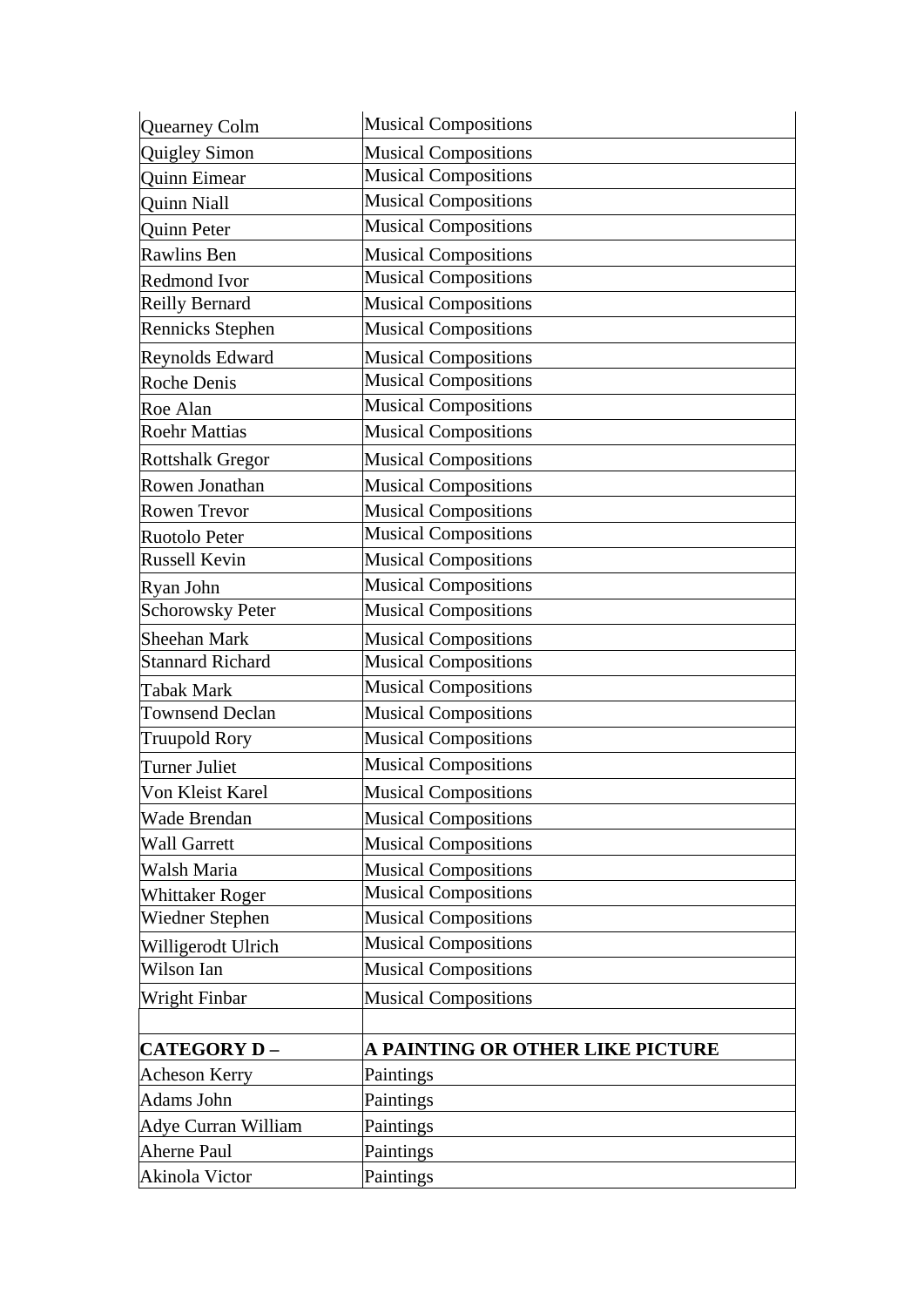| Alani Aliana                 | Paintings            |
|------------------------------|----------------------|
| <b>Aldridge Sinead</b>       | Paintings            |
| <b>Allen Gareth</b>          | Pantings             |
| Allen Louise                 | Paintings            |
| Allen Sue                    | Paintings            |
| <b>Anderson-Sinnott Rita</b> | Paintings            |
| Askin Corrina                | Paintings            |
| <b>Atkins Christine</b>      | Paintings            |
| <b>Attewell Robert</b>       | Paintings            |
| <b>Babcock-Coleman Susan</b> | Paintings            |
| <b>Balfe David</b>           | Paintings            |
| <b>Ballagh Rachel</b>        | Paintings            |
| <b>Bamford Margaret</b>      | Paintings            |
| <b>Barrett Barbara</b>       | Paintings            |
| <b>Barrett Julie Ellen</b>   | Paintings            |
| <b>Barrett Marie</b>         | Paintings            |
| <b>Barry Jonathan</b>        | Paintings            |
| <b>Bartley Cindy</b>         | Paintings            |
| <b>Beggs Leah</b>            | Paintings            |
| <b>Begley David</b>          | <b>Illustrations</b> |
| <b>Bell Martin</b>           | Paintings            |
| <b>Bell Gladys</b>           | Paintings            |
| <b>Benison Mary</b>          | Paintings            |
| Bercovici Philipe            | Illustrations        |
| <b>Bernard Michael</b>       | Paintings            |
| <b>Billington Patrick</b>    | Paintings            |
| <b>Blake Stacia</b>          | Paintings            |
| <b>Blayney Anne</b>          | Paintings            |
| <b>Bonfield Dympna</b>       | Paintings            |
| <b>Boran Michael</b>         | Paintings            |
| <b>Borner Susanne</b>        | Paintings            |
| <b>Boyle Andrew</b>          | Paintings            |
| <b>Bracken Edwina</b>        | Paintings            |
| <b>Brady John</b>            | Paintings            |
| <b>Brady Thomas</b>          | Paintings            |
| Branagan Geraldine           | Paintings            |
| Brennan John                 | Paintings            |
| <b>Breslin Niamh</b>         | Paintings            |
| <b>Brett Marie</b>           | Paintings            |
|                              |                      |
| <b>Brocklebank Patrick</b>   | Paintings            |
| <b>Brooks Paul</b>           | Paintings            |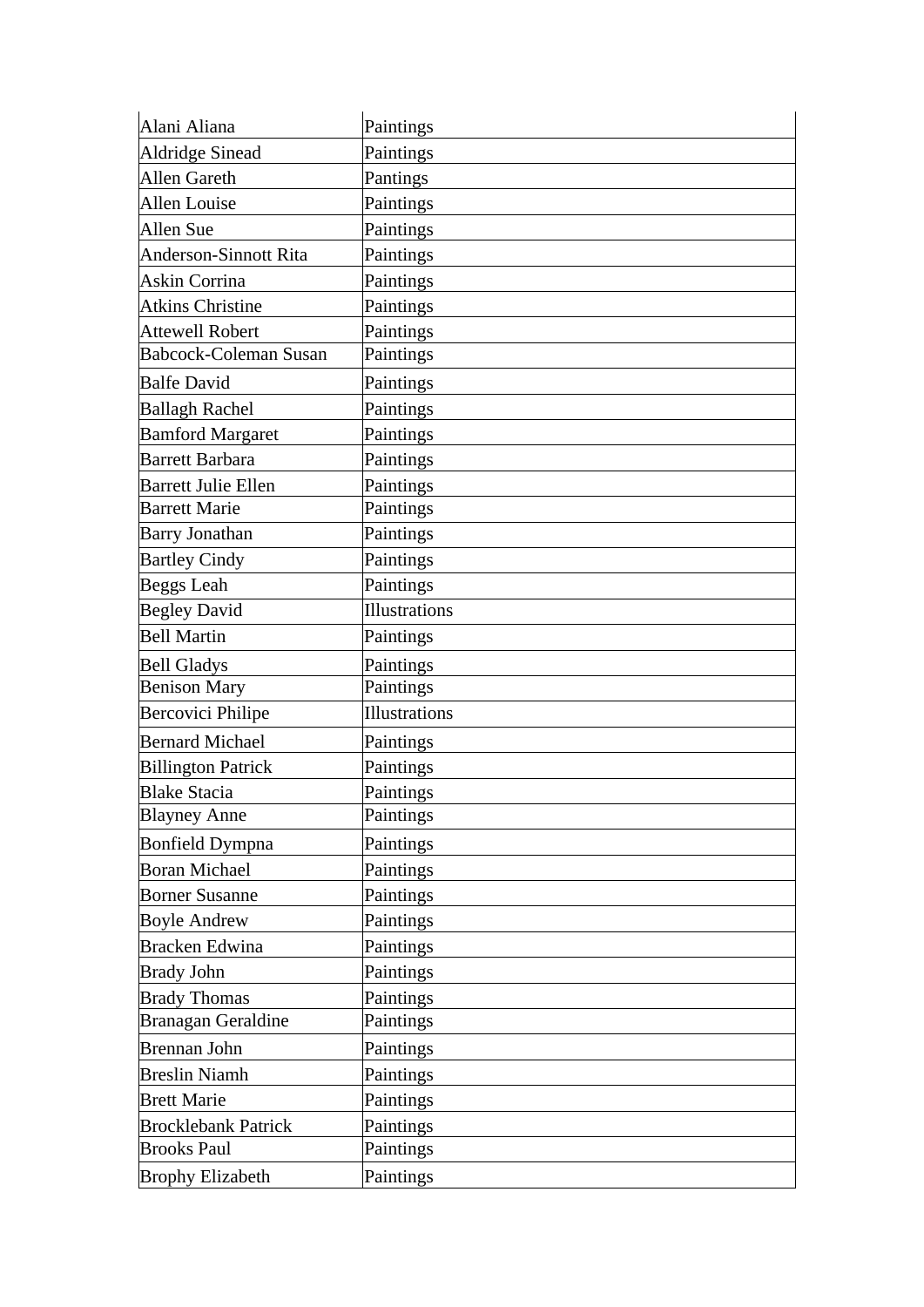| <b>Brosnan Naomi</b>     | Paintings                   |
|--------------------------|-----------------------------|
| <b>Browne David</b>      | Paintings                   |
| <b>Burbery Ruth</b>      | Paintings                   |
| Burke Brogan Patricia    | Paintings                   |
| <b>Burkitt Sue</b>       | Paintings                   |
| <b>Burns Patricia</b>    | Paintings                   |
| <b>Burns Rosemary</b>    | Paintings                   |
| <b>Burt Tricia</b>       | Paintings                   |
| <b>Byrne Catherine</b>   | Paintings                   |
| <b>Byrne Conor</b>       | Paintings                   |
| <b>Byrne Jane</b>        | Paintings                   |
| <b>Byrne Kate</b>        | Paintings                   |
| <b>Byrne Michael</b>     | Paintings                   |
| <b>Byrne Roland</b>      | Paintings                   |
| <b>Byrne Tom</b>         | Paintings                   |
| Callaghan Orla           | Paintings                   |
| <b>Callan Cathy</b>      | Paintings                   |
| <b>Campbell Patrick</b>  | Paintings                   |
| Campbell Una             | Paintings                   |
| Canning Michael          | Paintings                   |
| Carew Graham             | Paintings                   |
| <b>Carey Nicholas</b>    | Paintings                   |
| Carlos Siobhan           | Paintings                   |
| Carr Annjo               | Paintings                   |
| Carroll Rebecca          | Paintings                   |
| Casey Comhghall          | Paintings                   |
| Casey Michael            | Paintings                   |
| Cassidy Jonathan         | Paintings                   |
| Celis Murielle           | Paintings                   |
| Chapman Debbie           | Paintings                   |
| <b>Cherry Louise</b>     | <b>Artistic Photography</b> |
| Clancy Blawnin           | Paintings                   |
| Clancy Leo               | Paintings                   |
| <b>Clancy Niamh</b>      | Paintings                   |
| <b>Clancy Rayleen</b>    | Paintings                   |
| <b>Clare Mark</b>        | Paintings                   |
| <b>Clarke Robert</b>     | Paintings                   |
| <b>Clear Felicity</b>    | Paintings                   |
| Cleary Kevin             | Paintings                   |
| Clodagh Emoe             | <b>Installations</b>        |
| Clyne Jean               | Paintings                   |
| <b>Coady Conor James</b> | Paintings                   |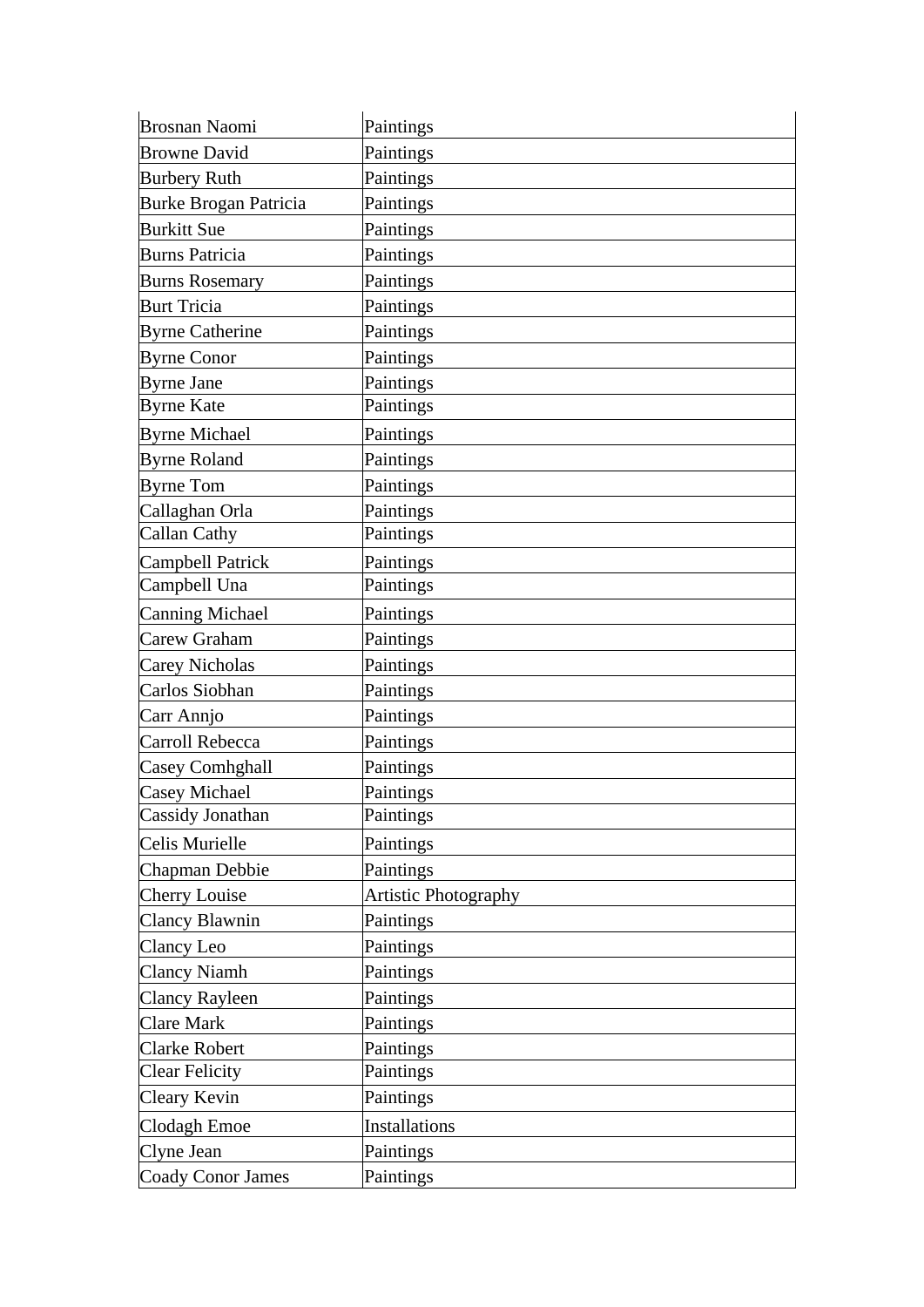| Cody Lisa                     | Paintings                   |
|-------------------------------|-----------------------------|
| Cogan James                   | <b>Illustrations</b>        |
| Cohu Linda                    | Paintings                   |
| Colbert Karen                 | Paintings                   |
| Coleman Michael               | Paintings                   |
| Coleman Paul                  | Paintings                   |
| Collie Clifford               | Paintings                   |
| <b>Collins Patrick</b>        | Paintings                   |
| <b>Collins Teresa</b>         | Paintings                   |
| Connolly Emma                 | Paintings                   |
| <b>Connolly Susan Joy</b>     | Paintings                   |
| <b>Considine Anne</b>         | Paintings                   |
| <b>Considine Mary Frances</b> | Paintings                   |
| Conway Frank                  | Paintings                   |
| Conyngham Patrick             | Paintings                   |
| Conyngham Siobhan             | Paintings                   |
| Coogan Donna                  | Paintings                   |
| Cooke Lorraine                | Paintings                   |
| Coolen Mary                   | Paintings                   |
| Coolreavy Paul                | Paintings                   |
| Coonan James                  | Paintings                   |
| Cooney Jane                   | Paintings                   |
| Copperwhite Diana             | Paintings                   |
| Corcoran James                | Paintings                   |
| Corcoran Margaret             | Paintings                   |
| Corcoran Mary                 | Paintings                   |
| Corcoran Paula                | Paintings                   |
| Corcoran Samantha             | Paintings                   |
| Corkery John                  | Paintings                   |
| Cormican Garrett              | Paintings                   |
| Costello Anne                 | Paintings                   |
| Costello Hazel                | Paintings                   |
| <b>Costello Malachy</b>       | Paintings                   |
| <b>Cotter Sean</b>            | Paintings                   |
| <b>Coulter Harry Vince</b>    | Paintings                   |
| Coyle Gary                    | Paintings                   |
| Coyne Rod                     | Paintings                   |
| Crampton Suzanna              | <b>Artistic Photography</b> |
| <b>Crawford Marten</b>        | Paintings                   |
| Cronin Laura                  | Paintings                   |
| Crosbie Tony                  | Paintings                   |
| <b>Crotty Colin</b>           | Paintings                   |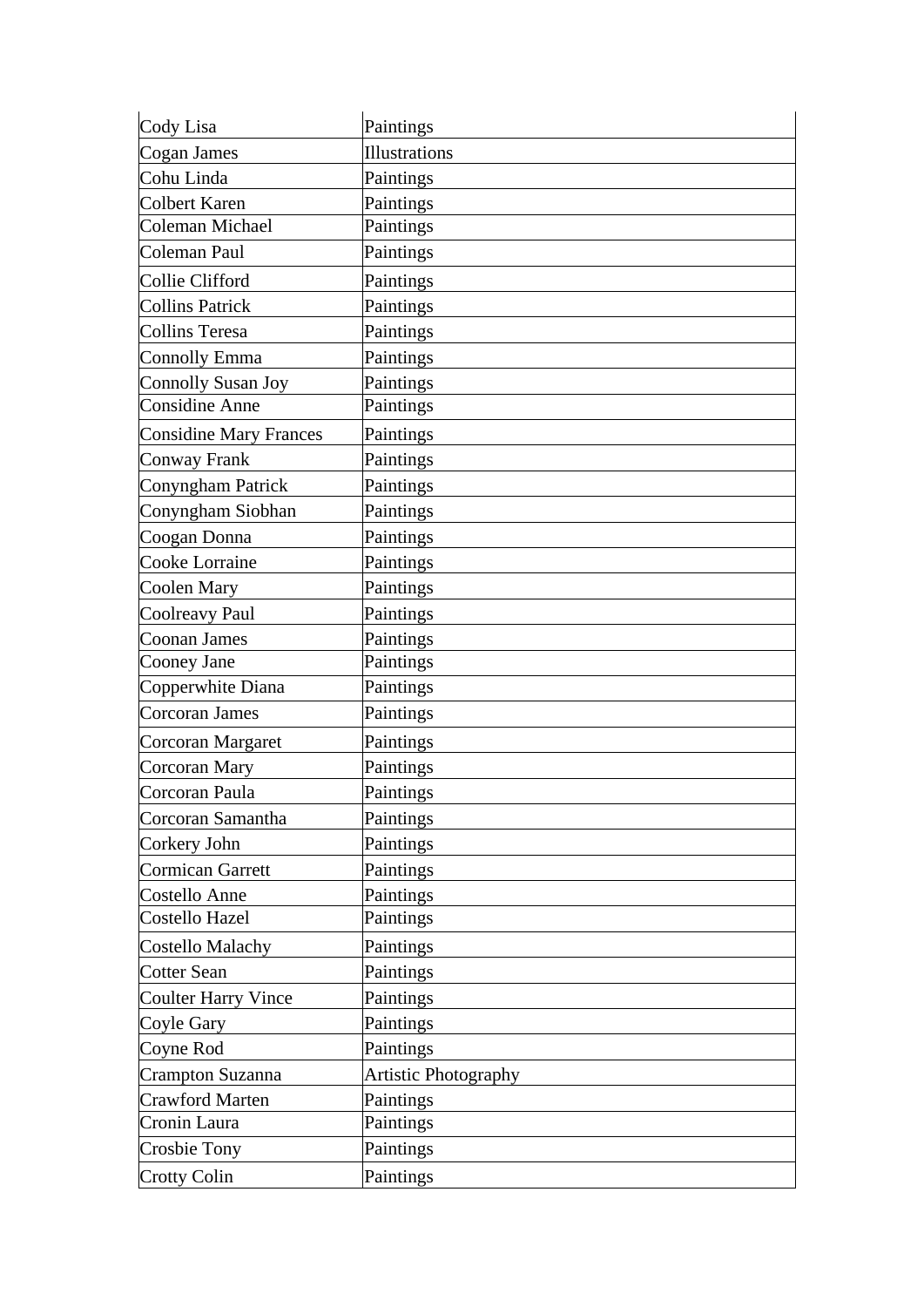| <b>Crowley Gerard</b>    | <b>Illustrations</b> |
|--------------------------|----------------------|
| Cuatindioy Domingo       | Paintings            |
| Cull Laura               | Paintings            |
| Cullen Daniel            | Paintings            |
| Cullen Philip            | Paintings            |
| Cummins Cora             | Paintings            |
| Cunningham Bernadette    | Paintings            |
| Cunningham John Patrick  | Paintings            |
| <b>Cure Roisin</b>       | Paintings            |
| Cush Sally               | Paintings            |
| Dalton Helen             | Paintings            |
| Daly Catherine           | Paintings            |
| Daly Grainne             | Paintings            |
| Daly Madeleine           | Paintings            |
| Daly-O Sullivan Lisa     | Paintings            |
| Davey Robert             | Paintings            |
| Davidson Andrew          | Paintings            |
| Davidson Janine          | Paintings            |
| Davies John              | Paintings            |
| Davis Emma               | Paintings            |
| Davis Emma Jane          | Paintings            |
| Dawson Debbie            | Paintings            |
| De Hora Sinead           | Paintings            |
| De Lange Lidia           | Paintings            |
| De Leastar Eoin          | Paintings            |
| <b>Delaney Catherine</b> | Paintings            |
| <b>Delaney Stephen</b>   | Paintings            |
| <b>Delargy Fergus</b>    | Paintings            |
| <b>Desmond Aoife</b>     | Paintings            |
| <b>Desmond Francis</b>   | Paintings            |
| Dick Jeff                | Paintings            |
| Ditsch Helmut            | Paintings            |
| <b>Dobson Peter</b>      | Paintings            |
| Doherty Brian            | Paintings            |
| <b>Doherty Margaret</b>  | Paintings            |
| Dolan Marguerite         | Paintings            |
| Donfield Phelim          | Paintings            |
| Donnelly Audrey          | Paintings            |
| Donnelly Deborah         | Paintings            |
| Doods Hyland Pauline     | Paintings            |
| Dooling Adrienne         | Paintings            |
| Doran Carl               | Paintings            |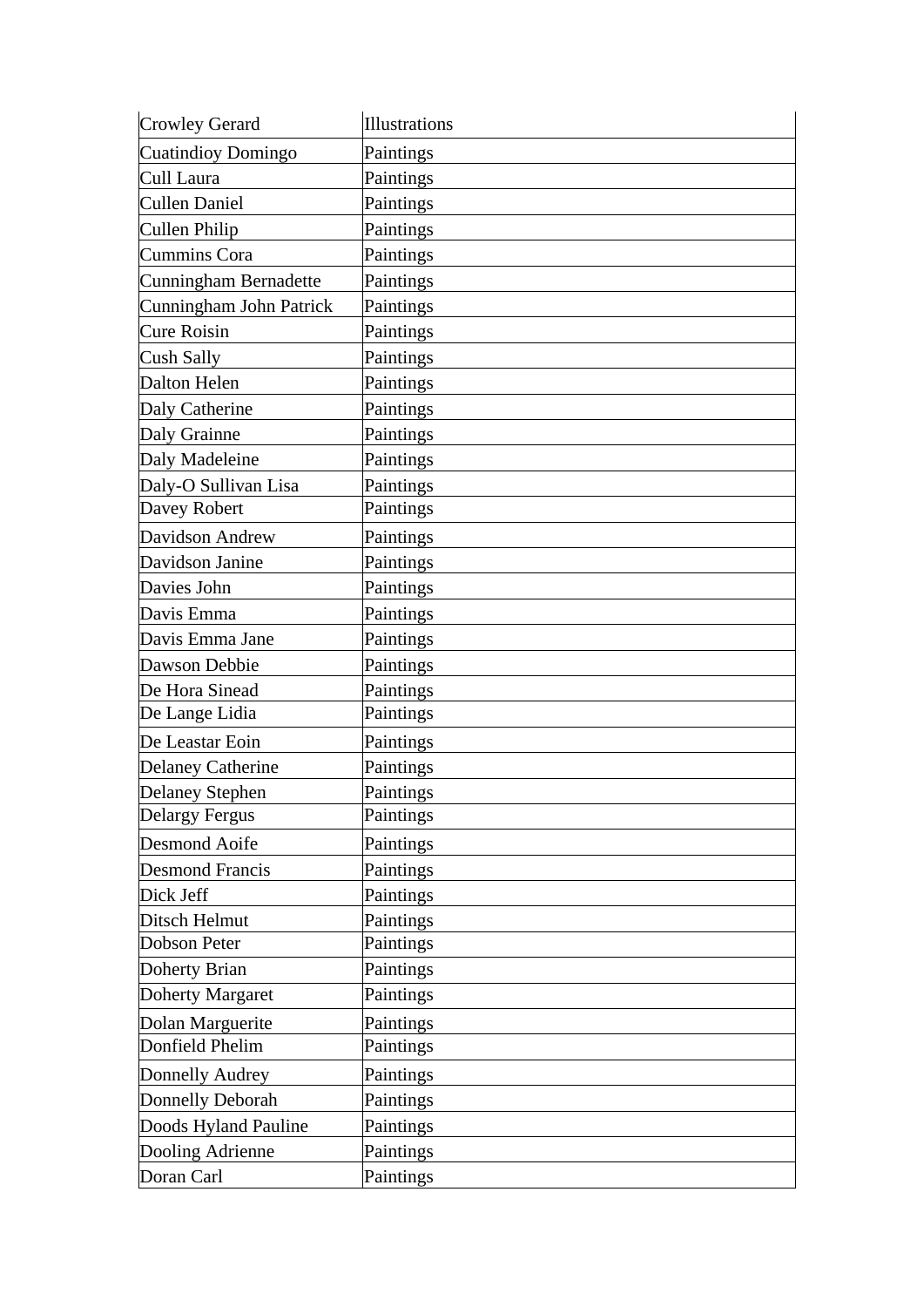| Doran Edward             | Paintings                   |
|--------------------------|-----------------------------|
| Doran Paul               | Paintings                   |
| Doran-Kavanagh Patricia  | Paintings                   |
| Doris Christopher        | Paintings                   |
| Douglas Sally Noelle     | Paintings                   |
| Downey Margaret          | Paintings                   |
| Doyle Gertrude           | Paintings                   |
| Doyle William            | <b>Artistic Photography</b> |
| Druce Richard            | Paintings                   |
| <b>Drummond Blaise</b>   | Paintings                   |
| <b>Duffy Mary</b>        | Paintings                   |
| Duignan Jacqueline       | Paintings                   |
| Dunn Caroline            | Paintings                   |
| Dunne Aidan              | Paintings                   |
| Dunne Catriona           | Paintings                   |
| Dunne Deirdre            | Paintings                   |
| Dunne Linda              | Paintings                   |
| Dunne Martina            | Paintings                   |
| Dunning Fiona            | Paintings                   |
| Durkan Eoin              | Paintings                   |
| Dwyer Aoife              | Paintings                   |
| Dwyer Kevin              | <b>Artistic Photography</b> |
| Earlie Corrina           | Paintings                   |
| <b>Eckardt Anke</b>      | Paintings                   |
| <b>Edmonds Yvonne</b>    | Paintings                   |
| Egan Maria               | Paintings                   |
| Egan Orla                | Paintings                   |
| Elliott Maja Lisa        | Paintings                   |
| <b>Ellis David</b>       | Paintings                   |
| <b>Emerson Debbie</b>    | Paintings                   |
| <b>Emoe Nocola</b>       | Paintings                   |
| <b>Emos Antoinette</b>   | Paintings                   |
| <b>Empey Valerie</b>     | Paintings                   |
| <b>English Helene</b>    | Paintings                   |
| <b>Eviston Gabriella</b> | Paintings                   |
| <b>Faherty Jacinta</b>   | Paintings                   |
| <b>Fallon Marie</b>      | Paintings                   |
| <b>Fancis Elizabeth</b>  | Paintings                   |
| <b>Farrall Anne</b>      | Paintings                   |
|                          |                             |
| <b>Farrell Denis</b>     | Paintings                   |
| Farren William           | Paintings                   |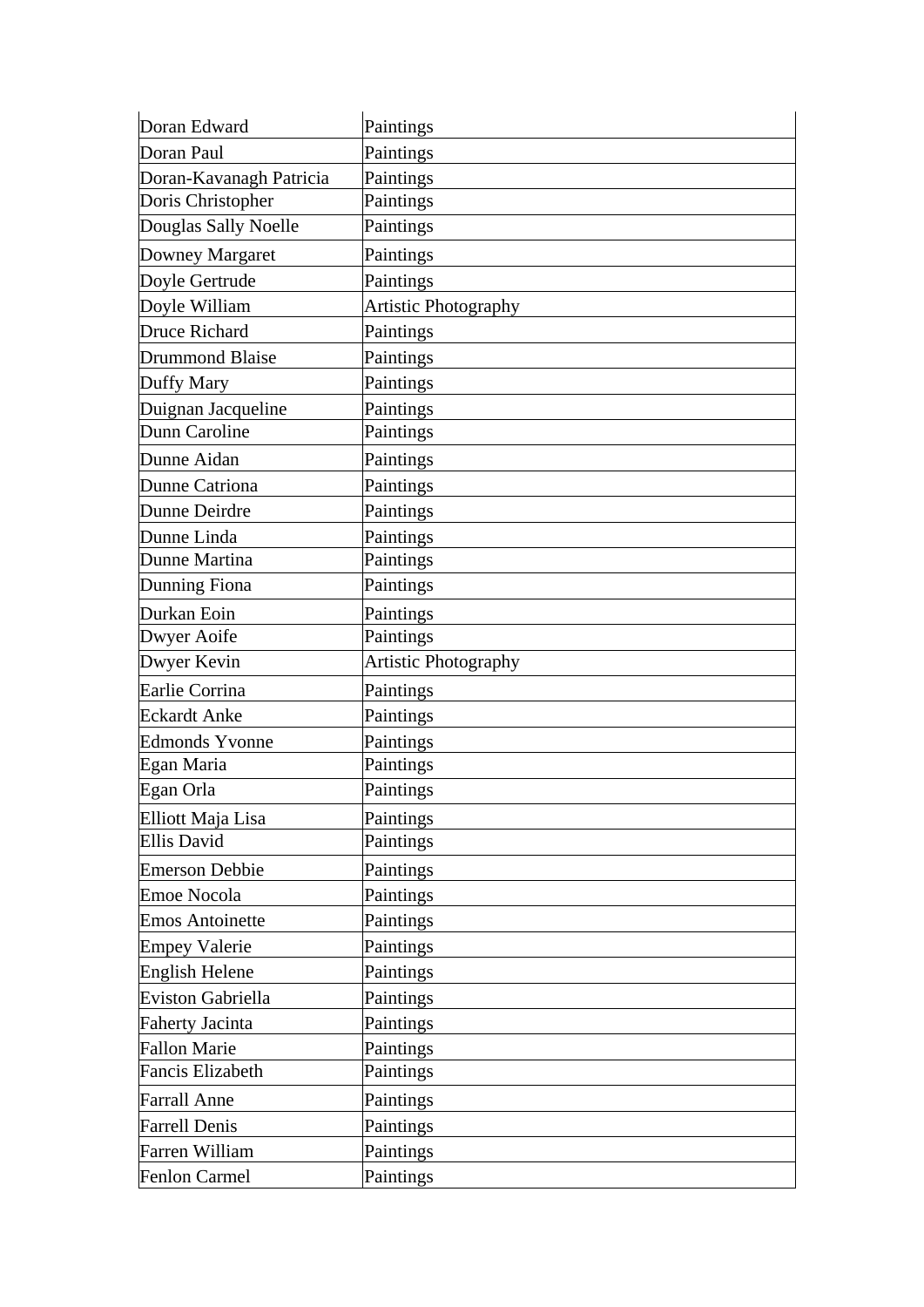| Fewer Angela                   | Paintings                   |
|--------------------------------|-----------------------------|
| <b>Finnin Martin</b>           | Paintings                   |
| Finucane Emma                  | <b>Artistic Photography</b> |
| <b>Fisherman Hercules</b>      | Paintings                   |
| <b>Fitzgerald Lesley</b>       | Paintings                   |
| <b>Fitzgerald Ronnie</b>       | Paintings                   |
| <b>Fitzpatrick Feargal</b>     | Paintings                   |
| <b>Flynn Peter</b>             | Paintings                   |
| Folan Geraldine                | Paintings                   |
| <b>Foley Maurice</b>           | Paintings                   |
| <b>Foster Ciara</b>            | Paintings                   |
| <b>Foster Fitzgerald Lynne</b> | Paintings                   |
| Fox Jenny                      | Paintings                   |
| <b>Fox Sinead</b>              | Paintings                   |
| <b>Freeland Bill</b>           | Paintings                   |
| <b>French Blennerhas Mary</b>  | Paintings                   |
| French Mel                     | Paintings                   |
| <b>Frost Terry</b>             | Paintings                   |
| Fukutani Kiyohisa              | Paintings                   |
| Gaffney Aidan                  | Paintings                   |
| Gallagher Mary                 | Paintings                   |
| Gallagher Michael              | Paintings                   |
| <b>Gallagher Rosemary</b>      | Paintings                   |
| Gamble Maria                   | Paintings                   |
| <b>Garr Darlene</b>            | Paintings                   |
| <b>Gartland Roisin</b>         | Paintings                   |
| <b>Garvey Ronald</b>           | Paintings                   |
| Gavazzi Francois               | Paintings                   |
| Gay Ninna                      | <b>Artistic Photography</b> |
| <b>Geraghty Bridie</b>         | Paintings                   |
| Gerrard Joy Marcella           | Paintings                   |
| Ghazi Youcef                   | Paintings                   |
| Gill Ken                       | Paintings                   |
| Gilleran Padrig                | Paintings                   |
| Gillespie Deirdre              | Paintings                   |
| Gilligan Hilary                | Installations               |
| Gilmore Shane                  | Paintings                   |
| Gilsenan Patrick               | Paintings                   |
| Godsell Debbie                 | Paintings                   |
| Goetz George                   | Paintings                   |
| Goetz Martha                   | Paintings                   |
| Gollon Mary Pat                | Paintings                   |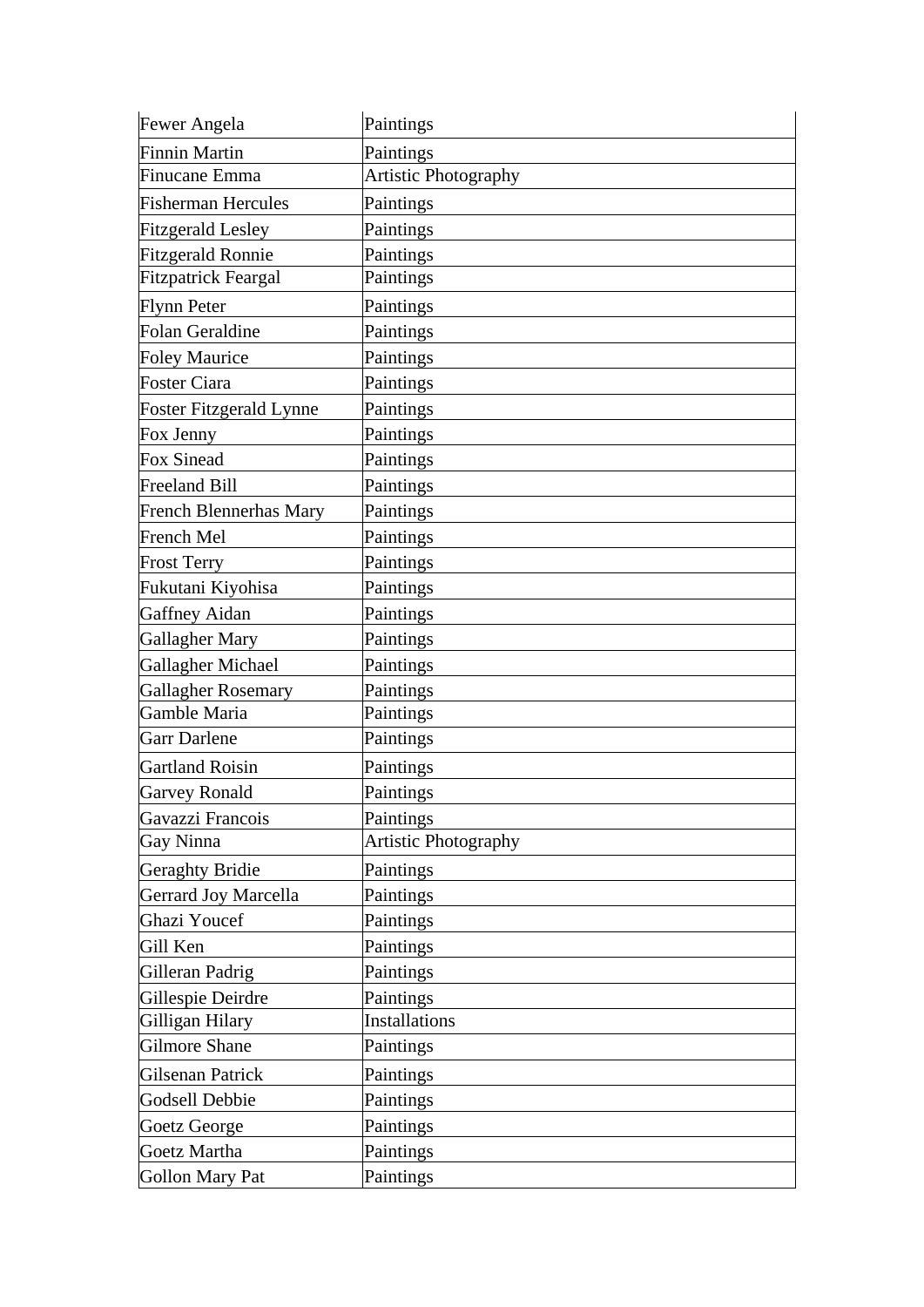| Gordon Ian              | Paintings                   |
|-------------------------|-----------------------------|
| Gorey Helena            | Paintings                   |
| <b>Grace William</b>    | Paintings                   |
| Graham Barbara          | Paintings                   |
| Greenan Annette         | Paintings                   |
| <b>Greene Gerard</b>    | Paintings                   |
| <b>Gregory Mary</b>     | Paintings                   |
| Grehan Jessica          | Paintings                   |
| Gribbin Colm Aidan      | Paintings                   |
| Griffin William         | Paintings                   |
| Grimes Angie            | Paintings                   |
| <b>Growney Peter</b>    | Paintings                   |
| Guihan Gemma            | Paintings                   |
| <b>Hales Honor</b>      | Paintings                   |
| Hallinan Flood Frank    | Paintings                   |
| Halpin Claire           | Paintings                   |
| Hamilton Ryan Maria     | Paintings                   |
| <b>Hanley James</b>     | Paintings                   |
| Hanscomb Guy            | Paintings                   |
| Harcus Robert           | Paintings                   |
| <b>Harden Genevieve</b> | Paintings                   |
| <b>Harmey Cliona</b>    | Paintings                   |
| Hartigan Clare          | Paintings                   |
| <b>Haughey Anthony</b>  | <b>Artistic Photography</b> |
| <b>Hayes Anne Marie</b> | Paintings                   |
| <b>Healy Eileen</b>     | Paintings                   |
| <b>Healy Martin</b>     | <b>Artistic Photography</b> |
| Heffernan Anne          | Paintings                   |
| <b>Hegarty Brian</b>    | Paintings                   |
| <b>Hegarty</b> Irene    | Paintings                   |
| Helps Vicky             | Paintings                   |
| Henihan Judith          | Paintings                   |
| <b>Hennessy Miriam</b>  | Paintings                   |
| <b>Herbert Kathy</b>    | Paintings                   |
| <b>Herron Colette</b>   | Paintings                   |
| <b>Hickey Maeve</b>     | <b>Artistic Photography</b> |
| <b>Hickey Ruth</b>      | Paintings                   |
| Higgins Brenda          | Paintings                   |
| Hill David              | Paintings                   |
| Hill Lucy               | Paintings                   |
| Hills Julian            | Paintings                   |
| Hochberger Dorjs        | Paintings                   |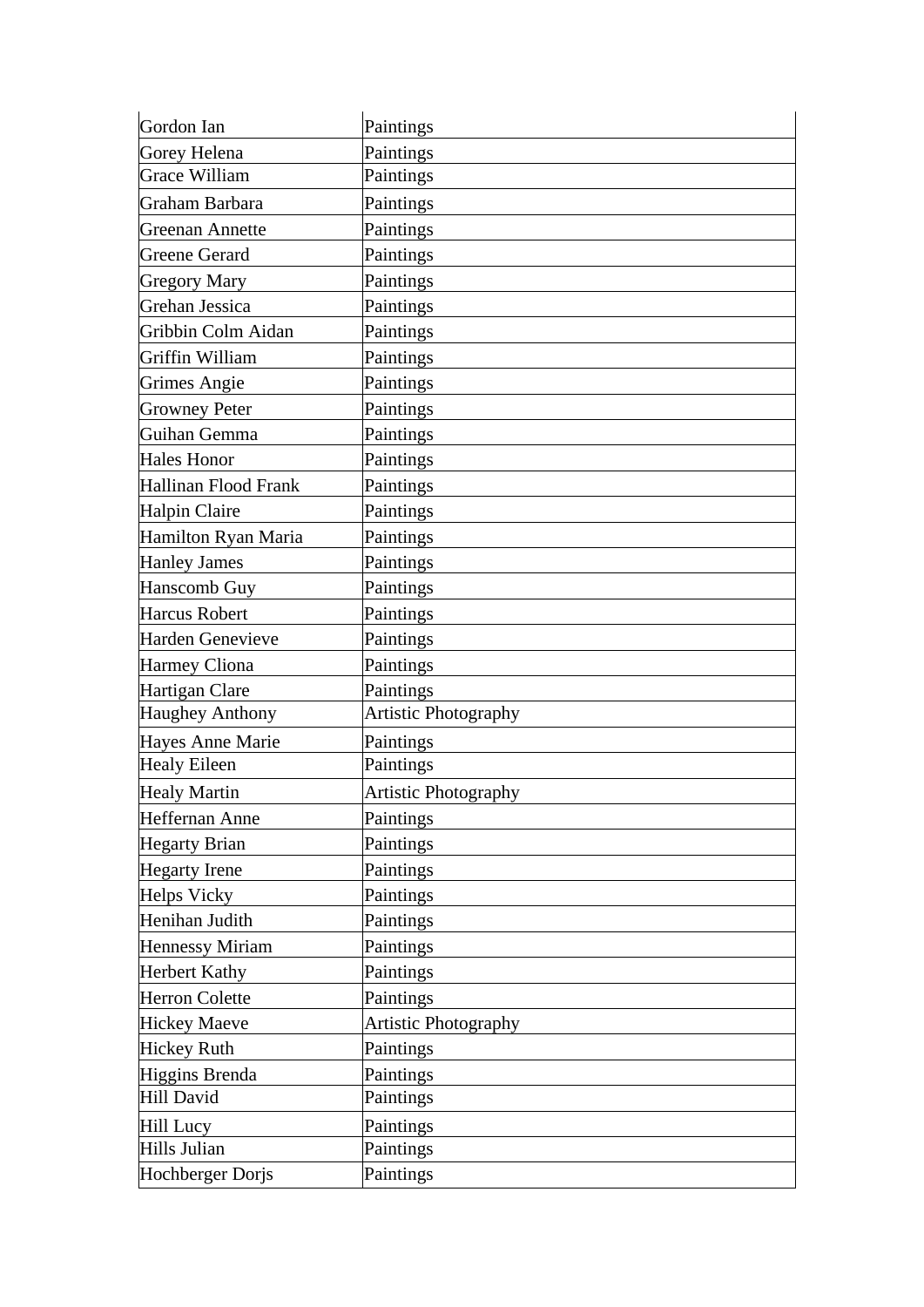| <b>Hodgson Richard</b>   | Paintings |
|--------------------------|-----------|
| <b>Hoey Carolyn</b>      | Paintings |
| Hogan Denise             | Paintings |
| Holme Paul               | Paintings |
| <b>Holten Katie</b>      | Paintings |
| Hooks Sheila             | Paintings |
| <b>Hoover Shelly</b>     | Paintings |
| Hopkins Georgia          | Paintings |
| Horan Pat                | Paintings |
| <b>Horgan Kate</b>       | Paintings |
| Hughes Gerda             | Paintings |
| Hughes Liz               | Paintings |
| Humphreys Ian            | Paintings |
| Hunter Jonathan          | Paintings |
| <b>Hunter Maeve</b>      | Paintings |
| Hurley John              | Paintings |
| <b>Hyland Joyce Oona</b> | Paintings |
| <b>Ivers Aine</b>        | Paintings |
| Jobson Rebecca           | Paintings |
| Johnston Aileen          | Paintings |
| <b>Jones Edward</b>      | Paintings |
|                          |           |
| <b>Jones Robert</b>      | Paintings |
| Journeaux Hammon         | Paintings |
| Joyce Ian                | Paintings |
| <b>Joyce Mark</b>        | Paintings |
| Joyce Valerie            | Paintings |
| Kavanagh Eileen          | Paintings |
| Kavanagh Elizabeth       | Paintings |
| Kavanagh Ella            | Paintings |
| Kavanagh Gerard          | Paintings |
| Kavanagh Mark            | Paintings |
| Kavanagh Myriam          | Paintings |
| Kavanagh Renee           | Paintings |
| Kealy Una                | Paintings |
| Keane Alan               | Paintings |
| <b>Kearney Monica</b>    | Paintings |
| Keaveny Rowena           | Paintings |
| <b>Keely Liam</b>        | Paintings |
| Keenan Eamonn J          | Paintings |
| Keenan Olga              | Paintings |
| Kelliher Cecila          | Paintings |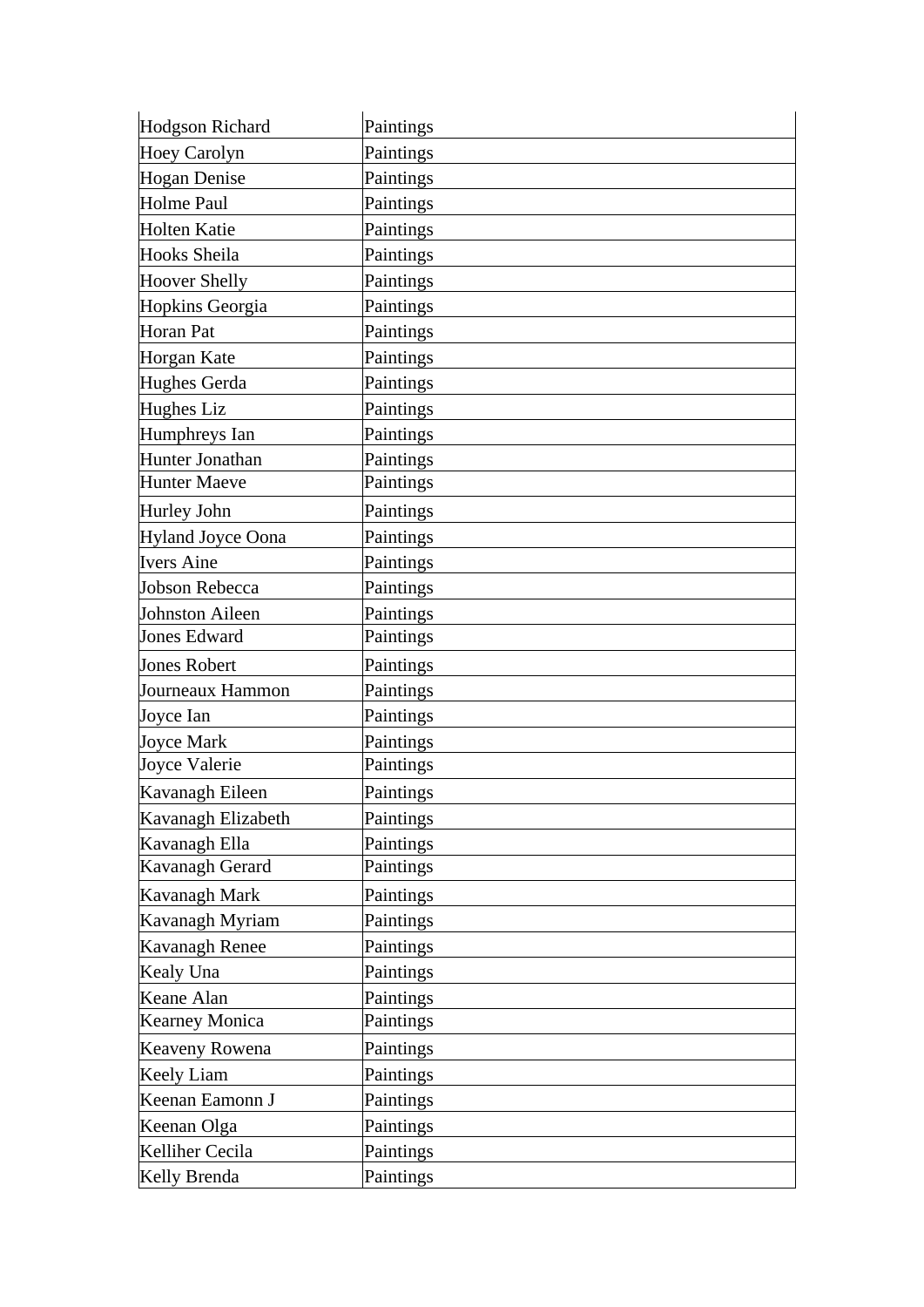| <b>Kelly Catherine</b>   | Paintings                   |
|--------------------------|-----------------------------|
| <b>Kelly Clare</b>       | Paintings                   |
| <b>Kelly Dean</b>        | Paintings                   |
| Kelly Diarmuid           | Paintings                   |
| <b>Kelly Finbar</b>      | Paintings                   |
| Kelly Helen              | Paintings                   |
| Kelly Ita                | Paintings                   |
| Kelly Josephine          | Paintings                   |
| Kemeter Rudolf           | Paintings                   |
| <b>Kennedy Eileen</b>    | Paintings                   |
| Kennedy Keith            | Paintings                   |
| Kennedy Mac Dara         | Paintings                   |
| <b>Kenny Desmond</b>     | Paintings                   |
| Keogh Maire              | Paintings                   |
| <b>Kerr Claire</b>       | Paintings                   |
| Kerrigan Mary Ann        | Paintings                   |
| Keys Brid                | Paintings                   |
| Kidney Joanna            | Paintings                   |
| Kiely Bernadette         | Paintings                   |
| <b>Kiely Frank</b>       | <b>Artistic Photography</b> |
| Kieran Michael D         | Paintings                   |
| Kierans Rachel           | Paintings                   |
| Kilgallon Maria          | Paintings                   |
| Kilgarriff Jim           | Paintings                   |
| King Catherine           | Paintings                   |
| King Yvonne              | Paintings                   |
| Kingston Jennifer        | Paintings                   |
| Kinsley Park Cheryl      | Paintings                   |
| Knight Mary              | Pantings                    |
| <b>Knox Donald</b>       | Paintings                   |
| Knuttel Jonathan         | Paintings                   |
| <b>Knuttel Peter</b>     | Paintings                   |
| Koch Ulrich              | Paintings                   |
| Koning Ann Marie         | Paintings                   |
| Korol Ludmila            | Paintings                   |
| <b>Krasnovsky Alexey</b> | Paintings                   |
| Lainchbury Carie         | Paintings                   |
| Lamb Katharine           | Paintings                   |
| Lamb Peadar              | Paintings                   |
| Langan Clare             | Paintings                   |
| Langrish Annabel         | Paintings                   |
| <b>Lavery Diane</b>      | Paintings                   |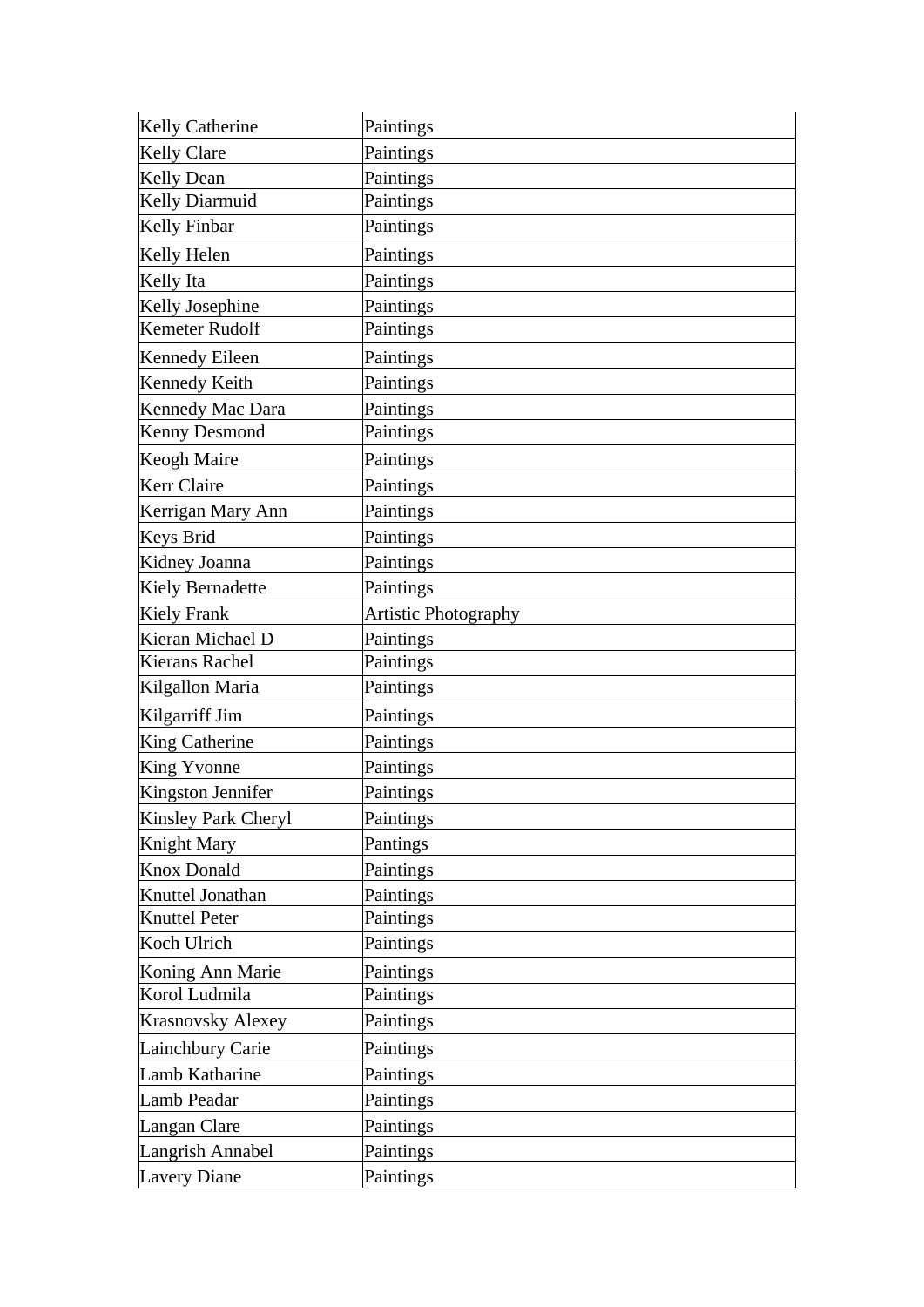| Lavery Richard              | Paintings                   |
|-----------------------------|-----------------------------|
| Leahy Raymond               | Paintings                   |
| Leavy Ann Marie             | Paintings                   |
| Lennie Vicky                | Paintings                   |
| Lennon Paddy                | Paintings                   |
| Lesaux Soizick              | Paintings                   |
| Lewis Roisin                | Paintings                   |
| Liddy Katherine             | Paintings                   |
| Lindey Philip               | Paintings                   |
| Linnane Barry               | Paintings                   |
| <b>Litster Aisling</b>      | Paintings                   |
| Little Joyce                | Paintings                   |
| Llewellyn Eoin              | Paintings                   |
| Long Hilary                 | Paintings                   |
| Loughman Stephen            | Paintings                   |
| Loyer Michael               | Paintings                   |
| Loyer Natacha               | Paintings                   |
| Lynam Gena                  | Paintings                   |
| <b>Lynch Thomas</b>         | Paintings                   |
| Lyne Daniel                 | Paintings                   |
| Lyons Alice                 | Paintings                   |
| Lyons Deirdre               | Paintings                   |
| Lyttle Anthony J            | Paintings                   |
| <b>Mac Allister Patrick</b> | Paintings                   |
| <b>Mac Cormack Paul</b>     | Paintings                   |
| Mac Dermott Victoria        | Paintings                   |
| Mac Dougald Reza            | Paintings                   |
| Mac Fadyen Duncan           | Paintings                   |
| Mac Mahon Des               | Paintings                   |
| Mac Namara Christy          | <b>Artistic Photography</b> |
| Mac Weeney Alen             | <b>Artistic Photography</b> |
| <b>Macey Pauline</b>        | Paintings                   |
| <b>Mackey Christine</b>     | Paintings                   |
| Maguire Katrina             | Paintings                   |
| <b>Maher Patrick</b>        | Paintings                   |
| Maile Ben                   | Paintings                   |
| Mak K S                     | Paintings                   |
| Malone Caroline Jane Rama   | Paintings                   |
| Mansfield Keith             | Paintings                   |
| Marjoram Sinead             | Paintings                   |
| Marry Declan                | Paintings                   |
| Marshall Linda              | Paintings                   |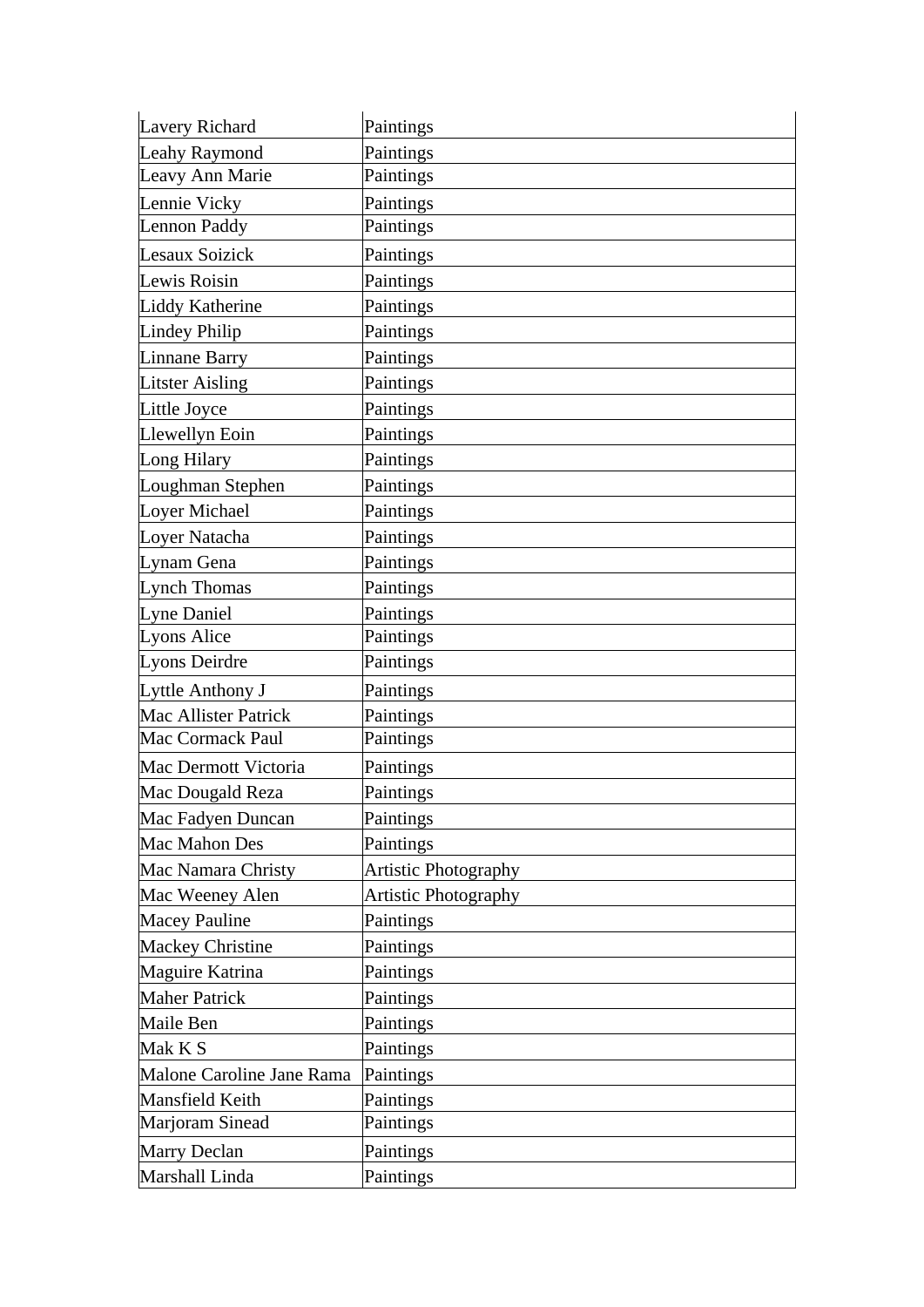| Marshall Sarah          | Paintings |
|-------------------------|-----------|
| <b>Massey Margaret</b>  | Paintings |
| <b>Masterson Hugh</b>   | Paintings |
| <b>Matthew Cave</b>     | Paintings |
| Maycock Nora            | Paintings |
| <b>Mazer Chrissie</b>   | Paintings |
| Mc Allister Ian         | Paintings |
| Mc Cambridge Caroline   | Paintings |
| Mc Cann Paul            | Paintings |
| Mc Cann William Maxwell | Paintings |
| Mc Carthy Anthony       | Paintings |
| Mc Carthy Deirdre       | Paintings |
| Mc Carthy Fergal        | Paintings |
| Mc Carthy Michael       | Paintings |
| Mc Carthy Michael       | Paintings |
| Mc Connell Shane        | Paintings |
| Mc Connon Miriam        | Paintings |
| Mc Cormick Ann          | Paintings |
| Mc Cormick Monica       | Paintings |
| Mc Daid Peadar          | Paintings |
| Mc Daid Sharon          | Paintings |
| Mc Donnell Anne         | Paintings |
| Mc Donnell Ruth         | Paintings |
| Mc Gee Fiona            | Paintings |
| Mc Grath Niamh          | Paintings |
| Mc Greevy Seamus        | Paintings |
| Mc Guane Antonia        | Paintings |
| Mc Guinness Yvonne      | Paintings |
| Mc Guire Peter          | Paintings |
| Mc Intyre Charles       | Paintings |
| Mc Keon Sheena          | Paintings |
| Mc Laren Joan           | Paintings |
| Mc Larnon Martin        | Paintings |
| Mc Loughlin Elizabeth   | Paintings |
| Mc Loughlin Helen       | Paintings |
| Mc Mahon Beatrice       | Paintings |
| Mc Manus Anne           | Paintings |
| Mc Murray Day Sara      | Paintings |
| Mc Namara Regina        | Paintings |
| Mc Quinn Michelle       | Paintings |
| Mc Shannon Denise       | Paintings |
| Mc Sherry Kevin         | Paintings |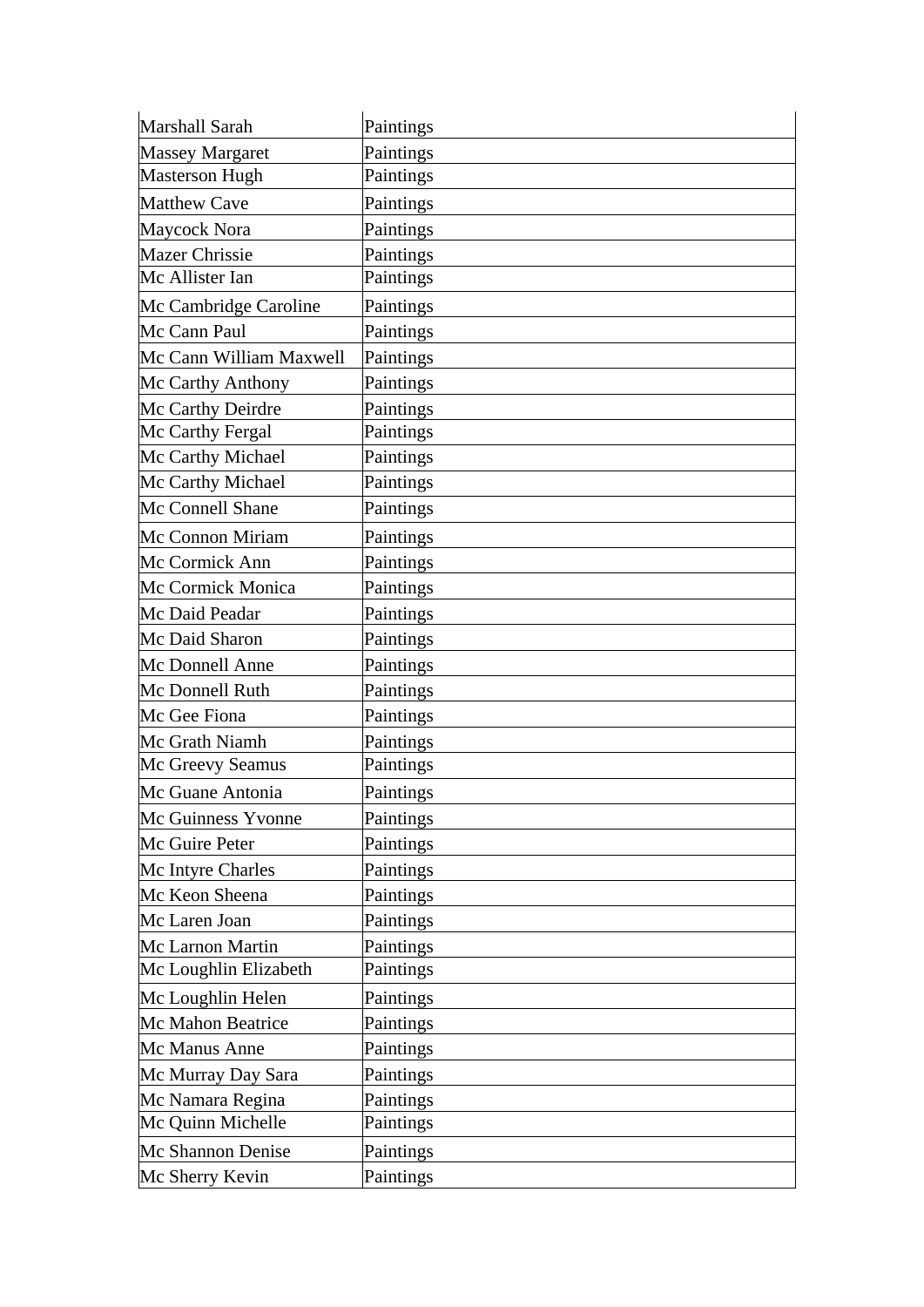| Mercier Gabriel          | Paintings            |
|--------------------------|----------------------|
| Merriman Julie           | Paintings            |
| <b>Meskell Thomas</b>    | Paintings            |
| Mettler Richard          | Paintings            |
| Meyler Simon P           | Paintings            |
| Michael Walter           | Paintings            |
| Minihan John             | Artistic Photography |
| Minnis Michael           | Paintings            |
| Miret Axel               | Paintings            |
| <b>Molloy Owen</b>       | Paintings            |
| <b>Moloney Maureen</b>   | Paintings            |
| Moloney Yvonne           | Paintings            |
| Monaghan Maeve           | Paintings            |
| Monaghan Peter           | Paintings            |
| <b>Montgomery Stuart</b> | Paintings            |
| Moore Eugene             | Paintings            |
| <b>Moore Richard</b>     | Paintings            |
| Moran Aidan              | Paintings            |
| <b>Moran James</b>       | Paintings            |
| Morgan Robert            | Paintings            |
| Morle Stuart             | Paintings            |
| Morriarty M              | Paintings            |
| Morris Patrick           | Paintings            |
| Morrison Heidi           | Paintings            |
| Muckian Maura            | Paintings            |
| Mulkerns Cyril           | Paintings            |
| Mulligan Laura           | Paintings            |
| Mullins Brendan          | Paintings            |
| Murphy David Brendan     | Paintings            |
| Murphy Eamonn            | Paintings            |
| Murphy Lorraine          | Paintings            |
| Murphy Martin Hugh       | Paintings            |
| Murray Fiona             | Paintings            |
| Murray Rosalind          | Paintings            |
| Nakamura Makiko          | Paintings            |
| Naughton Padraig         | Paintings            |
| <b>Neiland Louise</b>    | Paintings            |
| Ni Ghionain Maire        | Paintings            |
| Ni Mhadagain Eadain      | Paintings            |
| <b>Nokes Brent</b>       | Paintings            |
| <b>Nolan Frances</b>     | Paintings            |
| Noonan Jeremiah          | Paintings            |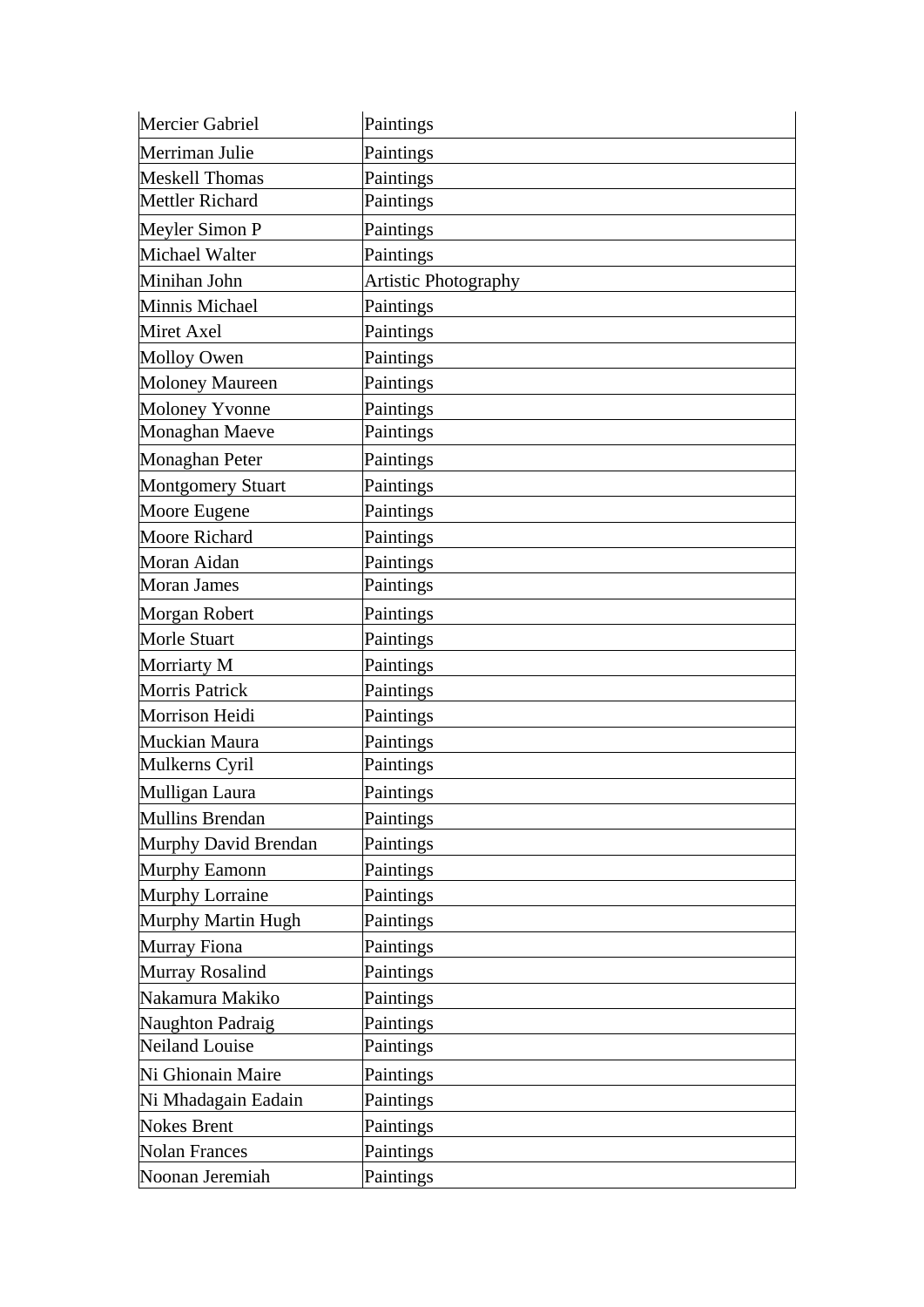| Noonan-McDermott Maria    | Paintings            |
|---------------------------|----------------------|
| <b>Nystrom Lennart</b>    | Paintings            |
| O Beirne Megan            | Paintings            |
| O Brian Senan             | Paintings            |
| O Brien Abigail           | Paintings            |
| O Brien Brigid            | Paintings            |
| O Brien Lisa              | Paintings            |
| <b>O</b> Brien Margaret   | Paintings            |
| O Byrne Fintan            | Paintings            |
| <b>O</b> Byrne Vincent    | Paintings            |
| O Callaghan Liam          | Paintings            |
| O Callaghan Noelle        | Paintings            |
| <b>O</b> Connell Beatrice | Paintings            |
| O Connor Paul             | <b>Installations</b> |
| O Connor Teresa           | Paintings            |
| O Connor Zenda            | Paintings            |
| O Daly Colin              | Paintings            |
| O Donnell Edain           | Paintings            |
| O Donnell Julie           | Paintings            |
| O Donoghue Enda           | Paintings            |
| O Donovan Cathryn         | Paintings            |
| O Donovan Kieran          | Paintings            |
| <b>O</b> Farrell Clare    | Paintings            |
| O Farrell Terry           | Paintings            |
| O Flaherty Sarah          | Paintings            |
| O Halloran Beth           | Paintings            |
| O Halloran Dympna         | Paintings            |
| O Halloran Robbie         | Paintings            |
| O hEocha Antoin           | Paintings            |
| O hEocha Mairead          | Paintings            |
| O Kane Elizabeth          | Paintings            |
| O Keeffe Helen            | Paintings            |
| O Keeffe Noelle           | Paintings            |
| <b>O</b> Kelly Carmel     | Paintings            |
| <b>O</b> Kelly Mark       | Paintings            |
| O Kelly Mick              | <b>Installations</b> |
| O Kelly Paul Francis      | Paintings            |
| O Leary Anna              | Paintings            |
| O Leary Cormac            | Paintings            |
| O Meara Grace             | Paintings            |
| O Morchoe Christine       | Paintings            |
| O Murchu Colm             | Paintings            |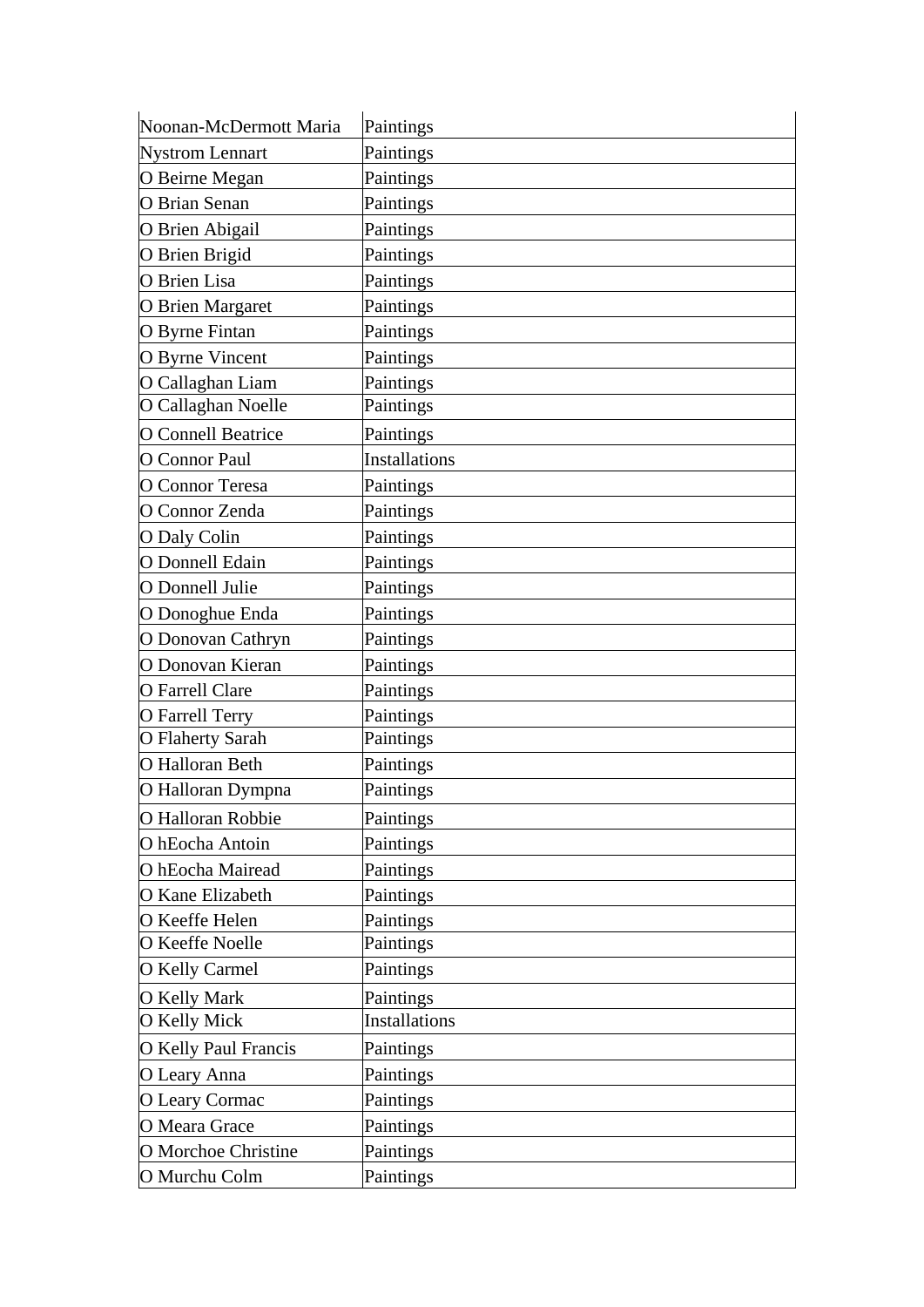| O Neill Collins Majella | Paintings                   |
|-------------------------|-----------------------------|
| O Neill Mary Rose       | Paintings                   |
| O Neill Roger           | Paintings                   |
| O Reardon Denis         | Paintings                   |
| O Regan Teresa          | Paintings                   |
| <b>O</b> Reilly Bart    | Paintings                   |
| O Reilly Joyce          | Paintings                   |
| O Reilly Roger          | Paintings                   |
| <b>O</b> Reilly Sinead  | Paintings                   |
| O Suilleabhain Fergal   | Paintings                   |
| O Sullivan Carol        | Paintings                   |
| O Sullivan Pamela       | Paintings                   |
| O Toole Laurence        | Paintings                   |
| O Toole Laurence        | Paintings                   |
| O Treasaigh Sean        | Paintings                   |
| Oakey Tony              | Paintings                   |
| <b>Ormond Barry</b>     | Paintings                   |
| <b>Osborn Raymond</b>   | Paintings                   |
| Packard Kordula         | Paintings                   |
| Pasquealetti Sophie     | Paintings                   |
| Passman Martina         | Paintings                   |
| Patterson Nina          | Paintings                   |
| Payne Keith             | Paintings                   |
| Peare Carolyn           | Paintings                   |
| Peilon Alice            | Paintings                   |
| Pepper Mark Philip      | Paintings                   |
| Petersen Anke           | Paintings                   |
| Petley Roy              | Paintings                   |
| Petters Yanny           | Paintings                   |
| Phelan Alan             | <b>Artistic Photography</b> |
| Phillips Catherine      | Paintings                   |
| Pickell Claire          | Paintings                   |
| <b>Pierse Maurice</b>   | Paintings                   |
| Pinca Caterina          | Paintings                   |
| Plunkett Edward C       | Paintings                   |
| Plunkett Patricia       | Paintings                   |
| Pollock David           | Paintings                   |
| Popova Oksana           | Paintings                   |
| Price Penny             | Paintings                   |
| <b>Prior Michael</b>    | Paintings                   |
| Proudfoot Linda         | Paintings                   |
| Quinn David             | Paintings                   |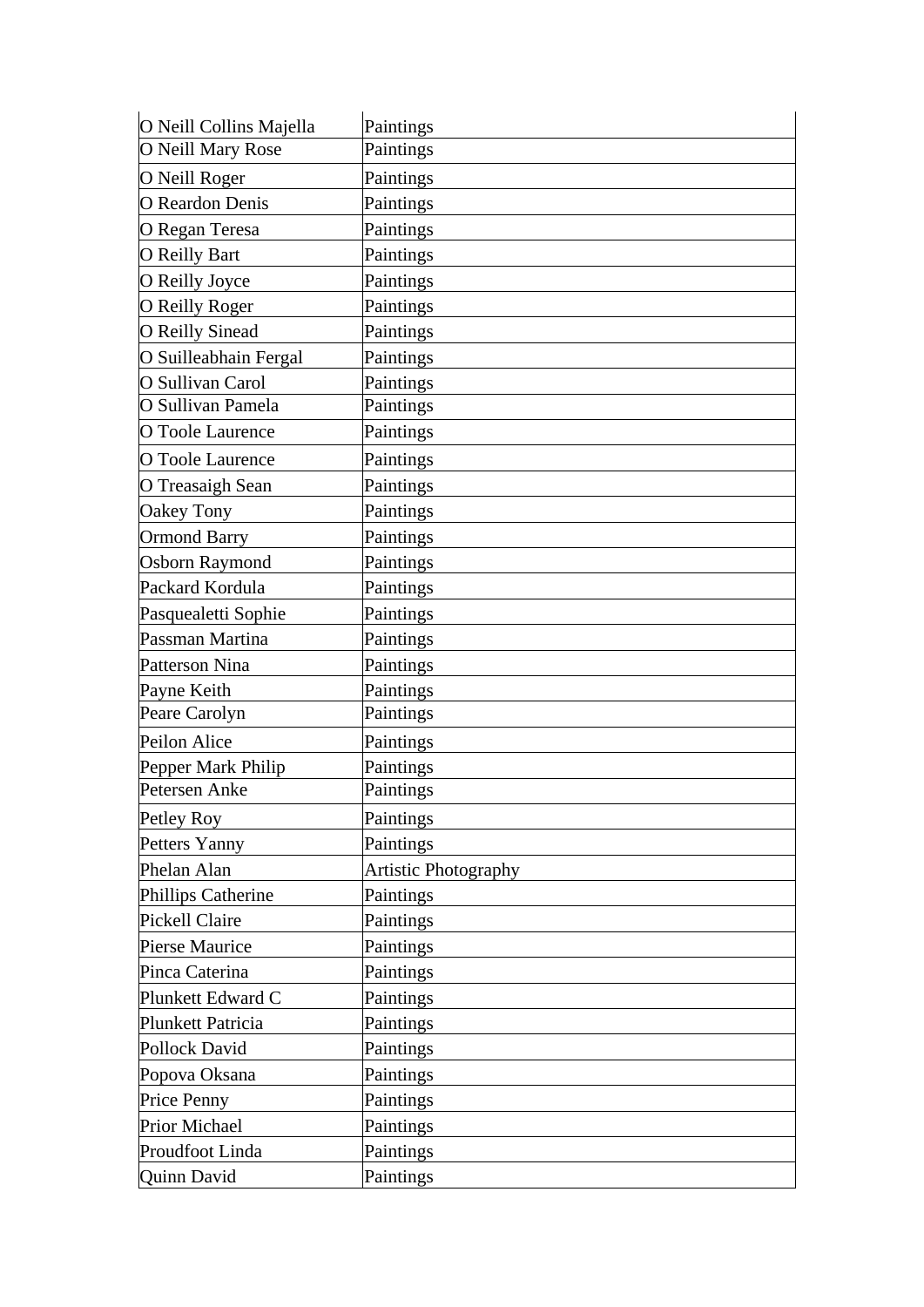| Quinn Julie Maria         | Paintings |
|---------------------------|-----------|
| Quinn Margot              | Paintings |
| <b>Quinn Patrick</b>      | Paintings |
| Rance Hugh                | Paintings |
| Rea Siobhan               | Paintings |
| Reddy Jim                 | Paintings |
| Redmond William           | Paintings |
| <b>Reeves Sarah</b>       | Paintings |
| Regan Paul                | Paintings |
| <b>Reid Michael</b>       | Paintings |
| <b>Reidy Doreen</b>       | Paintings |
| <b>Reilly Marc</b>        | Paintings |
| Retzlaff-O'Carroll Ursula | Paintings |
| <b>Reynolds Martin</b>    | Paintings |
| Richard Celia             | Paintings |
| <b>Richardson Jenny</b>   | Paintings |
| <b>Robertson Patricia</b> | Paintings |
| <b>Robinson Miriam</b>    | Paintings |
| <b>Robinson Roy</b>       | Paintings |
| Roe Alan                  | Paintings |
| <b>Roemer Diane</b>       | Paintings |
| Rogers Ruth               | Paintings |
| <b>Ross Douglas</b>       | Paintings |
| Roughneen Lorna           | Paintings |
| <b>Rowan Pauline</b>      | Paintings |
| Ruter-Duggan Ute          | Paintings |
| Rutzen Julian             | Paintings |
| Ryan Alan                 | Paintings |
| <b>Ryan Eithne</b>        | Paintings |
| <b>Ryan Philip</b>        | Paintings |
| <b>Ryan Robert</b>        | Paintings |
| Saas Susan                | Paintings |
| Saich Adrian              | Paintings |
| Sandstrom Phelan Sofia    | Paintings |
| Sanford Frank             | Paintings |
| Sankey Katherine          | Paintings |
| <b>Scally Brendan P</b>   | Paintings |
| Sealy Una                 | Paintings |
| <b>Seavers Melanie</b>    | Paintings |
| Seery Gemma               | Paintings |
| Sex Naomi                 | Paintings |
| <b>Sex Susan</b>          | Paintings |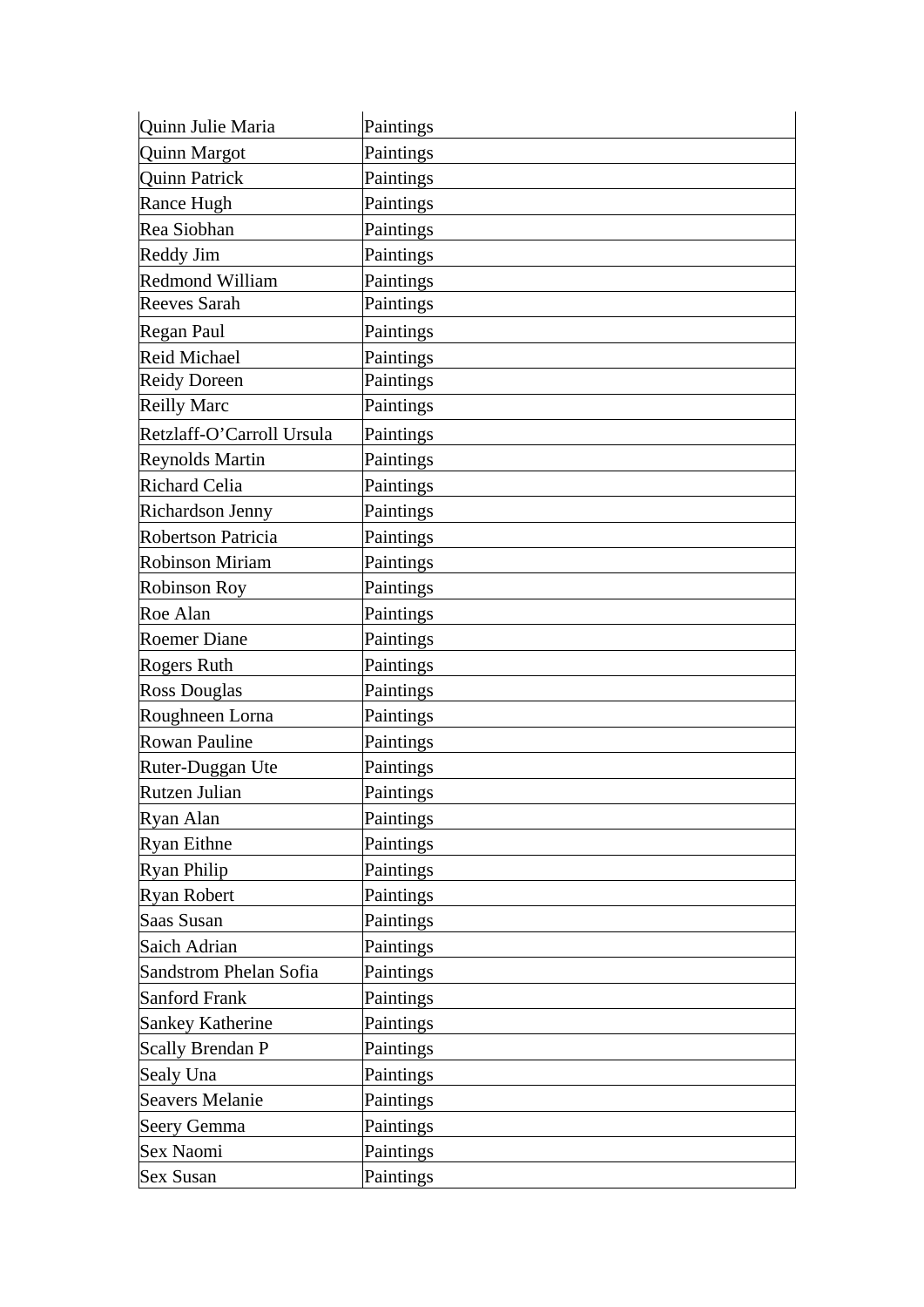| <b>Sexton Leonard</b>       | Paintings                   |
|-----------------------------|-----------------------------|
| Shanahan Angie              | Paintings                   |
| <b>Sharkey Niamh</b>        | Paintings                   |
| Sharp Richard               | Paintings                   |
| Sheehan Brenna              | Paintings                   |
| Sheehan Mary                | Paintings                   |
| Sheerin Roisin              | Paintings                   |
| Shephered Joy               | Paintings                   |
| <b>Sheridan Brinsley</b>    | Paintings                   |
| Sheridan Gerardine          | Paintings                   |
| <b>Sherlock Gerard</b>      | Paintings                   |
| Shevlin Linda               | Paintings                   |
| Shiel Cormac                | Paintings                   |
| <b>Shiels Martin</b>        | Paintings                   |
| Shoosmith Alan              | Paintings                   |
| Shortall Syliva             | Paintings                   |
| <b>Shortt Desmond</b>       | Paintings                   |
| Simpson David               | Paintings                   |
| Simpson Katy                | Paintings                   |
| Simpson Steve               | Paintings                   |
| <b>Skelton John Francis</b> | Paintings                   |
| <b>Slack David</b>          | Paintings                   |
| Small Andrew                | Paintings                   |
| <b>Smith Blaise</b>         | Paintings                   |
| Smyth Brian                 | Paintings                   |
| Smyth Sally                 | Paintings                   |
| Spain Simon                 | <b>Installations</b>        |
| <b>Stafford Lawrence</b>    | Paintings                   |
| <b>Stanley Joe</b>          | Paintings                   |
| <b>Stapleton Rose</b>       | Paintings                   |
| Stein Amelia                | <b>Artistic Photography</b> |
| Sterne Valda                | Paintings                   |
| <b>Stewart Beatrice</b>     | Paintings                   |
| <b>Syms-Martin Valerie</b>  | Paintings                   |
| <b>Tapley Saralene</b>      | Paintings                   |
| <b>Taylor Rhoda</b>         | Paintings                   |
| Thomen Jenny Marlies        | Paintings                   |
| Thompson Wayne              | Paintings                   |
| Thornton Clodagh            | Paintings                   |
| Thornton Corina             | Paintings                   |
| <b>Tierney Vanessa</b>      | Paintings                   |
| <b>Timmons Aidan</b>        | Paintings                   |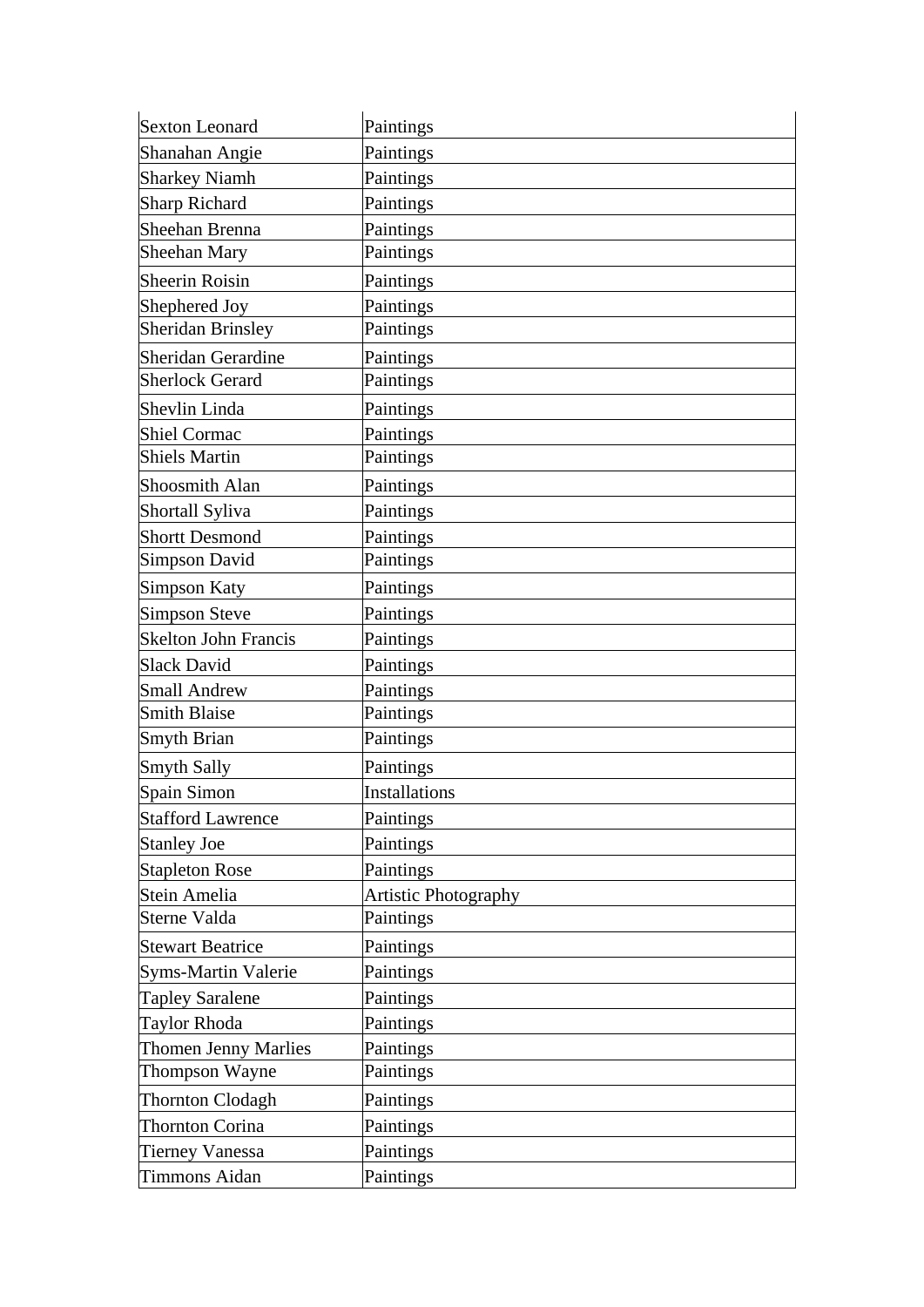| Tomrop-Hofmann Astrid       | Paintings                   |
|-----------------------------|-----------------------------|
| <b>Troop Deborah</b>        | Paintings                   |
| Tseng Ming Chi              | Paintings                   |
| Tuite Eamonn                | Paintings                   |
| <b>Turton Andrew Ted</b>    | Paintings                   |
| Van Den Anker Josepha       | Paintings                   |
| Van Horn Erica              | Paintings                   |
| Van Kampen Maria            | Paintings                   |
| Verling Orla                | Paintings                   |
| Vernon Sandra               | Paintings                   |
| Waldron Carol Ann           | Paintings                   |
| <b>Walker Joe</b>           | <b>Installations</b>        |
| <b>Walker Sarah</b>         | Paintings                   |
| Walsh Joan                  | Paintings                   |
| Walsh Kathleen              | Illustrations               |
| <b>Walsh Simone</b>         | Paintings                   |
| <b>Walton Eorna</b>         | Paintings                   |
| <b>Ward Patrick</b>         | Paintings                   |
| <b>Warren Rosemary</b>      | Paintings                   |
| <b>Waters Carol</b>         | Paintings                   |
| <b>Watkin Philip</b>        | Paintings                   |
| Webb Kenneth                | Paintings                   |
| Webb Siobhan                | Paintings                   |
| <b>Wheeler Suzie</b>        | Paintings                   |
| <b>Whelan Christine</b>     | Paintings                   |
| <b>Whelan Lorraine</b>      | Paintings                   |
| Whelan Maura                | Paintings                   |
| Whelan Orla                 | Paintings                   |
| <b>White Margaret</b>       | Paintings                   |
| <b>Wildsmith Rebecca</b>    | Illustrations               |
| <b>Wilkinson Mary Lynne</b> | Paintings                   |
| Willoughby Jane C           | Paintings                   |
| <b>Wilson Karen</b>         | Paintings                   |
| <b>Wilson Katy</b>          | Paintings                   |
| <b>Woods Anne</b>           | Paintings                   |
| <b>Woods Fiona</b>          | Paintings                   |
| <b>Woods</b> Irene          | Paintings                   |
| Wright Kyllikki             | Paintings                   |
| Wrixon Goggin Pauline       | Paintings                   |
| <b>Wunsch Annette</b>       | Paintings                   |
| <b>Young Peter</b>          | Paintings                   |
| Zaska Felix                 | <b>Artistic Photography</b> |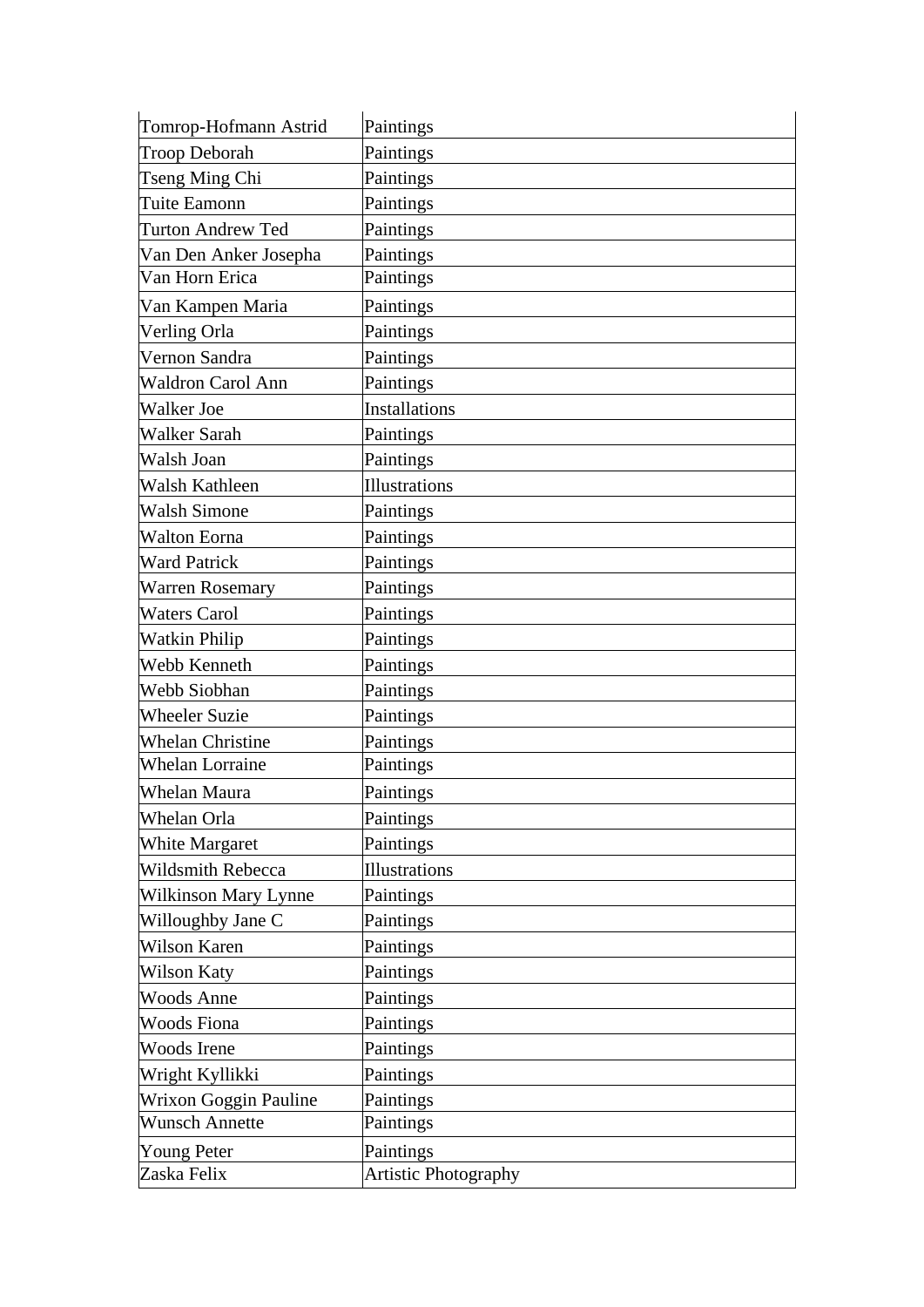| Zelmar Wolfgang           | Paintings          |
|---------------------------|--------------------|
|                           |                    |
| <b>CATEGORY E -</b>       | <b>A SCULPTURE</b> |
| <b>Anders Michael</b>     | Sculpture          |
| Atherton Kevin            | Sculpture          |
| <b>Attewell Robert</b>    | Sculpture          |
| <b>Balfe David</b>        | Sculpture          |
| <b>Ballagh Rachel</b>     | Sculpture          |
| <b>Banks Margo</b>        | Sculpture          |
| <b>Bell Martin</b>        | Sculpture          |
| <b>Benner</b> Irene       | Sculpture          |
| Berg Paul                 | Sculpture          |
| <b>Bole Alison</b>        | Sculpture          |
| <b>Bowen Thomas</b>       | Sculpture          |
| <b>Boyle Andrew</b>       | Sculpture          |
| <b>Brady John</b>         | Sculpture          |
| <b>Brady Thomas</b>       | Sculpture          |
| <b>Brady William</b>      | Sculpture          |
| <b>Breen Declan</b>       | Sculpture          |
| <b>Brennan Timothy</b>    | Sculpture          |
| <b>Breslin Niamh</b>      | Sculpture          |
| <b>Brown Cheryl</b>       | Sculpture          |
| <b>Buckley Pat</b>        | Sculpture          |
| <b>Burke Daniel</b>       | Sculpture          |
| <b>Burns Joseph</b>       | Sculpture          |
| <b>Burns Rosemary</b>     | Sculpture          |
| <b>Bushe Maureen</b>      | Sculpture          |
| <b>Byrne Anthony</b>      | Sculpture          |
| <b>Byrne Christine</b>    | Sculpture          |
| <b>Byrne Edmond</b>       | Sculpture          |
| <b>Byrne Michelle</b>     | Sculpture          |
| <b>Byrne Tom</b>          | Sculpture          |
| <b>Caffrey Elizabeth</b>  | Sculpture          |
| <b>Clatworthy Leonard</b> | Sculpture          |
| Cocking Simon             | Sculpture          |
| Coffey Fiona              | Sculpture          |
| Cohu Linda                | Sculpture          |
| Coleman Paul              | Sculpture          |
| Collum Brendan            | Sculpture          |
| Conroy Jean               | Sculpture          |
| Coogan Donna              | Sculpture          |
| Corcoran Brigid           | Sculpture          |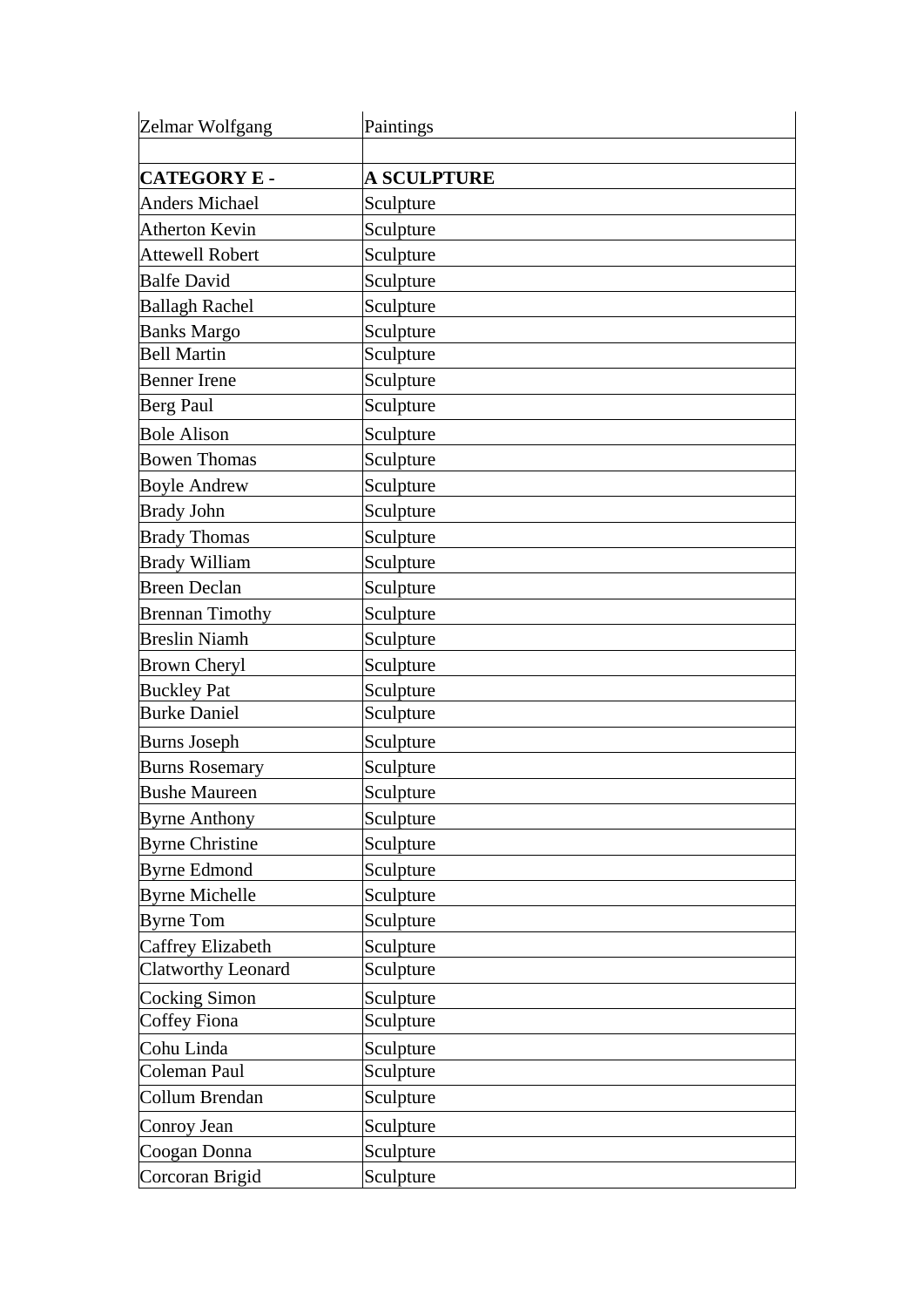| Cotter Maud              | Sculpture            |
|--------------------------|----------------------|
| Coyle Martina            | Sculpture            |
| <b>Cullen Daniel</b>     | Sculpture            |
| Cullen Philip            | Sculpture            |
| Cunningham John          | Sculpture            |
| <b>Cutts Simon</b>       | Sculpture            |
| Daly Adrian              | Sculpture            |
| Daly Jarlath             | Sculpture            |
| Daly O Sullivan Lisa     | Sculpture            |
| Davidson Janine          | <b>Installations</b> |
| De Paor Tom              | Sculpture            |
| <b>Delaney Catherine</b> | Sculpture            |
| Diem Gerard              | Sculpture            |
| Diem Thomas              | Sculpture            |
| Donnelly Audrey          | Sculpture            |
| Dowling Gerard           | Sculpture            |
| Downey Margaret          | Sculpture            |
| Doyle Martin             | Sculpture            |
| Duggan Brian             | Sculpture            |
| Duignan Jacqueline       | Sculpture            |
| Dunsmore Amanda          | Sculpture            |
| Durkin Rebecca           | Sculpture            |
| Ellis Jason              | Sculpture            |
| Emoe Clodagh             | Sculpture            |
| Fenlon Carmel            | Sculpture            |
| <b>Finch Paul</b>        | Sculpture            |
| Finnucane Maria          | Sculpture            |
| <b>Fitzgerald Ronnie</b> | Sculpture            |
| <b>Fives Anne Marie</b>  | Sculpture            |
| Foran Breda              | Sculpture            |
| <b>Foster Ciara</b>      | Sculpture            |
| <b>Freeland Bill</b>     | Sculpture            |
| <b>French Mel</b>        | Sculpture            |
| Gallager Ian             | Sculpture            |
| Gallagher Edan           | Sculpture            |
| Gannon Laura             | Sculpture            |
| <b>Garvey Ronald</b>     | Sculpture            |
| <b>Gent Conleth</b>      | Sculpture            |
| Gill Ken                 | Sculpture            |
| Gill Seamus              | Sculpture            |
| Gillespie Dierdre        | Sculpture            |
| Gilmore Shane            | Sculpture            |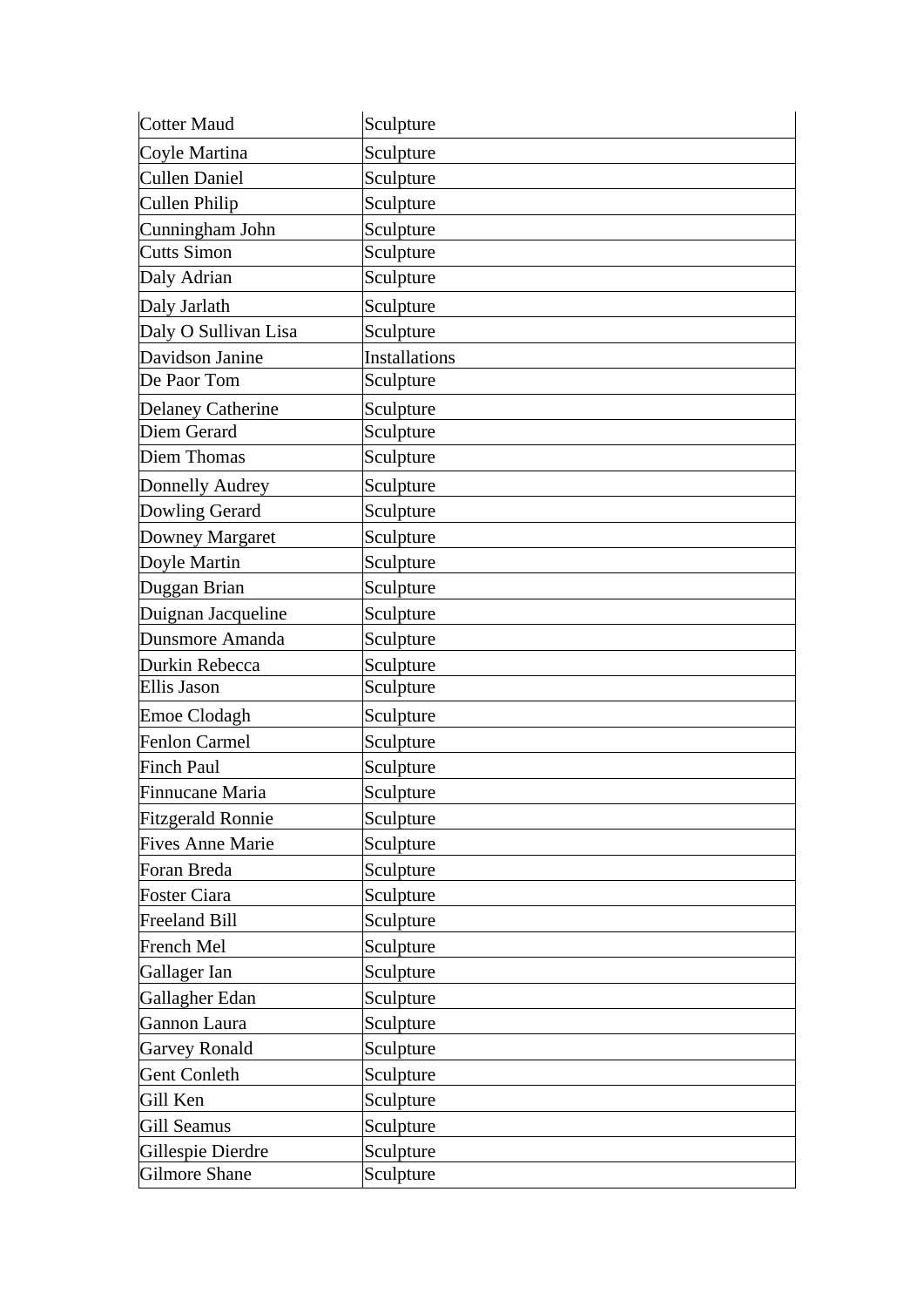| Gilsenan Patrick         | Sculpture |
|--------------------------|-----------|
| Ginnell Fiona            | Sculpture |
| Goodman Timothy H        | Sculpture |
| <b>Gregory Mary</b>      | Sculpture |
| Grehan Colin             | Sculpture |
| Griffin Elaine           | Sculpture |
| Guihan Gemma             | Sculpture |
| <b>Hackett Anthony</b>   | Sculpture |
| Hansbury Vivian          | Sculpture |
| Harte Patrick            | Sculpture |
| <b>Hayes Anne Marie</b>  | Sculpture |
| Hedoo Henri              | Sculpture |
| <b>Helps Vicky</b>       | Sculpture |
| <b>Henchion Martin</b>   | Sculpture |
| <b>Hennelly James</b>    | Sculpture |
| Hennessy-Norris Pauline  | Sculpture |
| <b>Herbert Kathy</b>     | Sculpture |
| <b>Herbst Ilse Marie</b> | Sculpture |
| <b>Hickey Maeve</b>      | Sculpture |
| Hill Anna                | Sculpture |
| Holden David             | Sculpture |
| Howlin Adam              | Sculpture |
| <b>Hughes Ronnie</b>     | Sculpture |
| <b>Hyland Joyce Oona</b> | Sculpture |
| <b>Ivers Aine</b>        | Sculpture |
| Jackman Niamh            | Sculpture |
| Jobson Naomi             | Sculpture |
| Joyce Ian                | Sculpture |
| Joyce Mark               | Sculpture |
| Kavanagh Carol           | Sculpture |
| Kawala Salah             | Sculpture |
| Kealy Una                | Sculpture |
| Keena Pauline            | Sculpture |
| Keenan Eamonn C          | Sculpture |
| Keenan Eamonn J          | Sculpture |
| <b>Kelly Ciaran</b>      | Sculpture |
| <b>Kelly Dean</b>        | Sculpture |
| <b>Kelly Finbar</b>      | Sculpture |
| Kerbey Fiona             | Sculpture |
| Kirkham Lynn             | Sculpture |
| Knipe Judith             | Sculpture |
| <b>Knowles Gareth</b>    | Sculpture |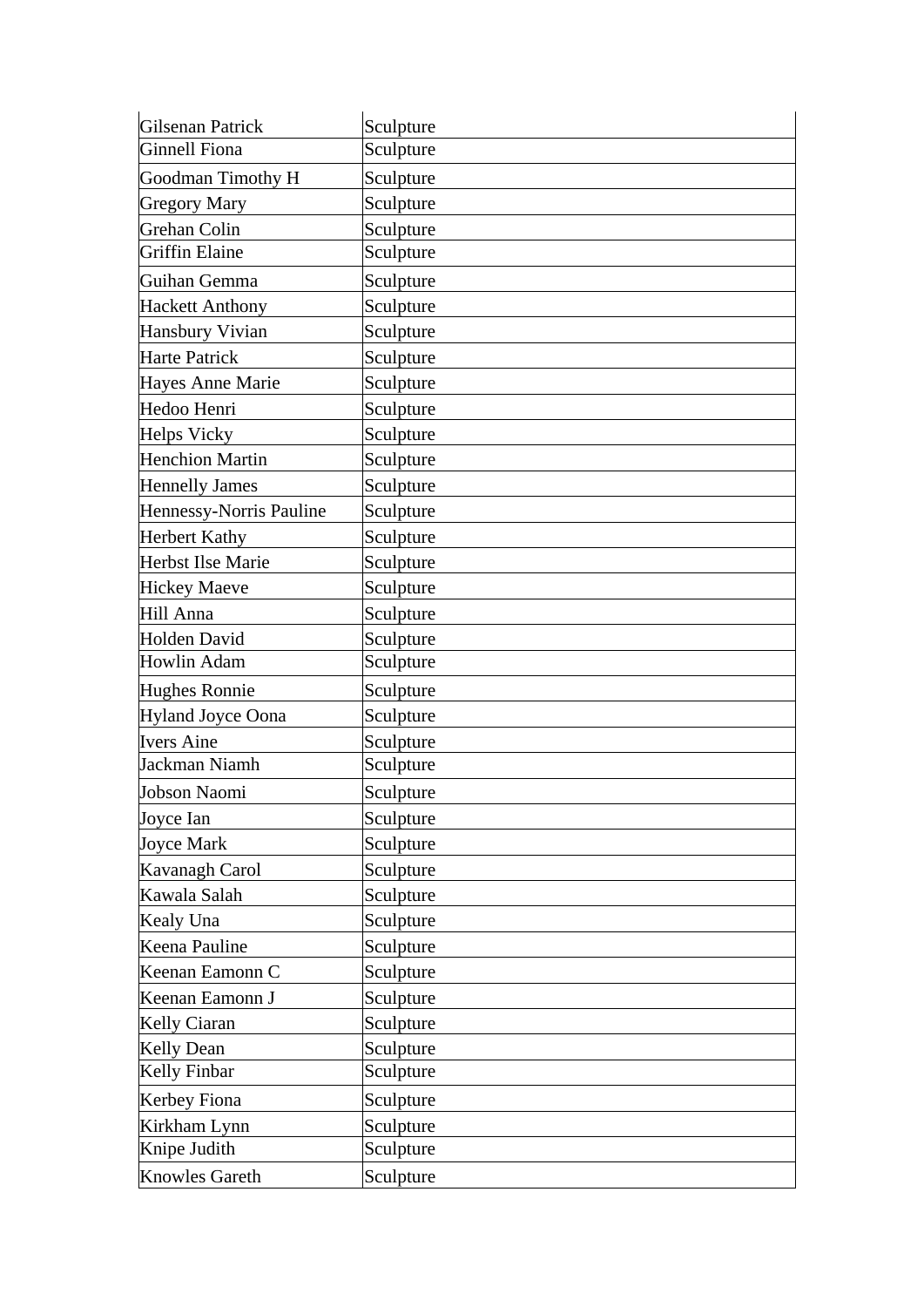| Koch Ulrich                | Sculpture            |
|----------------------------|----------------------|
| Kolle Dorothee             | Sculpture            |
| Laffan Justin              | Sculpture            |
| Lalor Ayelet               | Sculpture            |
| Lamb Peadar                | Sculpture            |
| Lambert Kenneth            | Sculpture            |
| Langan John                | Sculpture            |
| Lennon Marilyn             | Sculpture            |
| Lesaux Soizick             | Sculpture            |
| Lewtas Sarah               | Sculpture            |
| Linnane Anna               | Sculpture            |
| Linnane Barry              | Sculpture            |
| Little Joyce               | Sculpture            |
| Lynch Thomas               | Sculpture            |
| <b>Mackey Christine</b>    | Sculpture            |
| Magee Niall                | Sculpture            |
| Maguire Katrina            | <b>Installations</b> |
| <b>Mahon Mairead</b>       | Sculpture            |
| Marron Breda               | Sculpture            |
| <b>Matthews Sally Anne</b> | Sculpture            |
| Mayock John                | Sculpture            |
| Mc Cabe Connall            | Sculpture            |
| Mc Carthy Caroline         | Sculpture            |
| Mc Carthy Cathal           | Sculpture            |
| Mc Colgan Robert           | Sculpture            |
| Mc Collum Roddy            | Sculpture            |
| Mc Collum Shane            | Sculpture            |
| Mc Gloin Brendan           | Sculpture            |
| Mc Guire Peter             | Sculpture            |
| Mc Hugh John               | Sculpture            |
| Mc Kenna Fionnuala         | <b>Installations</b> |
| Mc Kenna Sally             | Sculpture            |
| Mc Loughlin Michael        | Sculpture            |
| Mc Namee Anthony           | Sculpture            |
| Mc Nulty Kieran            | Sculpture            |
| <b>Meany James</b>         | Sculpture            |
| <b>Mellet Laurent</b>      | Sculpture            |
| Minnis Michael             | Installations        |
| Miret Axel                 | Sculpture            |
| Moore Elaine               | Sculpture            |
| <b>Morris Patrick</b>      | Sculpture            |
| <b>Morris Timothy</b>      | Sculpture            |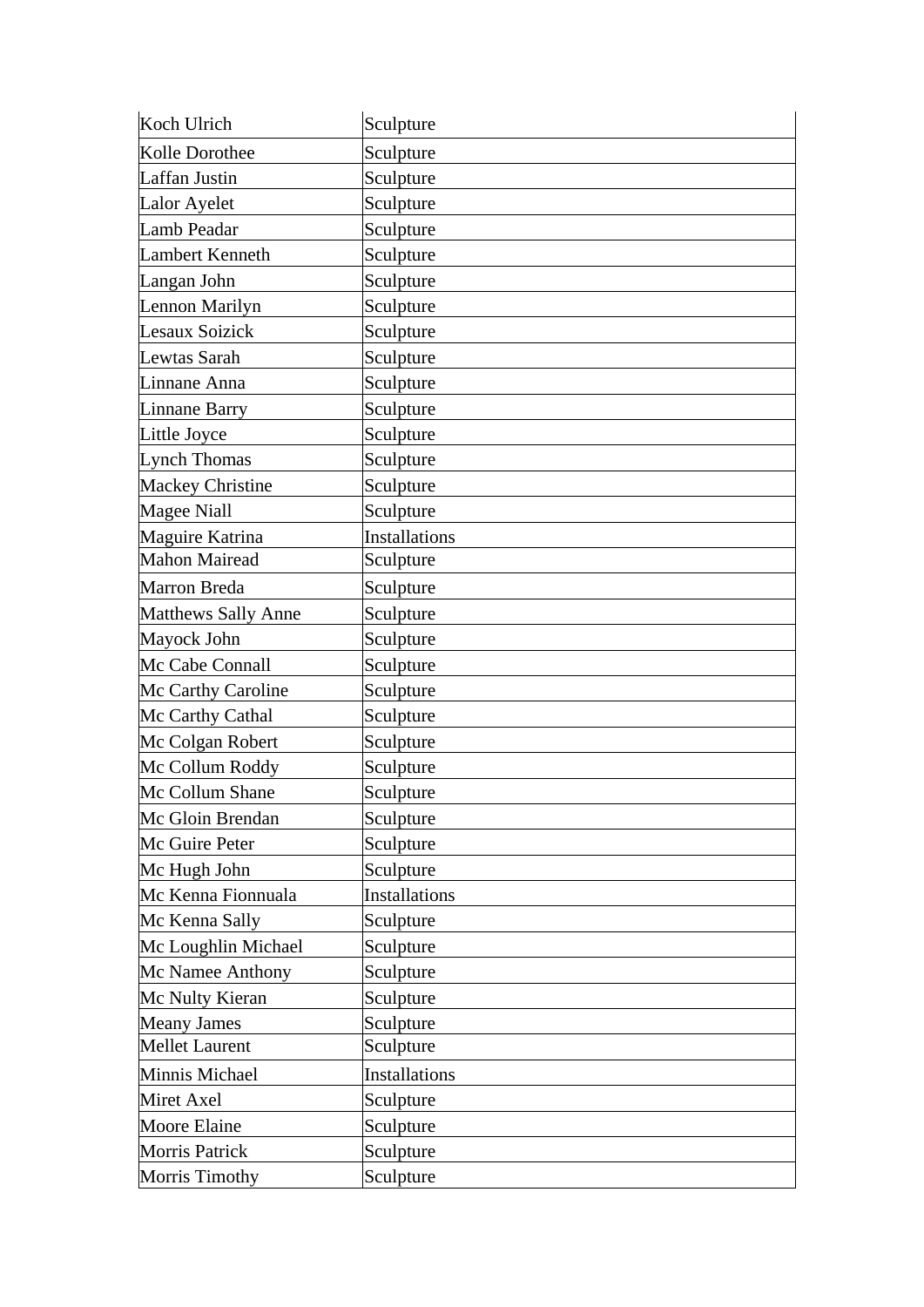| Mulholland Fiona          | Sculpture            |
|---------------------------|----------------------|
| <b>Mullen Leanne</b>      | Sculpture            |
| Murphy Martin             | Sculpture            |
| <b>Mythen Susan</b>       | Sculpture            |
| Naughton Padriag          | Sculpture            |
| Neeson Joe                | Sculpture            |
| Neumann Christophe        | Sculpture            |
| Newman Maguire Betty      | Sculpture            |
| Norman Carole             | Sculpture            |
| O Brien Abigail           | Sculpture            |
| O Brien Ciaran            | Sculpture            |
| O Brien Kathlyn           | Sculpture            |
| O Connell Martina         | Sculpture            |
| O Connor John C           | Sculpture            |
| O Connor Paul             | Sculpture            |
| <b>O</b> Donnell Michelle | Sculpture            |
| O Farrell Terry           | Sculpture            |
| O Gibne Claidhbh          | Sculpture            |
|                           |                      |
| O hEocha Antoin           | Sculpture            |
| <b>O</b> Kane Elizabeth   | Sculpture            |
| <b>O</b> Kennedy Peter    | Sculpture            |
| O Malley Ciara            | Sculpture            |
| O Mara David              | Sculpture            |
| O Reilly Clare            | Sculpture            |
| O Sullivan Pamela         | Sculpture            |
| O Sullivan Paula          | Sculpture            |
| O Toole Laurence          | Sculpture            |
| <b>Ormond Barry</b>       | Sculpture            |
| Patten Brendan            | Sculpture            |
| Payne Keith               | Sculpture            |
| Peare Carolyn             | Sculpture            |
| Penn Gyr                  | Sculpture            |
| Pentek Alex               | Sculpture            |
| Peppard Imelda            | Sculpture            |
| Phelan Alan               | <b>Installations</b> |
| Pizzuti Maria             | Sculpture            |
| Quinn Martha              | Sculpture            |
| Rance Hugh                | Sculpture            |
| Rea Siobhan               | Sculpture            |
| Reid Graham               | Sculpture            |
| Reinhart Kay Ellen        | Sculpture            |